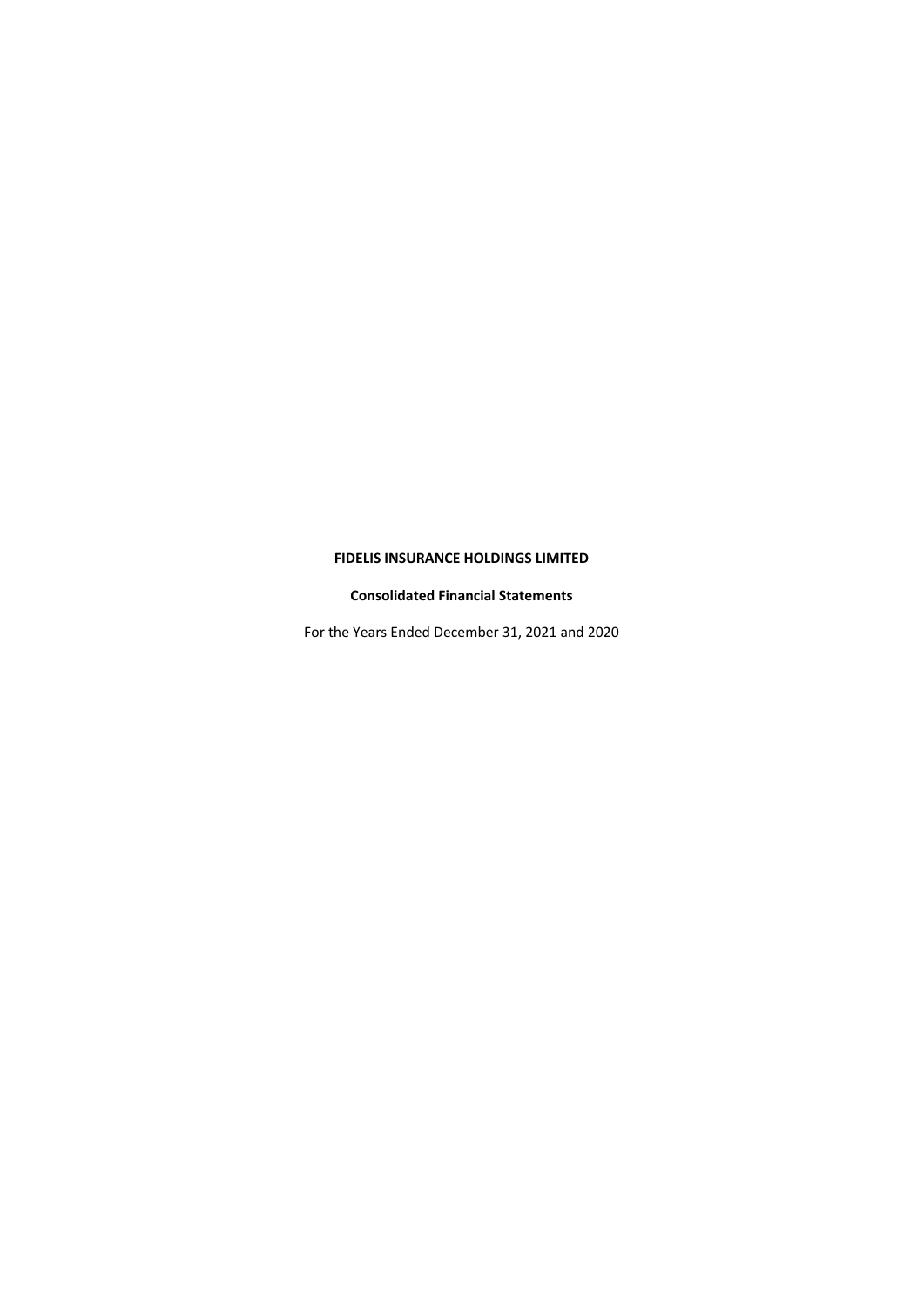

**KPMG Audit Limited** Crown House 4 Par-la-Ville Road Hamilton HM 08 Bermuda

**Telephone** Fax Internet +1 441 295 5063 +1 441 295 9132 [www.kpmg.bm](http://www.kpmg.bm/)

### **INDEPENDENT AUDITOR'S REPORT**

#### **To the Shareholders and Board of Directors of Fidelis Insurance Holdings Limited**

#### **Opinion**

We have audited the consolidated financial statements of Fidelis Insurance Holdings Limited and its subsidiaries (the "Company"), which comprise the consolidated balance sheets as of December 31, 2021 and 2020, and the related consolidated statements of income and comprehensive income, changes in shareholder's equity, and cash flows for the years then ended, and the related notes to the consolidated financial statements.

In our opinion, the accompanying consolidated financial statements present fairly, in all material respects, the financial position of the Company as of December 31, 2021 and 2020, and the results of their operations and it's their cash flows for the years then ended in accordance with U.S. generally accepted accounting principles.

#### **Basis for opinion**

We conducted our audits in accordance with auditing standards generally accepted in the United States of America ("GAAS"). Our responsibilities under those standards are further described in the *Auditor's responsibilities for the audit of the consolidated financial statements* section of our report. We are required to be independent of the Company and to meet our other ethical responsibilities, in accordance with the relevant ethical requirements relating to our audit. We believe that the audit evidence we have obtained is sufficient and appropriate to provide a basis for our audit opinion.

#### **Responsibilities of management for the consolidated financial statements**

Management is responsible for the preparation and fair presentation of the consolidated financial statements in accordance with U.S. generally accepted accounting principles, and for the design, implementation, and maintenance of internal control relevant to the preparation and fair presentation of consolidated financial statements that are free from material misstatement, whether due to fraud or error.

In preparing the consolidated financial statements, management is required to evaluate whether there are conditions or events, considered in the aggregate, that raise substantial doubt about the Company's ability to continue as a going concern for one year after the date that the consolidated financial statements are available to be issued.

#### **Auditor's responsibilities for the audit of the consolidated financial statements**

Our objectives are to obtain reasonable assurance about whether the consolidated financial statements as a whole are free from material misstatement, whether due to fraud or error, and to issue an auditor's report that includes our opinion. Reasonable assurance is a high level of assurance but is not absolute assurance and therefore is not a guarantee that an audit conducted in accordance with GAAS will always detect a material misstatement when it exists. The risk of not detecting a material misstatement resulting from fraud is higher than for one resulting from error, as fraud may involve collusion, forgery, intentional omissions, misrepresentations, or the override of internal control. Misstatements are considered material if there is a substantial likelihood that, individually or in the aggregate, they would influence the judgment made by a reasonable user based on the consolidated financial statements.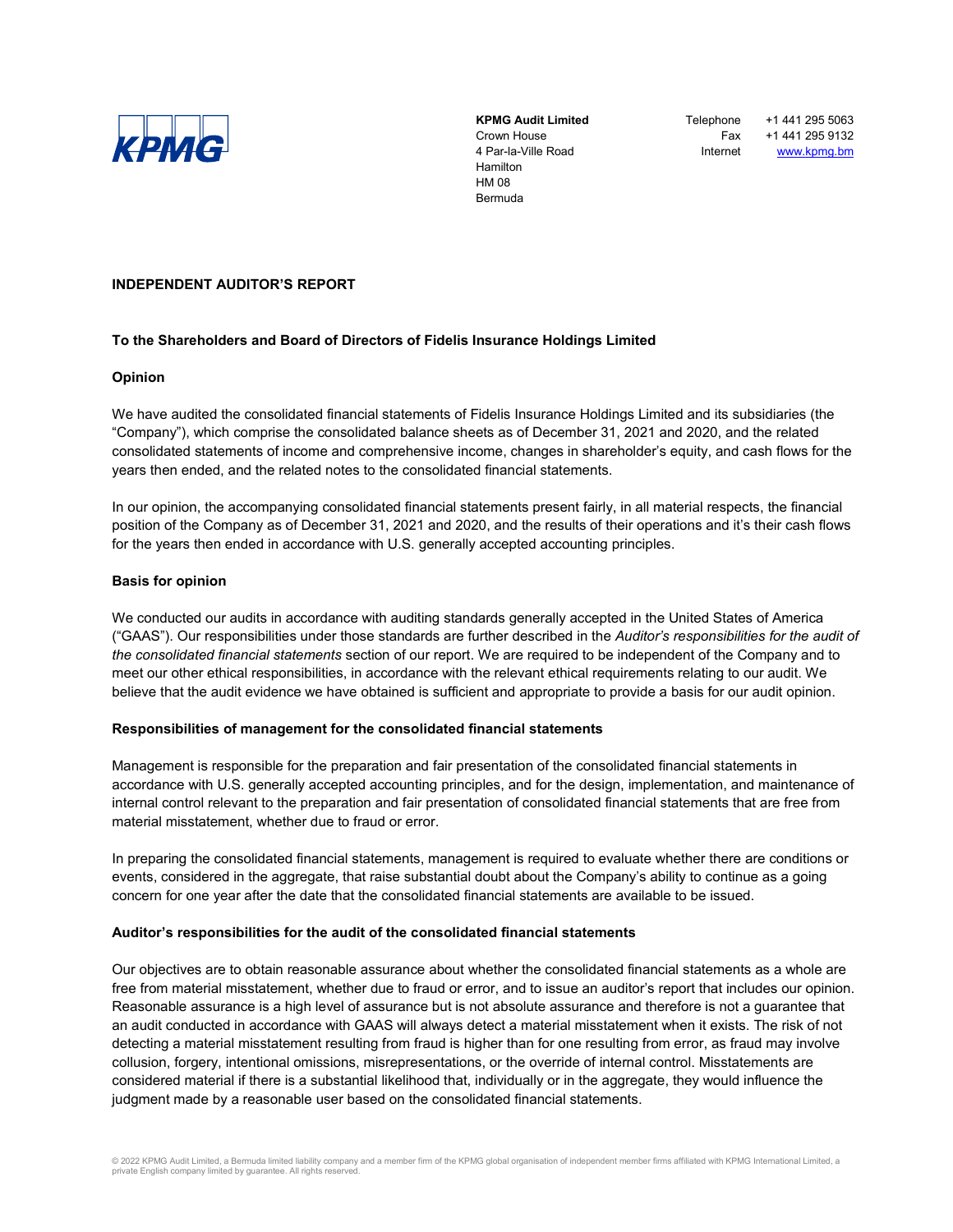

In performing an audit in accordance with GAAS, we:

- Exercise professional judgment and maintain professional skepticism throughout the audit.
- Identify and assess the risks of material misstatement of the consolidated financial statements, whether due to fraud or error, and design and perform audit procedures responsive to those risks. Such procedures include examining, on a test basis, evidence regarding the amounts and disclosures in the consolidated financial statements.
- Obtain an understanding of internal control relevant to the audit in order to design audit procedures that are appropriate in the circumstances, but not for the purpose of expressing an opinion on the effectiveness of the Company's internal control. Accordingly, no such opinion is expressed.
- Evaluate the appropriateness of accounting policies used and the reasonableness of significant accounting estimates made by management, as well as evaluate the overall presentation of the consolidated financial statements.
- Conclude whether, in our judgment, there are conditions or events, considered in the aggregate, that raise substantial doubt about the Company's ability to continue as a going concern for a reasonable period of time.

We are required to communicate with those charged with governance regarding, among other matters, the planned scope and timing of the audit, significant audit findings, and certain internal control related matters that we identified during the audit.

### **Required supplementary information**

U.S. generally accepted accounting principles require that certain disclosures related to short-duration contracts on Note 10 be presented to supplement the basic consolidated financial statements. Such information is the responsibility of management and, although not a part of the basic consolidated financial statements, is required by the Financial Accounting Standards Board who considers it to be an essential part of financial reporting for placing the basic consolidated financial statements in an appropriate operational, economic, or historical context. We have applied certain limited procedures to the required supplementary information in accordance with auditing standards generally accepted in the United States of America, which consisted of inquiries of management about the methods of preparing the information and comparing the information for consistency with management's responses to our inquiries, the basic consolidated financial statements, and other knowledge we obtained during our audit of the basic consolidated financial statements. We do not express an opinion or provide any assurance on the information because the limited procedures do not provide us with sufficient evidence to express an opinion or provide any assurance

KPMG Audit Limited

**Chartered Professional Accountants** Hamilton, Bermuda March 18, 2022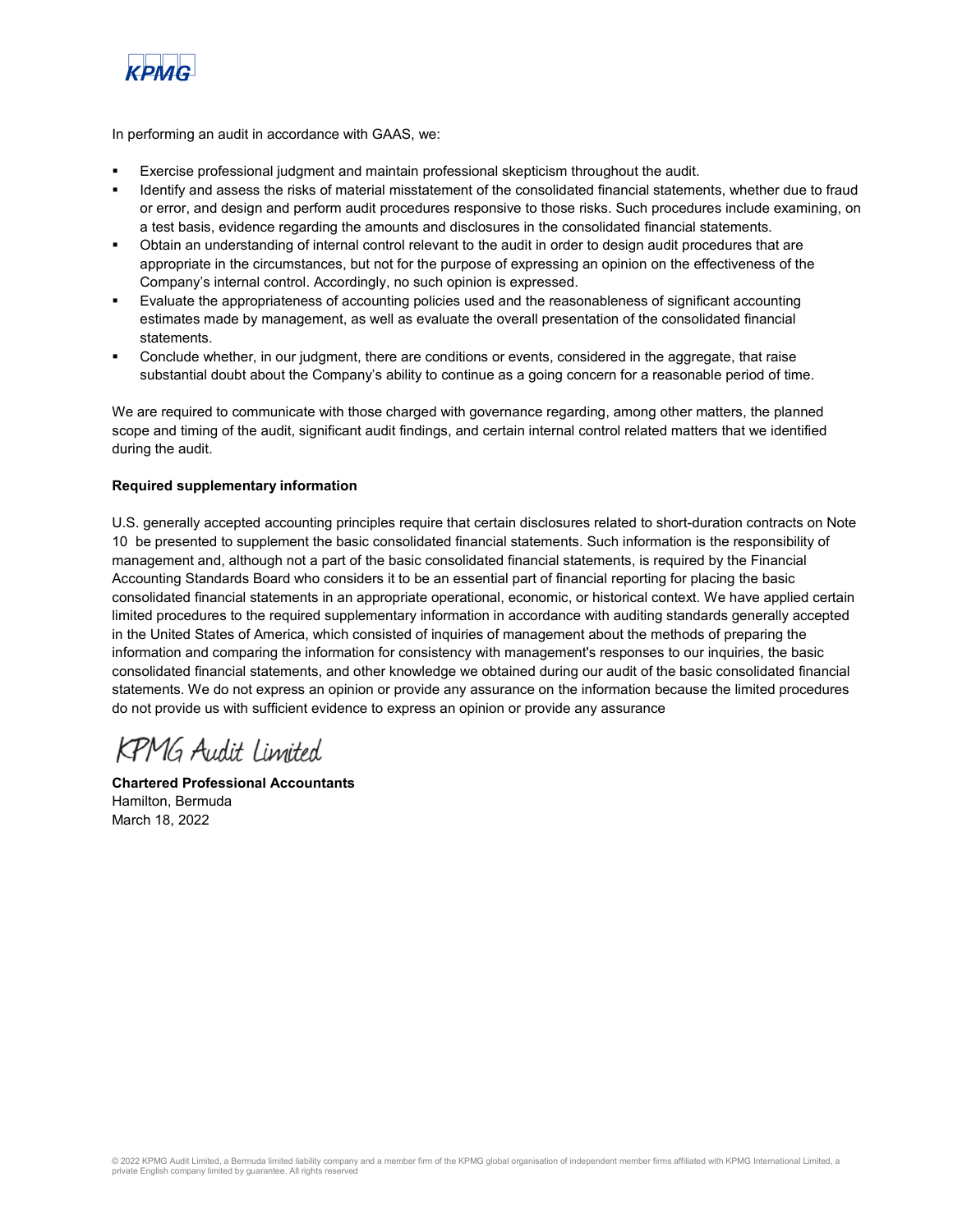|                                                                                            | 2021          | 2020          |
|--------------------------------------------------------------------------------------------|---------------|---------------|
| <b>Assets</b>                                                                              |               |               |
| Short-term investments, available-for-sale (amortised cost: \$11.5, 2020:<br>\$15.3)       | \$<br>11.5    | \$<br>15.2    |
| Fixed income securities, trading at fair value (amortised cost: \$26.7, 2020<br>\$82.6\$   | 26.9          | 84.0          |
| Fixed income securities, available-for-sale (amortised cost: \$2,505.5, 2020:<br>\$1,514.8 | 2,491.1       | 1,538.3       |
| Other investments, at fair value (cost: \$226.5, 2020: \$103.6)                            | 253.1         | 115.1         |
| Total investments                                                                          | 2,782.6       | 1,752.6       |
| Cash and cash equivalents                                                                  | 325.1         | 967.2         |
| Restricted cash and cash equivalents                                                       | 150.9         | 271.3         |
| Derivative assets, at fair value                                                           | 1.0           | 0.2           |
| Accrued investment income                                                                  | 12.1          | 9.1           |
| Investments pending settlement                                                             | 0.5           | 0.5           |
| Premiums and other receivables                                                             | 1,555.2       | 1,095.6       |
| Deferred reinsurance premiums                                                              | 676.7         | 415.4         |
| Reinsurance balances recoverable on paid losses                                            | 256.7         | 220.1         |
| Reinsurance balances recoverable on unpaid losses                                          | 795.7         | 382.6         |
| Deferred policy acquisition costs                                                          | 403.3         | 276.5         |
| Deferred tax asset                                                                         | 40.3          | 12.6          |
| Other assets                                                                               | 23.6          | 22.3          |
| <b>Total assets</b>                                                                        | 7,023.7       | \$<br>5,426.0 |
| Liabilities, and shareholders' equity                                                      |               |               |
| <b>Liabilities</b>                                                                         |               |               |
| Derivative liabilities, at fair value                                                      | 0.8           | 5.4           |
| Investments pending settlement                                                             |               | 21.9          |
| Reserves for losses and loss expenses                                                      | 1,386.5       | 818.0         |
| Unearned premiums                                                                          | 2,113.7       | 1,405.5       |
| Debt                                                                                       | 446.9         | 446.0         |
| Reinsurance balances payable                                                               | 947.8         | 622.3         |
| Other liabilities                                                                          | 50.3          | 72.5          |
| <b>Total liabilities</b>                                                                   | \$<br>4,946.0 | \$<br>3,391.6 |
| <b>Shareholders' equity</b>                                                                |               |               |
| Common shares                                                                              | 2.1           | 2.1           |
| Preferred shares                                                                           | 58.4          | 58.4          |
| Additional paid-in capital                                                                 | 2,075.2       | 2,071.9       |
| Accumulated other comprehensive (loss)/income                                              | (13.5)        | 22.2          |
| Accumulated deficit                                                                        | (49.7)        | (120.2)       |
| Total shareholders' equity attributable to Fidelis Insurance Holdings<br><b>Limited</b>    | \$<br>2,072.5 | \$<br>2,034.4 |
| Non-controlling interests                                                                  | 5.2           |               |
| Total shareholder's equity including non-controlling interests                             | \$<br>2,077.7 | \$<br>2,034.4 |
| Total liabilities and shareholders' equity                                                 | \$<br>7,023.7 | \$<br>5,426.0 |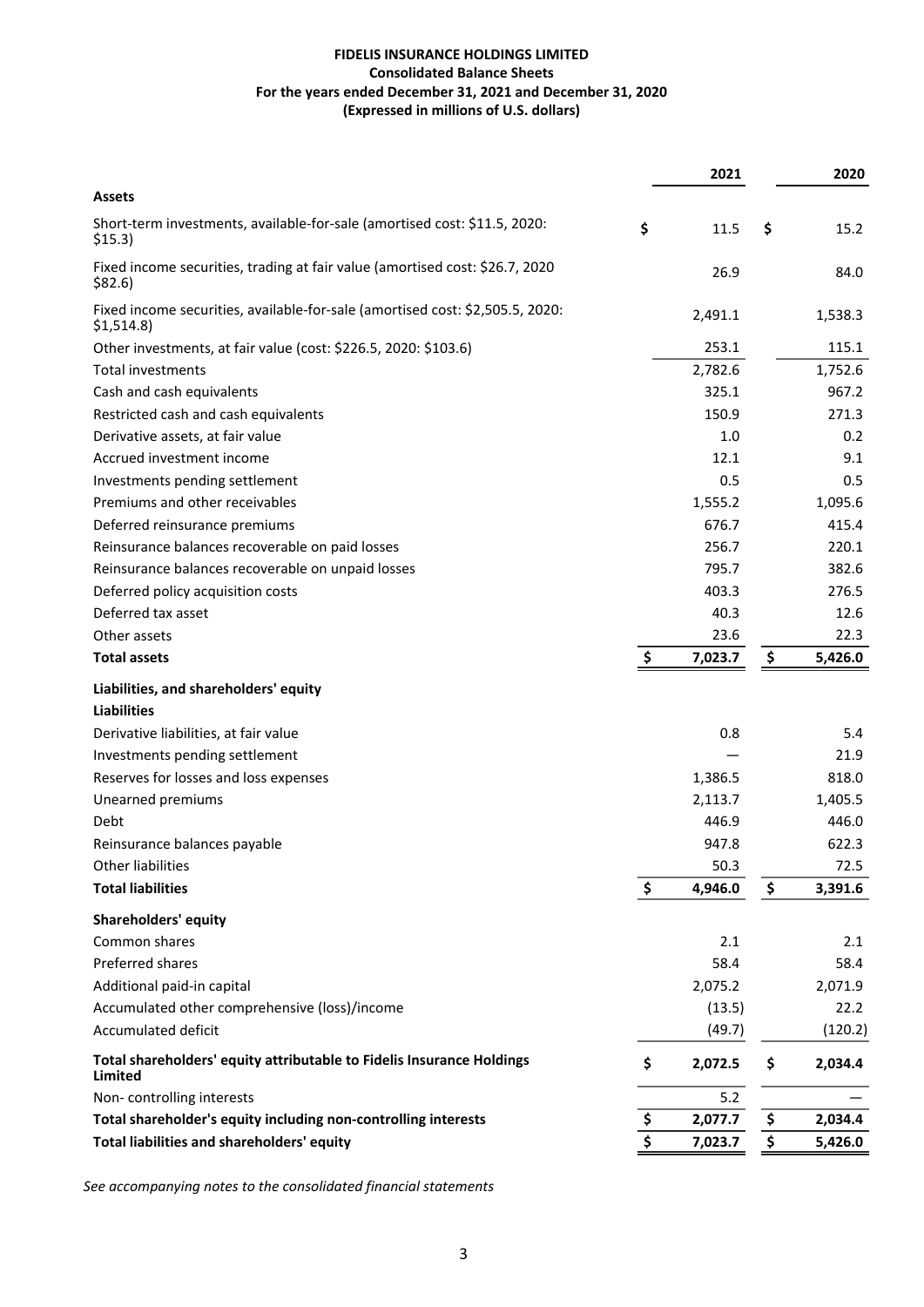## **FIDELIS INSURANCE HOLDINGS LIMITED Consolidated Income Statements and Comprehensive Income** For the years ended 31 December, 2021 and 31 December, 2020 **(Expressed in millions of U.S. dollars)**

|                                                                                      | 2021             | 2020          |
|--------------------------------------------------------------------------------------|------------------|---------------|
| <b>Revenues</b>                                                                      |                  |               |
| Gross premiums written                                                               | \$<br>2,787.7    | \$<br>1,576.5 |
| Reinsurance premiums ceded                                                           | (1, 186.6)       | (670.9)       |
| Net premiums written                                                                 | 1,601.1          | 905.6         |
| Change in net unearned premiums                                                      | (446.9)          | (177.0)       |
| Net premiums earned                                                                  | 1,154.2          | 728.6         |
| Net investment return                                                                | 35.9             | 44.5          |
| Other income                                                                         | 1.0              | 8.7           |
| <b>Total revenues</b>                                                                | \$<br>1,191.1    | \$<br>781.8   |
| <b>Expenses</b>                                                                      |                  |               |
| Loss and Loss expenses                                                               | (696.8)          | (324.5)       |
| Policy acquisition expenses                                                          | (299.9)          | (179.2)       |
| General and administration expenses                                                  | (77.7)           | (101.7)       |
| Net foreign exchange (losses)/gains                                                  | (0.4)            | 1.2           |
| <b>Financing costs</b>                                                               | (30.1)           | (14.2)        |
| <b>Total expenses</b>                                                                | \$<br>(1, 104.9) | \$<br>(618.4) |
| Net profit before tax                                                                | \$<br>86.2       | \$<br>163.4   |
| Income tax (charge)/benefit                                                          | (0.4)            | 3.1           |
| Net profit after tax                                                                 | \$<br>85.8       | \$<br>166.5   |
| Net profit attributable to non-controlling interests                                 | (10.0)           | (0.1)         |
| Net profit attributable to Fidelis Insurance Holdings Limited                        | \$<br>75.8       | \$<br>166.4   |
| Preferred share dividend                                                             | (5.3)            | (13.7)        |
| Premium on preferred share repurchase                                                |                  | (25.3)        |
| Net profit available to Fidelis Insurance Holdings Limited common<br>shareholders    | \$<br>70.5       | \$<br>127.4   |
| <b>Comprehensive income</b>                                                          |                  |               |
| Net profit attributable to Fidelis Insurance Holdings Limited                        | 75.8             | 166.4         |
| Unrealised (losses)/gains on available for sale financial instruments,<br>net of tax | (35.5)           | 11.0          |
| Currency translation adjustments                                                     | (0.2)            |               |
| Comprehensive income attributable to Fidelis Insurance Holdings<br>Limited           | \$<br>40.1       | \$<br>177.4   |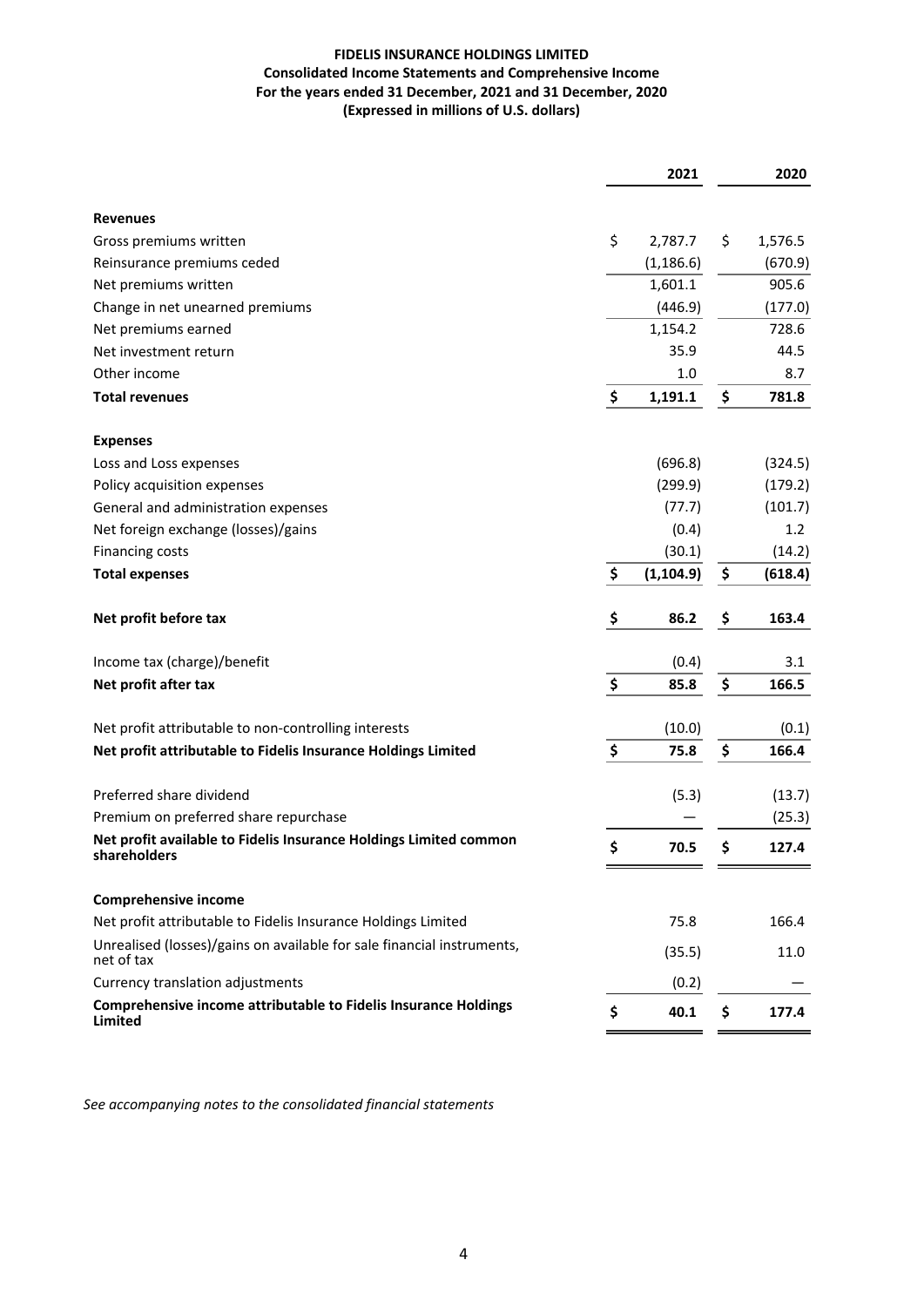## **FIDELIS INSURANCE HOLDINGS LIMITED Consolidated Statement of Changes in Shareholder's Equity** For the years ended 31 December, 2021 and 31 December, 2020 **(Expressed in millions of U.S. dollars)**

|                                                                               |                                     | 2021    |                                 | 2020    |
|-------------------------------------------------------------------------------|-------------------------------------|---------|---------------------------------|---------|
| <b>Common shares</b>                                                          |                                     |         |                                 |         |
| Balance - beginning of year                                                   | \$                                  | 2.1     | \$                              | 1.4     |
| Common stock repurchased                                                      |                                     | (0.2)   |                                 |         |
| Issue of common shares                                                        |                                     | 0.2     |                                 | 0.7     |
| Balance - end of year                                                         | \$                                  | 2.1     | \$                              | 2.1     |
| <b>Preferred shares</b>                                                       |                                     |         |                                 |         |
| Balance - beginning of year                                                   | \$                                  | 58.4    | \$                              | 242.2   |
| Preferred shares repurchased                                                  |                                     |         |                                 | (183.8) |
| Balance - end of year                                                         | \$                                  | 58.4    | \$                              | 58.4    |
| Additional paid-in capital                                                    |                                     |         |                                 |         |
| Balance - beginning of year                                                   | \$                                  | 2,071.9 | \$                              | 1,348.3 |
| Additional paid-in capital repurchased                                        |                                     | (320.7) |                                 | (0.8)   |
| Share compensation expense                                                    |                                     | 9.8     |                                 | 32.6    |
| Purchase of non-controlling interest                                          |                                     | (3.8)   |                                 |         |
| Issue of common shares, net of issuance costs                                 |                                     | 318.0   |                                 | 691.8   |
| Balance - end of year                                                         | \$                                  | 2,075.2 | \$                              | 2,071.9 |
| Accumulated other comprehensive (loss)/income, net of tax                     |                                     |         |                                 |         |
| Unrealised gains on available-for-sale securities, net of tax                 |                                     |         |                                 |         |
| Balance - beginning of year                                                   | \$                                  | 22.0    | \$                              | 11.0    |
| Unrealised (losses)/gains arising during the year                             |                                     | (34.3)  |                                 | 14.6    |
| Realised gains transferred to net profit                                      |                                     | (1.2)   |                                 | (3.6)   |
| Balance - end of year                                                         | $\overline{\xi}$                    | (13.5)  | \$                              | 22.0    |
| Currency translation reserve                                                  |                                     |         |                                 |         |
| Balance - beginning of year                                                   |                                     | 0.2     |                                 | 0.2     |
| Movement during the year                                                      |                                     | (0.2)   |                                 |         |
| Balance - end of year                                                         |                                     |         | \$                              | 0.2     |
| Balance - end of year                                                         | $rac{5}{5}$                         | (13.5)  | $\overline{\boldsymbol{\zeta}}$ | 22.2    |
| <b>Accumulated deficit</b>                                                    |                                     |         |                                 |         |
| Balance - beginning of year                                                   |                                     | (120.2) |                                 | (243.5) |
| Net profit available to common shareholders                                   |                                     | 70.5    |                                 | 127.4   |
| Common dividend                                                               |                                     |         |                                 | (4.1)   |
| Balance - end of year                                                         | \$                                  | (49.7)  | \$                              | (120.2) |
| Total shareholders' equity attributable to Fidelis Insurance Holdings Limited | $\overline{\boldsymbol{\varsigma}}$ | 2,072.5 | \$                              | 2,034.4 |
| <b>Non-controlling interests</b>                                              |                                     |         |                                 |         |
| Balance - beginning of the year                                               |                                     |         |                                 | 0.5     |
| Net profit attributable to non-controlling interests                          |                                     | 10.0    |                                 | 0.1     |
| Investment in subsidiaries by non-controlling interests                       |                                     |         |                                 | 0.2     |
| Dividends paid to non-controlling interest                                    |                                     | (2.6)   |                                 | (0.8)   |
| Sale of subsidiary                                                            |                                     | (2.2)   |                                 |         |
| Balance - end of year                                                         | \$                                  | 5.2     | \$                              |         |
|                                                                               |                                     |         |                                 |         |
| Total shareholder's equity including non-controlling interests                | \$                                  | 2,077.7 | <u>\$</u>                       | 2,034.4 |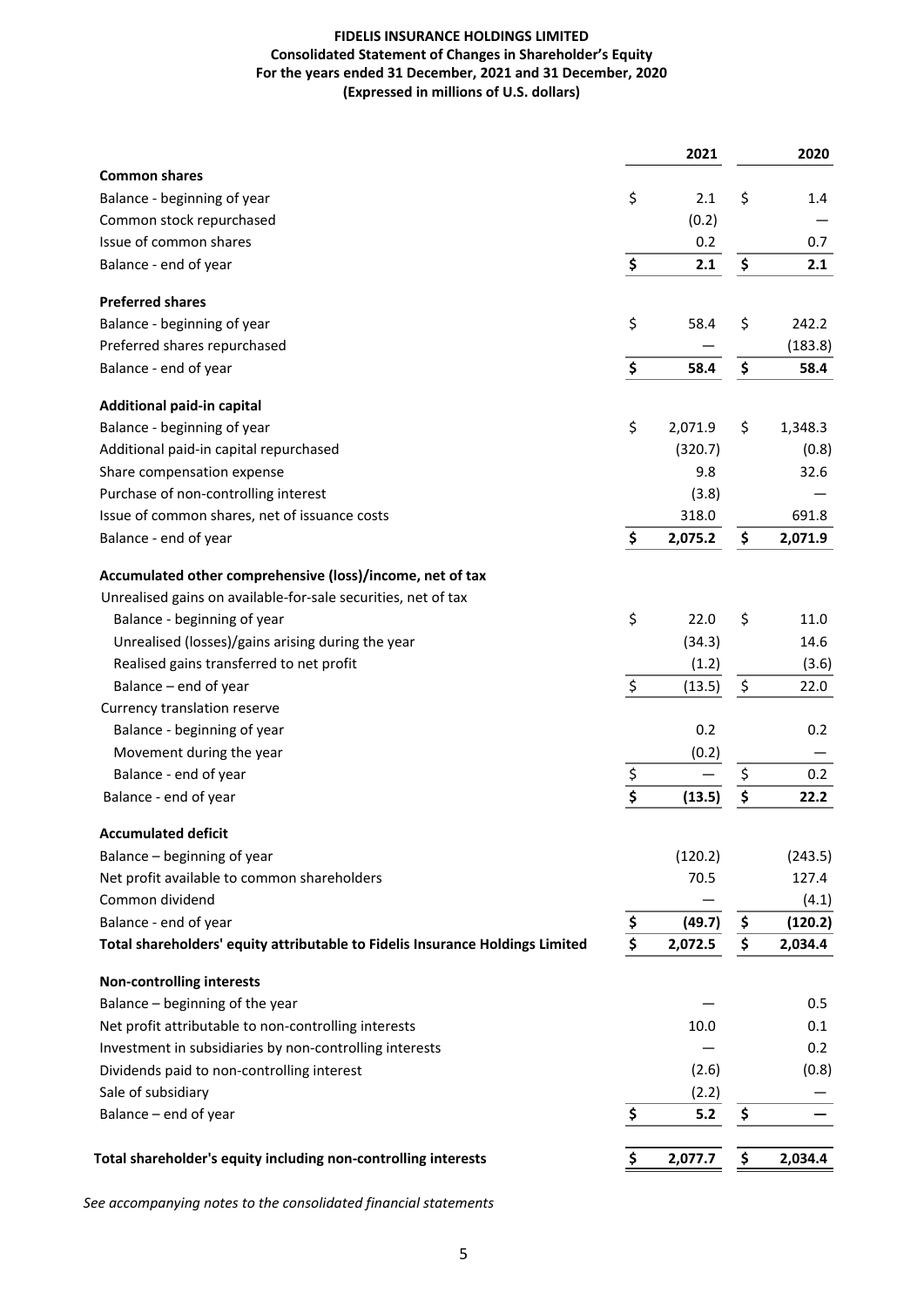## **FIDELIS INSURANCE HOLDINGS LIMITED Consolidated Statements of Cash Flows** For the years ended 31 December, 2021 and 31 December, 2020 **(Expressed in millions of U.S. dollars)**

|                                                                                                | 2021             | 2020          |
|------------------------------------------------------------------------------------------------|------------------|---------------|
| <b>Operating activities</b>                                                                    |                  |               |
| Net profit after tax                                                                           | \$<br>85.8       | \$<br>166.5   |
| Adjustments to reconcile net profit after tax to net cash provided by operating<br>activities: |                  |               |
| Share compensation expense                                                                     | 9.8              | 32.6          |
| Depreciation                                                                                   | 4.5              | 2.6           |
| Net unrealised (gain)/loss on investments and derivatives                                      | (19.3)           | (7.8)         |
| Net realised loss/(gain) on investments and derivatives                                        | 24.1             | (3.4)         |
| Net changes in assets and liabilities:                                                         |                  |               |
| Accrued investment income                                                                      | (3.0)            | (1.7)         |
| Premiums and other receivables                                                                 | (459.6)          | (426.4)       |
| Deferred reinsurance premiums                                                                  | (261.3)          | (273.9)       |
| Reinsurance balances recoverable on paid losses                                                | (36.6)           | (90.8)        |
| Reinsurance balances recoverable on unpaid losses                                              | (413.1)          | 60.1          |
| Deferred policy acquisition costs                                                              | (126.8)          | (75.3)        |
| Deferred tax asset                                                                             | (25.3)           | (7.1)         |
| Other assets                                                                                   | (1.7)            | 3.8           |
| Reserves for losses and loss expenses                                                          | 568.5            | 87.3          |
| Unearned premiums                                                                              | 708.2            | 450.9         |
| Reinsurance balances payable                                                                   | 325.5            | 409.9         |
| <b>Other liabilities</b>                                                                       | (11.3)           | 33.3          |
| Net cash provided by operating activities                                                      | \$<br>368.4      | \$<br>360.6   |
| <b>Investing activities</b>                                                                    |                  |               |
| Purchase of investments, trading                                                               |                  | (0.1)         |
| Proceeds from the sale of investments, trading                                                 | 56.1             | 116.7         |
| Purchase of available-for-sale securities                                                      | (2, 122.2)       | (1, 161.9)    |
| Proceeds from sale of available-for-sale securities                                            | 1,111.6          | 631.6         |
| Purchase of other investments                                                                  | (125.2)          | (100.0)       |
| Purchase of investments to cover short sales                                                   |                  | (3.7)         |
| Proceeds for sale of other investments                                                         | 1.3              | 1.4           |
| Change in investments pending settlement - assets                                              |                  | 24.7          |
| Change in investments pending settlement - liabilities                                         | (21.9)           | 12.0          |
| Net cash from disposal of subsidiary                                                           | (7.1)            |               |
| Purchase of fixed assets                                                                       | (7.1)            | (2.0)         |
| Net cash used in investing activities                                                          | \$<br>(1, 114.5) | \$<br>(481.3) |
| <b>Financing activities</b>                                                                    |                  |               |
| Proceeds from issuance of debts, net of issuance costs                                         |                  | 445.7         |
| Proceeds from issuance of common stock, net of issuance costs                                  | 318.2            | 691.8         |
| Non-controlling interest share transactions                                                    | (6.3)            | (0.6)         |
| Repurchase of common shares                                                                    | (320.9)          |               |
| Dividends on common shares                                                                     | (2.1)            | (5.1)         |
| Dividends on preferred shares                                                                  | (5.3)            | (14.4)        |
| Repurchase of preferred shares                                                                 |                  | (209.1)       |
| Net cash (used in)/provided by financing activities                                            | \$<br>(16.4)     | \$<br>908.3   |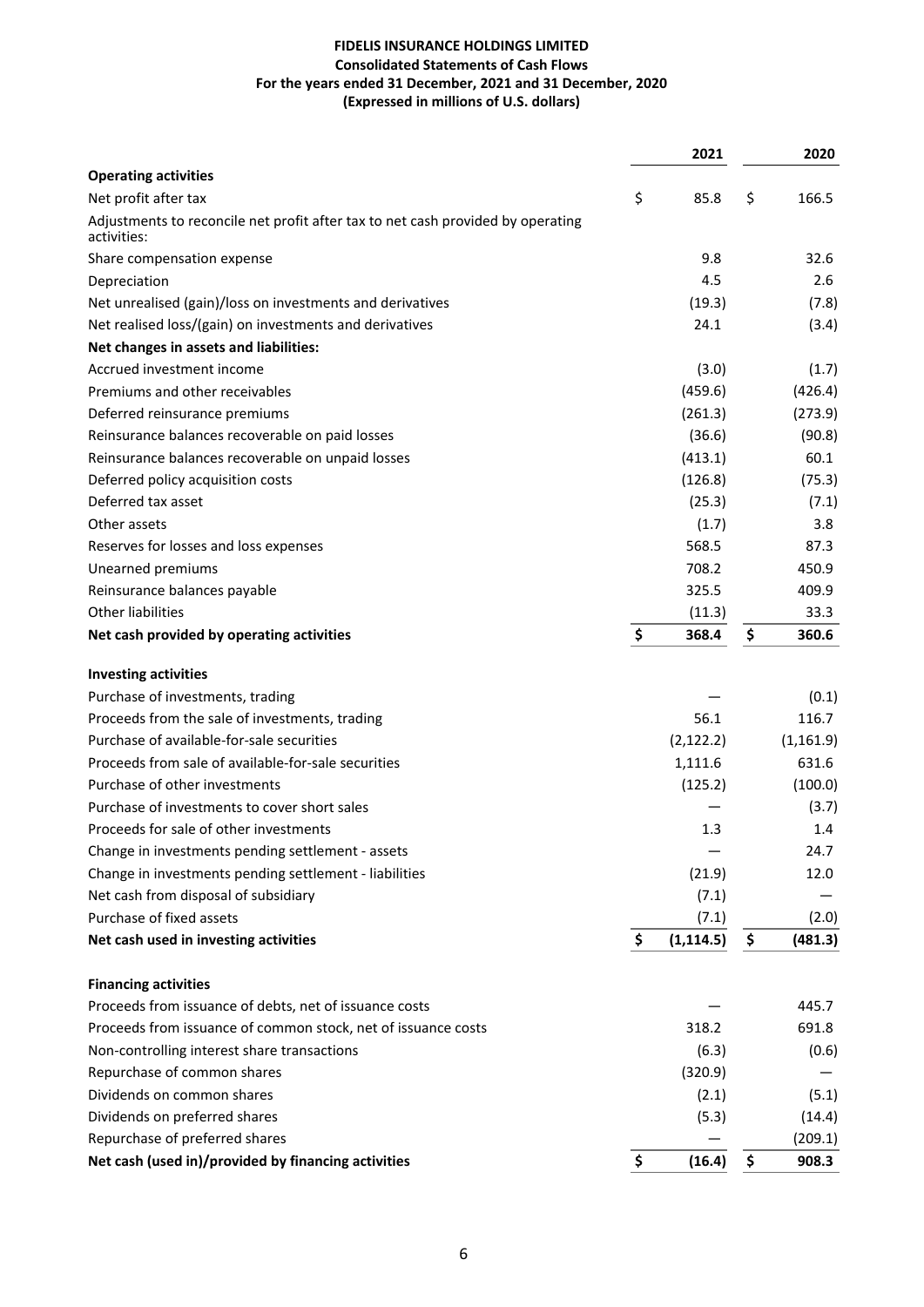## **FIDELIS INSURANCE HOLDINGS LIMITED Consolidated Statements of Cash Flows** For the years ended 31 December, 2021 and 31 December, 2020 **(Expressed in millions of U.S. dollars)**

|                                                                        | 2021    |    | 2020    |
|------------------------------------------------------------------------|---------|----|---------|
| Net (decrease)/increase in cash, restricted cash, and cash equivalents | (762.5) | \$ | 787.6   |
| Cash, restricted cash, and cash equivalents, beginning of year         | 1,238.5 |    | 450.9   |
| Cash, restricted cash, and cash equivalents, end of year               | 476.0   | s  | 1,238.5 |
|                                                                        |         |    |         |
| Cash and cash equivalents comprise the following:                      |         |    |         |
| Cash and cash equivalents at bank                                      | 325.1   |    | 967.2   |
| Restricted cash and cash equivalents                                   | 150.9   |    | 271.3   |
| Cash, restricted cash, and cash equivalents                            | 476.0   |    | 1,238.5 |
|                                                                        |         |    |         |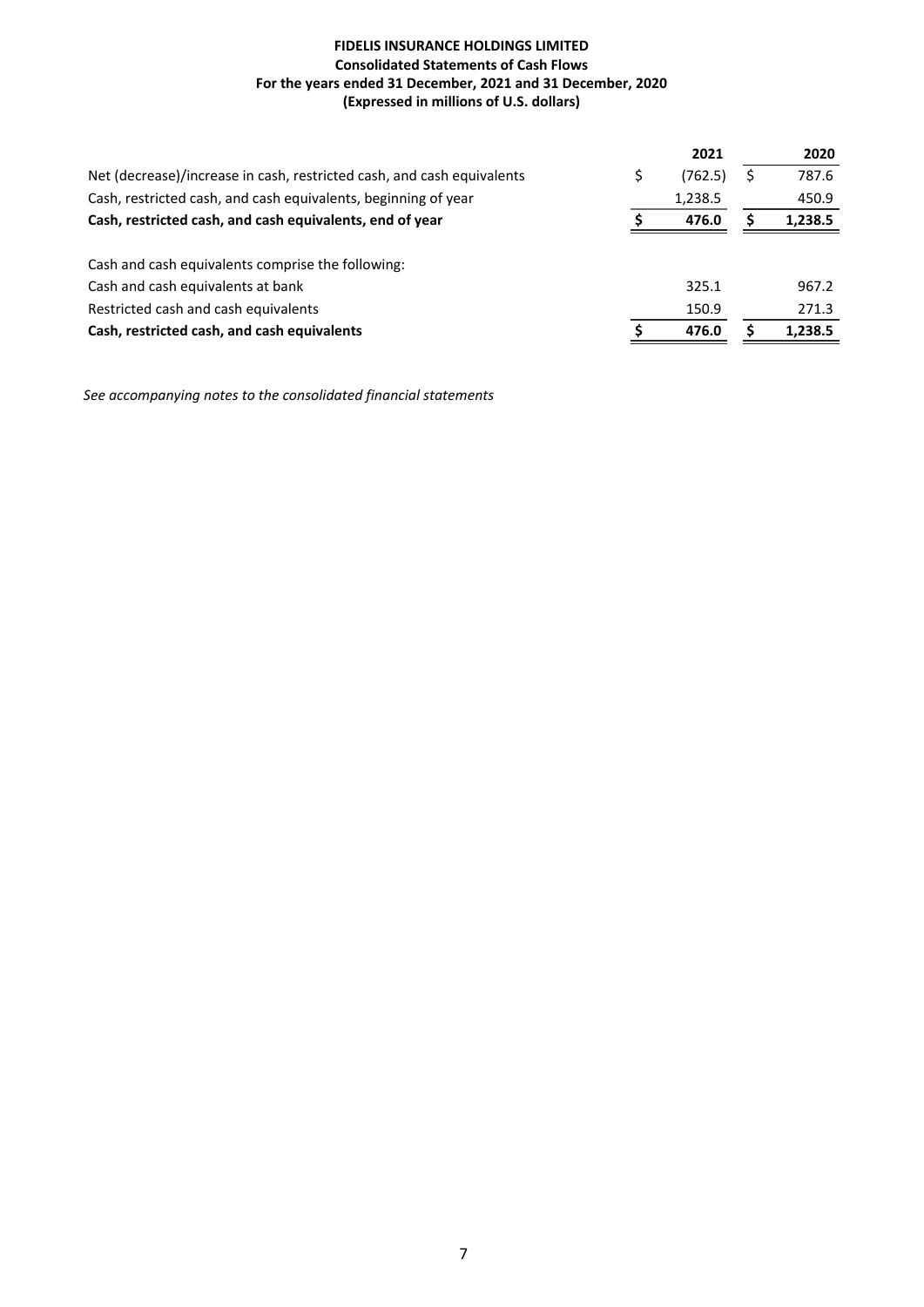### **1. Nature of operations**

Fidelis Insurance Holdings Limited ("Fidelis" and together with its subsidiaries, the "Group") is a holding company which was incorporated under the laws of Bermuda on August 22, 2014. The Group provides Property, Specialty and Bespoke insurance and reinsurance. Fidelis' principal operating subsidiaries are:

- Fidelis Insurance Bermuda Limited ("FIBL"), a Class 4 Bermuda domiciled company which writes most of the Group's Reinsurance business, as well as writing Specialty and Bespoke lines. FIBL is regulated by the Bermuda Monetary Authority.
- Fidelis Underwriting Limited ("FUL"), is a UK domiciled company which principally writes Specialty and Bespoke insurance, as well as Reinsurance. FUL is regulated by the Prudential Regulation Authority.
- Fidelis Insurance Ireland DAC ("FIID"), is a Republic of Ireland domiciled company that writes Specialty and Bespoke insurance and reinsurance within the European Economic Area. FIID is regulated by the Central Bank of Ireland.
- Fidelis Marketing Limited ("FML"), a management company which acts as an insurance intermediary to provide marketing services and is authorised by the Financial Conduct Authority ("FCA").

Fidelis has invested in a number of Managing General Agents ("MGAs") through Pine Walk Capital Limited ("Pine Walk") which holds the investment in the MGAs and provides them with administrative support. There are 6 MGAs:

- Radius Specialty Limited ("Radius") which focuses on niche specialty treaty reinsurance business.
- Oakside Surety Limited ("Oakside") which focuses on surety bonds and guarantees.
- Kersey Specialty Limited ("Kersey") which focuses on upstream energy business.
- Perigon Product Recall Limited ("Perigon") which focuses on product recall and product contamination.
- Navium Marine Limited ("Navium") which focuses on marine business. Navium was incorporated on March 28, 2021.
- OPEnergy Limited ("OPEnergy") which focuses on energy liabilities. OPEnergy was incorprated on September 20, 2021.

During 2021, the Group purchased additional shares in Radius Specialty Limited. During 2021, the Group sold its interest in Omega National Title Agency Ventures, LLC for \$2.0 million.

## **2. Significant Accounting Policies**

### **Basis of presentation**

The accompanying consolidated financial statements have been prepared in conformity with generally accepted accounting principles in the United States ("U.S. GAAP") and include the results of Fidelis Insurance Holdings Limited and its subsidiaries. All intercompany balances and transactions have been eliminated on consolidation.

### **Reporting currency**

The financial information is reported in United States dollars ("U.S. dollars" or "\$"), expressed in millions, except for per share data.

### **Use of estimates**

The preparation of these financial statements in conformity with U.S. GAAP requires management to make estimates and assumptions that affect the reported and disclosed amounts of assets and liabilities and the disclosure of contingent assets and liabilities at the date of the financial statements and the reported amounts of revenues and expenses during the reporting period. Actual results could differ from those estimates.

The most significant estimates reflected in the financial statements include, but are not limited to, gross and net reserves for losses and loss expenses and estimates of written and earned premiums.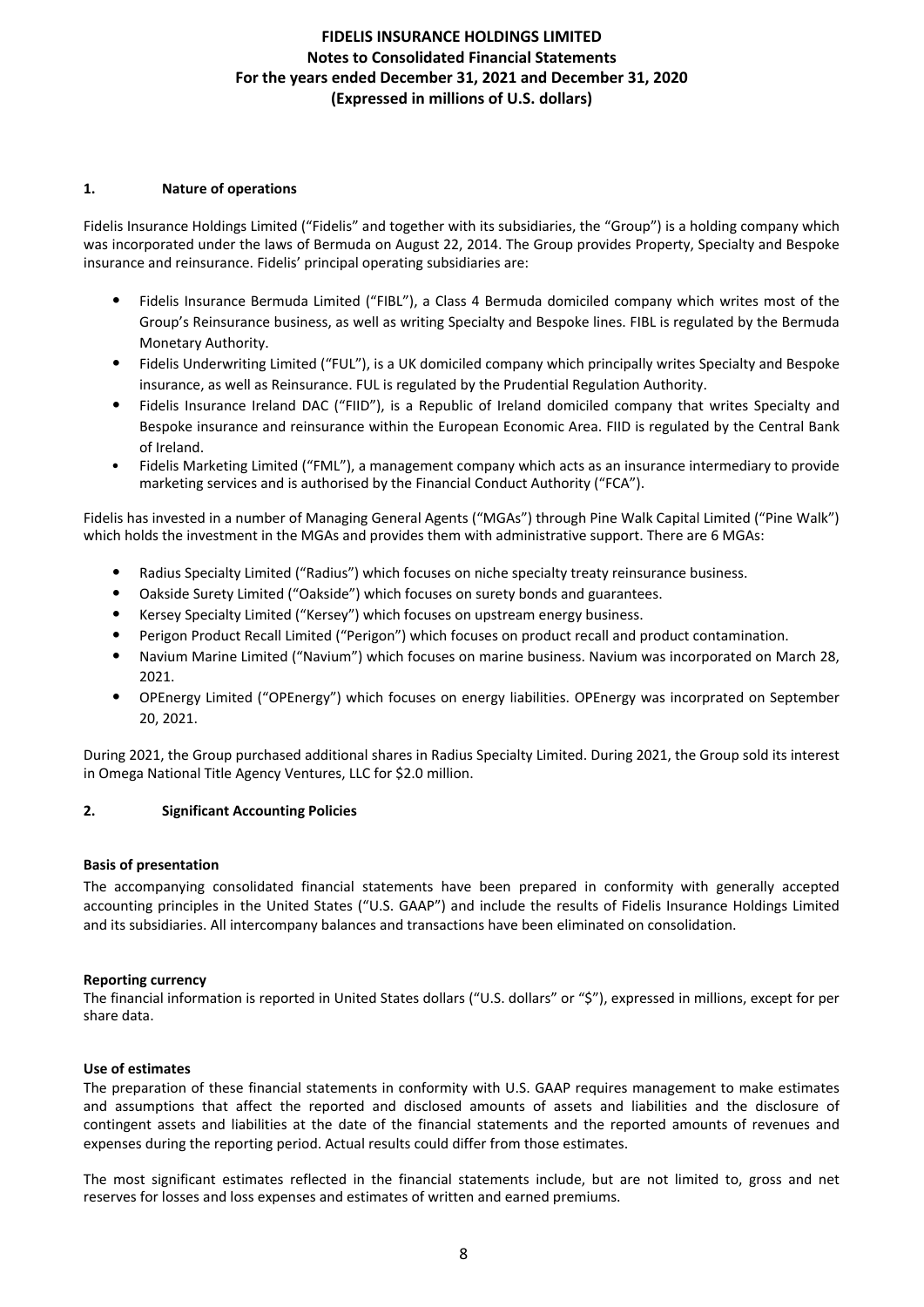### **Cash and cash equivalents**

Cash and cash equivalents consist of cash held in banks, money market funds and other short-term, highly liquid investments with original maturity dates of ninety days or less.

### **Restricted cash and cash equivalents**

Restricted cash and cash equivalents consist of cash held in segregated or trust accounts, which is unavailable for immediate use by the Group, primarily to provide collateral for letters of credit and to support the current value of any amounts that may be due to counterparties based on the value of underlying financial instruments.

#### **Investments**

During 2018, the Group amended the accounting policy such that all fixed income securities acquired from January 1, 2018 are classified as available for sale. Fixed income securities acquired prior to January 1, 2018 are classified as trading. The fixed income securities portfolio comprises securities issued by governments and government agencies, corporate bonds, and asset-backed securities. Investments in fixed income securities have been classified as available for sale or trading and are reported at estimated fair value in the Consolidated Balance Sheets.

The Group's other investments consist of a residual investment in a hedge fund, an investment in structured notes (refer to note 3 for further details) and the Wellington Opportunistic Fixed Income Undertakings for the Collective Investment in Transferable Securities fund ("UCITS"). These are carried at fair value through profit and loss. For the valuation techniques please refer to Note 4.

Investments with a maturity of greater than three months up to one year from date of purchase are classified as shortterm investments and recorded at fair value.

For all fixed income securities and other investments, any realised and unrealised gains or losses are determined on the basis of first-in-first-out method. For all fixed income securities classified as "available for sale", realised gains and losses in the Consolidated Income Statements include adjustments to the cost basis of investments for declines in value that are considered to be other-than-temporary. Unrealised gains and losses represent the difference between the cost, or the cost as adjusted by amortisation of any difference between its cost and its redemption value ("amortised cost"), of the security and its fair value at the reporting date and are included within other comprehensive income for securities classified as "available for sale". For securities classified as "trading", realised and unrealised gains or losses are included in the Consolidated Income Statements within net investment return.

#### **Other-than-temporary impairment of investments**

A security is impaired when its fair value is below its cost or amortised cost. The Group reviews its investment portfolio each quarter on an individual security basis for potential other-than-temporary impairment ("OTTI") based on criteria including issuer-specific circumstances, credit ratings actions and general macro-economic conditions.

OTTI is deemed to occur when there is no objective evidence to support recovery in value of a security and (i) the Group intends to sell the security or it is more likely than not that it will be required to sell the security before recovery of its cost or adjusted amortised cost basis or (ii) it is deemed probable that the Group will be unable to collect all amounts due according to the contractual terms of the individual security. In the first case, the entire unrealised loss position is taken as an OTTI charge to realised losses in earnings. In the second case, the unrealised loss is separated into the amount related to credit loss and the amount related to all other factors.

The OTTI charge related to credit loss is recognised in realised losses in earnings and the amount related to all other factors is recognised in other comprehensive income. The cost basis of the investment is reduced accordingly and no adjustments to the cost basis are made for subsequent recoveries in value. Although the Group reviews each security on a case by case basis, it has also established parameters focusing on the extent and duration of impairment to help identify securities in an unrealised loss position which are other-than-temporarily impaired. For fixed income securities in the available for sale portfolio, the Group considers securities which have been in an unrealised loss position for 12 months and the credit rating has deteriorated below investment grade should be other-than-temporarily impaired.

#### **Net investment return**

Net investment return includes amounts received and accrued in respect of periodic interest ("coupons") payable to the Group by the issuer of fixed income securities and interest credited on cash and cash equivalents. It also includes amortisation of premium and accretion of discount in respect of fixed income securities. Investment management,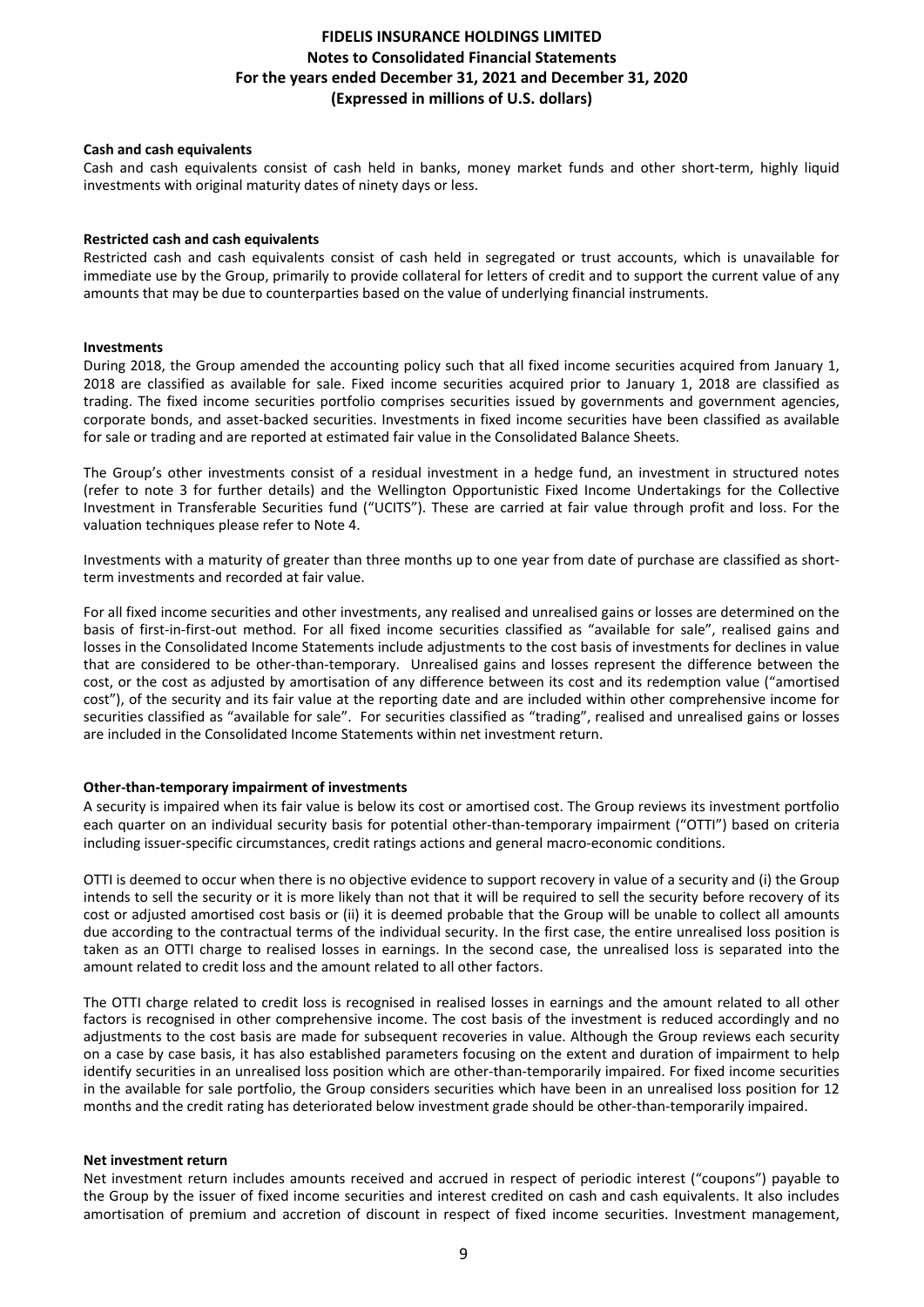custody, and investment administration fees are charged against net investment return reported in the Consolidated Income Statements. Investment transactions are recorded on a trade date basis.

#### **Derivative financial instruments**

All derivatives are recognised in the Consolidated Balance Sheets at fair value on a gross basis and not offset against any collateral pledged or received. Unrealised gains and losses resulting from changes in fair value are included in net investment return or net foreign exchange gains and losses in the Consolidated Income Statements. The Group's derivative financial instrument assets are included in derivative assets and derivative financial instrument liabilities are included in derivative liabilities in the Consolidated Balance Sheets. None of the Group's derivatives are designated as accounting hedges for financial reporting purposes. Pursuant to the International Swaps and Derivatives Association ("ISDA") master agreements and other derivative agreements, the Group and its counterparties typically have the ability to settle on a net basis. In addition, in the event a party to one of the ISDA master agreements or other derivative agreements defaults, or a transaction is otherwise subject to termination, the non-defaulting party generally has the right to set off against payments owed to the defaulting party or collateral held by the defaulting party.

The Group enters into derivative transactions to manage duration risk, currency exchange risk, or other exposure risks. The Group also sometimes enters catastrophe swap derivatives to manage its exposure to catastrophe events. Derivative transactions typically include futures, options, swaps and forwards. Derivative assets represent financial contracts whereby, based upon the contract's current fair value, the Group will be entitled to receive payments upon settlement. Derivative liabilities represent financial contracts whereby, based upon the contract's current fair value, the Group will be obligated to make payments upon settlement.

The Group looks to manage foreign currency exposure by substantively balancing assets with liabilities for certain major non-U.S. dollar currencies, or by entering into currency forward contracts. However, there is no guarantee that this will effectively mitigate exposure to foreign exchange gains and losses.

Where a contract includes an embedded derivative, the embedded derivative is recognised separately only if the contract is not recognised at fair value, or the economic characteristics and risks of the embedded derivative are not clearly and closely related to those of the contract.

#### **Investments pending settlement**

Investments pending settlement include receivables and payables from unsettled trades due from/to prime brokers. Receivables and payables from unsettled trades are carried at fair value based on quoted prices in active markets for identical assets or derived based on inputs that are observable.

#### **Premiums and acquisition costs**

Premiums written are recorded on inception of the policy. Premiums written include estimates based on information received from insureds, brokers and cedants, and any subsequent differences arising on such estimates are recorded as premiums written in the period they are determined. Premiums written are earned on a basis consistent with risks covered over the period the coverage is provided. The portion of the premiums written applicable to the unexpired terms of the underlying contracts and policies are recorded as unearned premium.

Reinstatement premiums are recognised as written and earned after the occurrence of a loss and are recorded in accordance with the contract terms based upon management's estimate of losses and loss expenses.

Acquisition costs are directly related to the acquisition of insurance premiums and are deferred and amortised over the related policy period. The Group only defers acquisition costs incurred that are directly related to the successful acquisition of new or renewal insurance contracts, including commissions to agents, brokers and premium taxes. All other acquisition related expenses including indirect costs are expensed as incurred. To the extent that future policy revenues on existing policies are not adequate to cover related costs and expenses, deferred policy acquisition costs are charged to earnings.

The Group evaluates premium deficiency and the recoverability of deferred acquisition costs by determining if the sum of future earned premiums and anticipated investment return is greater than expected future loss and loss adjustment expenses and acquisition costs.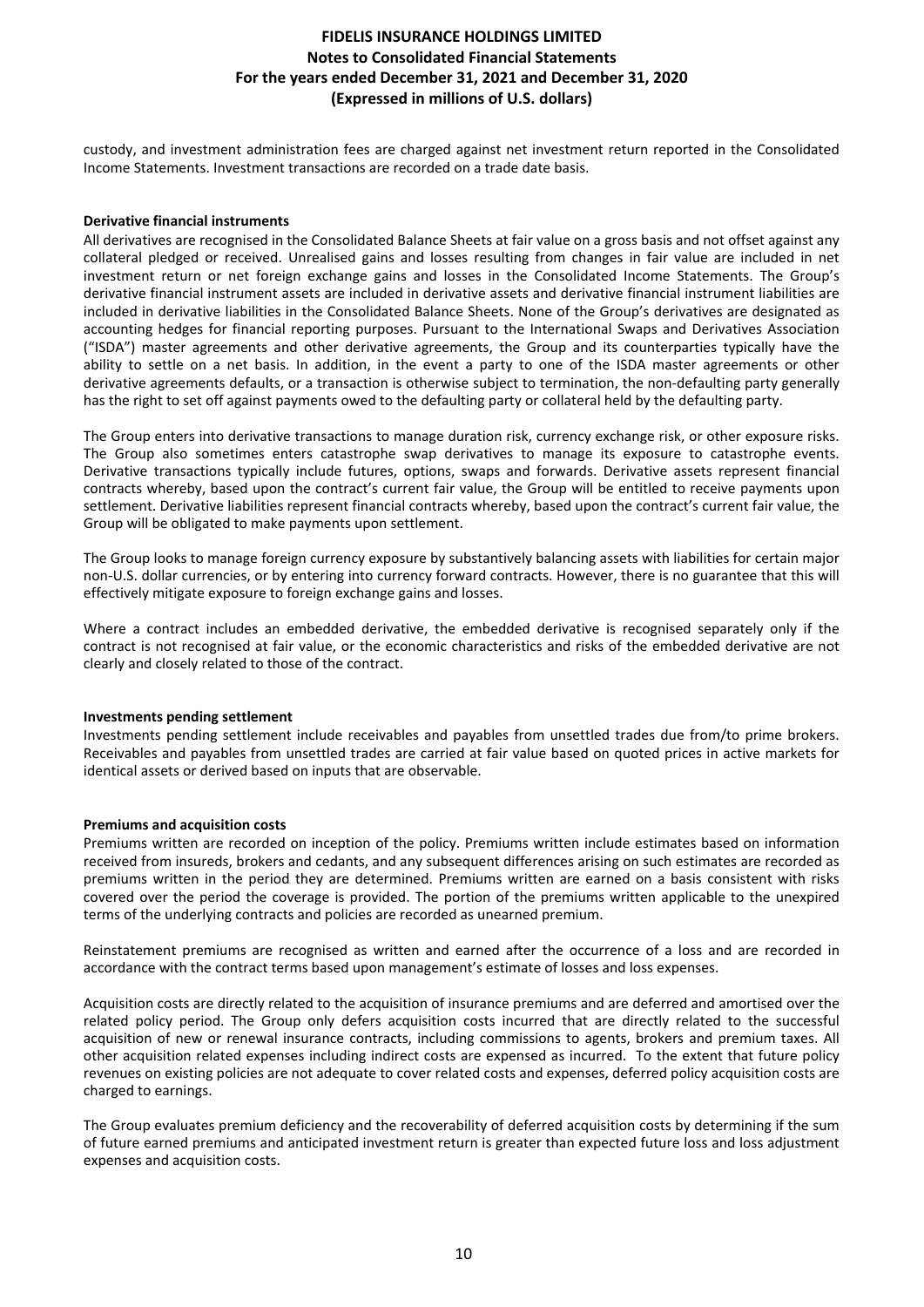### **Reinsurance**

The Group seeks to reduce the risk of net losses on business written by reinsuring certain risks and exposures with other reinsurers. Ceded reinsurance contracts do not relieve the Group of its primary obligation to insureds. Ceded premiums are recognised when the coverage period incepts and are expensed over the contract period in proportion to the coverage. Premiums relating to the unexpired portion of reinsurance ceded are recorded as deferred reinsurance premiums. 

Commissions on ceded business are deferred and amortised over the period in which the related ceded premium is recognised. The deferred balance is recorded within deferred policy acquisition costs on the Consolidated Balance Sheets and the amortisation is recognised within general and administration expenses in the Consolidated Income Statements.

### Losses and loss expenses

The liability for losses and loss expenses includes reserves for unpaid reported losses and for losses incurred but not reported. These estimates are reported net of amounts estimated to be recoverable from salvage and subrogation. The reserve for losses and loss expenses is established by management based on reports from insureds, brokers, and ceding companies and the application of generally accepted actuarial techniques and represents the estimated ultimate cost of events or conditions that have been reported to or specifically identified by the Group as incurred.

Inherent in the estimates of ultimate losses and loss expenses are expected trends in claim severity and frequency which may vary significantly as claims are settled. The Group estimates ultimate losses using various actuarial methods as well as the Group's own growing loss experience, historical insurance industry loss experience, estimates of pricing adequacy trends and management's professional judgement. The estimated cost of claims includes expenses to be incurred in settling claims and a deduction for the expected value of salvage, subrogation and other recoveries. Ultimate losses and loss expenses may differ significantly from the amount recorded in the financial statements. These estimates are reviewed regularly and as experience develops and new information becomes known, the reserves are adjusted as necessary. Such adjustments, if any, are recorded in losses and loss expenses in the periods in which they are determined.

#### **Premiums receivable**

Premiums receivable includes amounts receivable from insureds, net of brokerage costs, which represent premiums that are both currently due and amounts not yet due on insurance and reinsurance policies. Premiums for insurance policies are generally due at inception. Premiums for reinsurance policies generally become due over the period of coverage based on the policy terms. Contract periods can be several years in length with premiums received in annual or quarterly instalments.

The Group monitors the credit risk associated with premiums receivable, taking into consideration the fact that in certain instances credit risk may be reduced by the Group's right to offset loss obligations against premiums receivable. Amounts deemed uncollectible are charged to net profit in the period they are determined. Changes in the estimate of (re)insurance premiums written will also result in an adjustment to premiums receivable in the period they are determined.

#### **Reinsurance balances recoverable**

Amounts recoverable from reinsurers are estimated based on the terms and conditions of the reinsurance contracts in a manner consistent with the underlying liability reinsured. If the Group determines that adjustments to earlier estimates are appropriate, such adjustments are recorded in the periods in which they are determined within losses and loss expenses in the Consolidated Income Statements.

Allowances are established for amounts deemed uncollectible and reinsurance recoverables are recorded net of these allowances. The Group evaluates the financial condition of its reinsurers and monitors concentration risk to minimise its exposure to significant unrecoverables from individual reinsurers.

### **Debt**

Debt is initially measured at fair value less issuance costs incurred and subsequently held at amortised cost. Interest expense is recognised over the term of the debt using the effective interest method.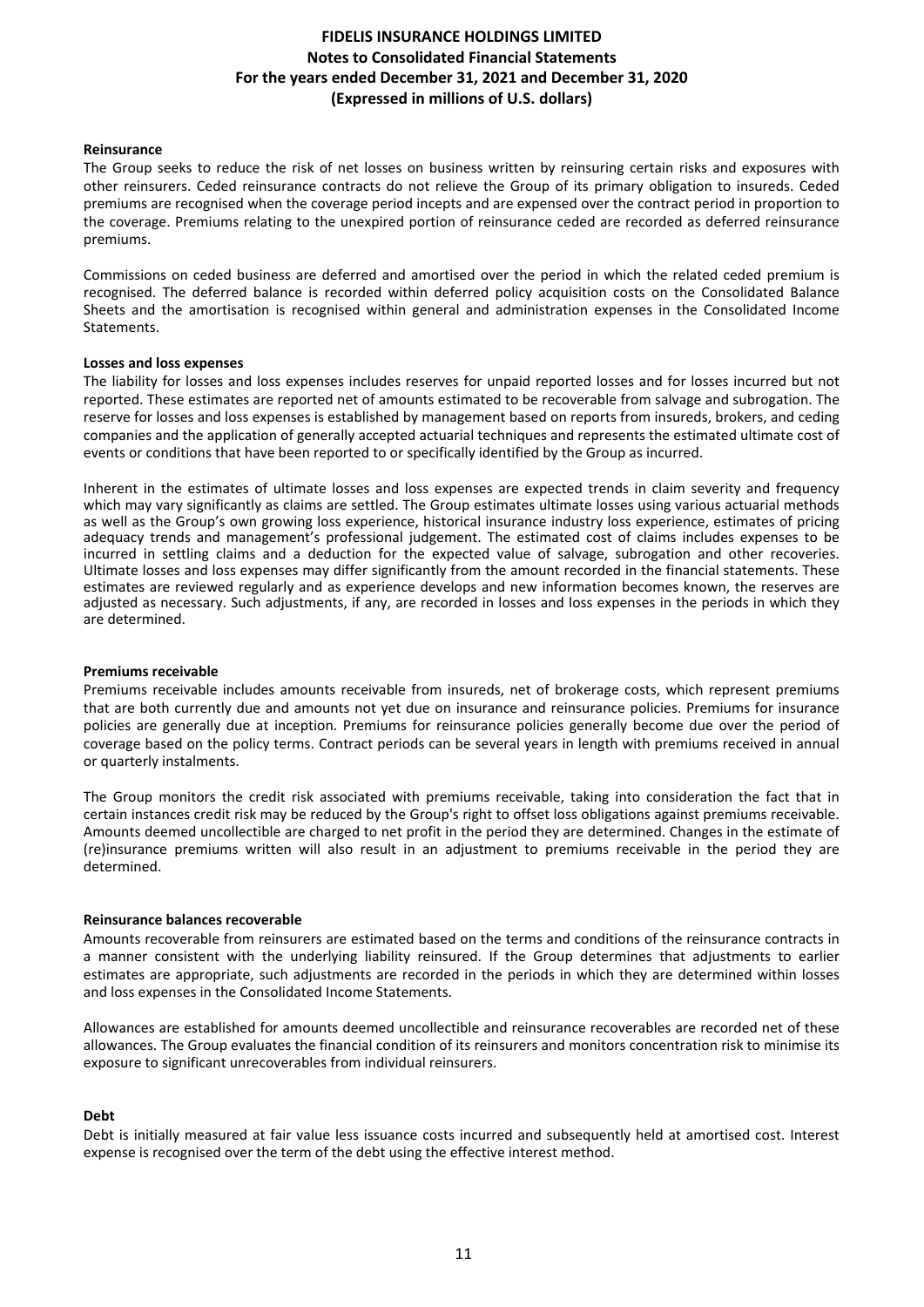#### **Income taxes**

Income taxes have been provided for those operations that are subject to income taxes based on enacted tax laws and rates enacted in those jurisdictions. Current and deferred taxes are charged or credited to income tax (charge)/benefit. Deferred tax assets and liabilities result from temporary differences between the amounts recorded in the consolidated financial statements and the tax basis of the Group's assets and liabilities. The effect on deferred tax assets and liabilities of a change in tax rates is recognised in the income tax (charge)/benefit in the Consolidated Income Statements in the period that includes the enactment date. Uncertain tax positions are recognised when deemed more likely than not of being sustained upon examination by tax authorities. Changes in recognition or measurement are recognised in the period in which the change in judgment occurs.

A valuation allowance against deferred tax assets is recorded if management deem it is more likely than not that all or some portion of the benefits related to the deferred tax assets will not be realised.

#### **Founders' warrants**

The Group accounts for warrant contracts subject to a performance condition issued to certain of its founding investors in conjunction with the initial capitalisation of the Group by using either the physical settlement or net-share settlement methods. The fair value of these warrants is recorded in equity as additional paid-in capital when performance conditions are met. The fair value of Founders' warrants issued are estimated on the grant date using the Black-Scholes option-pricing model.

#### **Share compensation**

Management was issued both basic warrants and ratchet warrants with the basic warrants subject to a service condition only and the ratchet warrants subject to a service and performance condition. The portion of the warrants that are considered probable of vesting are recognised in general and administrative expenses in the Consolidated Income Statements. 

Share compensation for management warrants considered probable of vesting is expensed over the vesting period on a graded vesting basis. The probability of the management warrants vesting is evaluated at each reporting period. When the management warrants are considered probable of vesting, the Group records an adjustment to the share compensation expense from the grant date (service inception date) to the current reporting period end based on the fair value of the warrant contracts at grant date.

Restricted stock units ("RSUs") granted contain both a service and performance condition and are recognised as share compensation expense only for the portion considered likely to vest. The fair value of the RSUs is estimated at the latest price at which the Group raised capital. Where no recent capital transaction has occurred, the fair value is determined by the Board. Share compensation expense is recognised on a straight-line basis over the vesting period, adjusted for the impact of any performance vesting conditions. At each balance sheet date, the Group revises the share compensation expense based on its estimate of the number of RSUs that are expected to vest. It recognises the impact of the revision of original estimates, if any, in the Consolidated Income Statements and a corresponding adjustment is made to additional paid-in capital in shareholders' equity on the Consolidated Balance Sheets. Forfeitures are accounted for as they occur.

#### **Share issuance costs**

Issuance costs incurred in connection with the capital raise, which included financial advisors' fees, legal and accounting fees, printing and other fees were deducted from the gross proceeds of the offering. The proceeds from the issuance of shares, net of offering costs, is included in additional paid-in capital in the Consolidated Statements of Shareholders' Equity.

#### **Foreign exchange**

The Group has entities with U.S. Dollar, U.K. Sterling and Euro functional currencies. The functional and reporting currency is U.S. Dollar. Transactions in foreign currencies are translated in U.S. dollars at the exchange rate in effect on the transaction date. Monetary assets and liabilities in foreign currencies are re-measured at the exchange rates in effect at the reporting date. Foreign exchange gains and losses are included in the Consolidated Income Statements.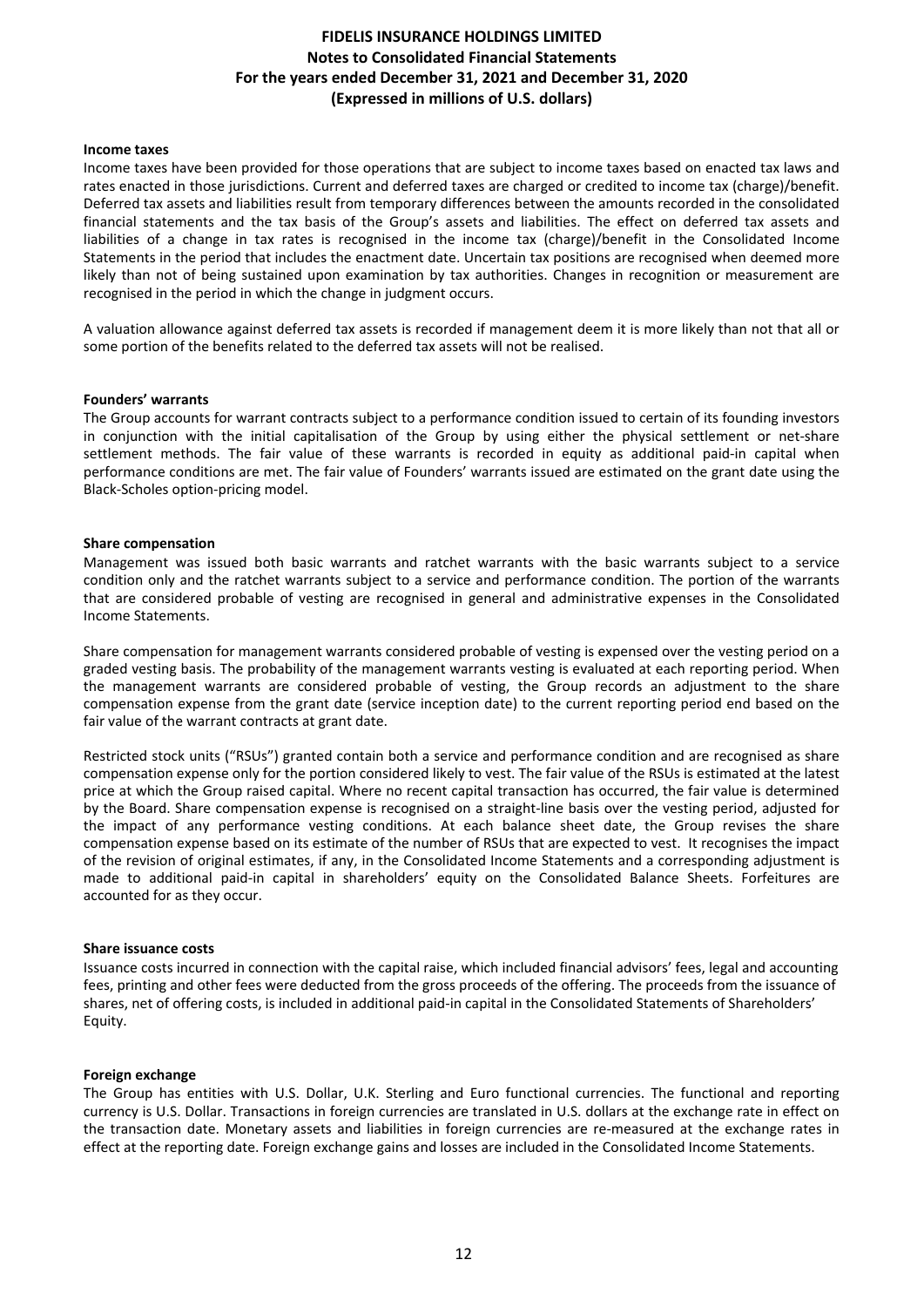### **Variable Interest Entities**

Variable Interest Entities ("VIE") are entities that have either a total equity investment that is insufficient to permit the entity to finance its activities without additional subordinated financial support, or whose equity investors lack the characteristic of a controlling financial interest.

The Group would be deemed to have a controlling financial interest and be the primary beneficiary if it has both of the following characteristics:

- power to direct the activities of the VIE that most significantly impact the entity's economic performance; and
- an obligation to absorb losses of the entity that could potentially be significant to the VIE, or a right to receive benefits from the entity that could potentially be significant to the VIE.

The determination of whether an entity is a VIE requires judgment and depends on facts and circumstances specific to that entity.

VIEs for which the Group is deemed to have a controlling financial interest and be the primary beneficiary are consolidated and all significant inter-company transactions are eliminated.

If the Group is not deemed to have a controlling financial interest or be the primary beneficiary, then the investment is not consolidated and is recognised according to the facts and circumstances of the relationship. For further information see Note 13.

The Group determines on an ongoing basis whether an entity is a VIE or if the Group is the primary beneficiary based on an analysis of the Group's level of involvement in the VIE, the contractual terms, the overall structure of the VIE and funding requirements.

### **Non-controlling interests**

Non-controlling shareholders' interests are presented separately in the Group's Consolidated Balance Sheets and Consolidated Statements of Changes in Shareholders' Equity as required under U.S. GAAP. The net profit attributable to non-controlling interests is presented separately in the Group's Consolidated Income Statements. In calculating noncontrolling interests, intercompany eliminations are allocated to the Fidelis shareholders.

#### **Recent accounting pronouncements**

### **Recently issued but not yet adopted**

In February 2016, the FASB issued ASU 2016-02, Leases, and, in July 2018, the FASB issued ASU 2018-10, Codification Improvements to Topic 842, Leases and ASU 2018-11, Leases. ASU 2016-02 requires lessees to recognise operating leases on balance sheet through a lease asset and a related financial liability. The standard update is effective for annual periods beginning after December 15, 2021. The Group expects a lease right-of-use asset of approximately \$29.4 million and a related financial liability of approximately \$30.7 million to be presented on the Consolidated Balance Sheets, however the Consolidated Income Statements and Statements of Cashflows are expected to remain unchanged. 

In June 2016, the FASB issued ASU 2016-13, Measurement of Credit Losses on Financial Instruments, which requires loans, receivables and available-for-sale debt securities to record credit losses through an allowance for credit losses account. The update introduces a new impairment model, known as the current expected credit loss model, which is based on expected losses rather than incurred losses. Under the new credit loss model, the Group will be required to recognise an allowance for its expected credit losses on certain financial assets including trade receivables, debt instruments not measured at fair value, and reinsurance receivables. Available-for-sale debt securities will record credit losses through an allowance for credit losses, which will be limited to the amount by which fair value is below amortised cost. The Group is currently assessing the impact of the standard on the consolidated financial statements. The standard update is effective for annual periods beginning after December 15, 2022.

In August 2018, the FASB issued ASU 2018-12, Financial Services—Insurance, which amends the scope of Topic 944 via improvements to the accounting for long-duration contracts. The standard update is effective for annual periods beginning after December 15, 2024. The Group does not expect the ASU to have a material impact on the Group's consolidated financial statements.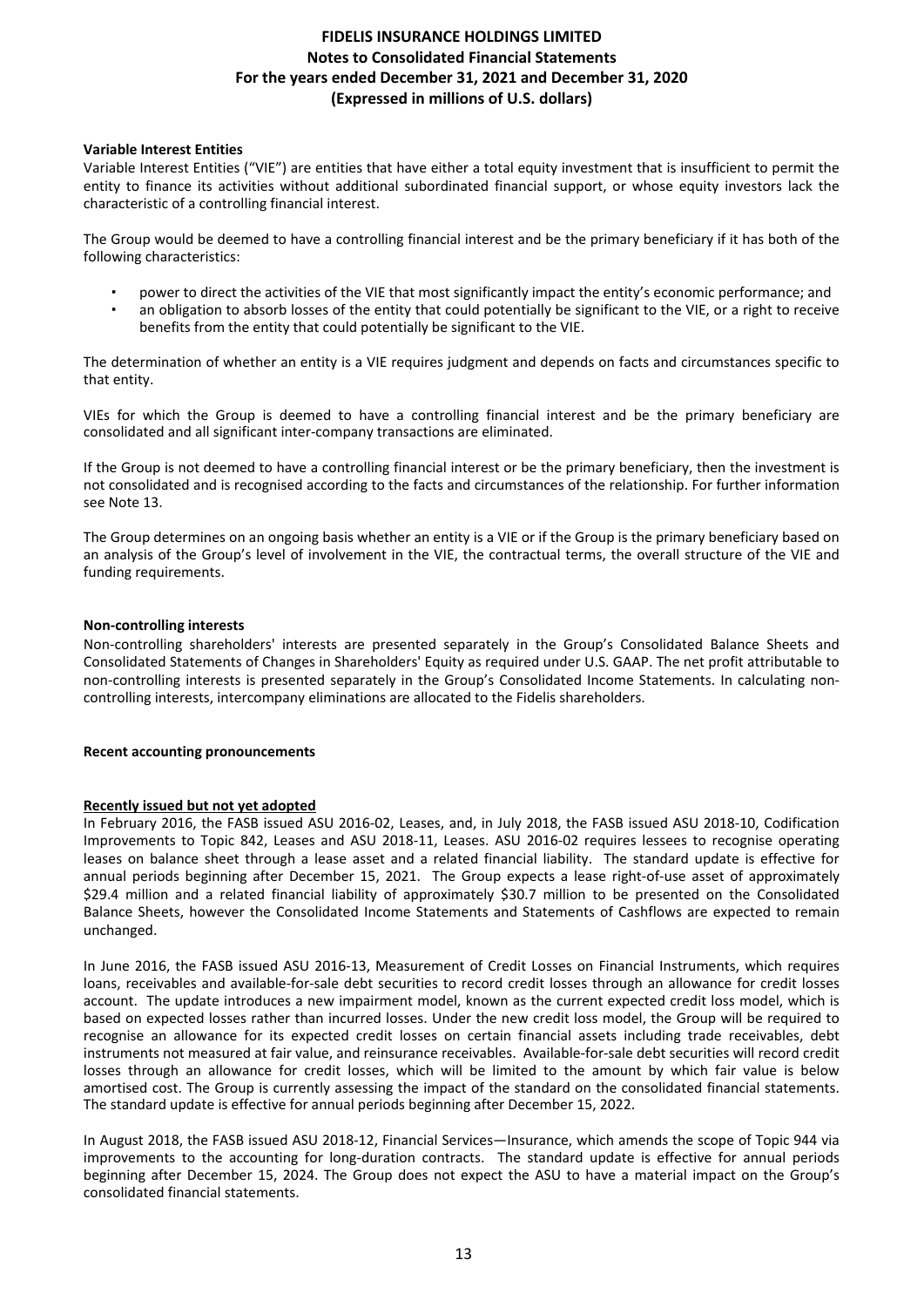## **3.** Investments

As at December 31, 2021, the Group's investments are managed by external investment managers through individual investment management agreements. The Group monitors activity and performance of the external managers on a monthly basis.

### **a. Fixed income securities**

The following table summarises the fair value of fixed maturity investments managed by external investment managers:

|                                                          | As at December 31, 2021 |                     |                                |               |  |  |
|----------------------------------------------------------|-------------------------|---------------------|--------------------------------|---------------|--|--|
|                                                          | Cost                    | Unrealised<br>gains | Unrealised<br>losses           | Fair<br>value |  |  |
| <b>Trading</b>                                           |                         |                     |                                |               |  |  |
| Corporate bonds                                          | 13.6                    | 0.1                 |                                | 13.7          |  |  |
| Asset-backed securities                                  | 8.3                     |                     |                                | 8.3           |  |  |
| Agency asset-backed securities                           | 4.8                     | 0.1                 |                                | 4.9           |  |  |
| Total fixed income securities, trading                   | \$<br>$26.7 \;$ \$      | $0.2 \; \text{S}$   | \$<br>$\overline{\phantom{0}}$ | 26.9          |  |  |
| Available-for-sale                                       |                         |                     |                                |               |  |  |
| US. Treasuries                                           | \$<br>$732.8$ \$        | $2.5 \; \simeq$     | $(4.5)$ \$                     | 730.8         |  |  |
| Agencies                                                 | 28.0                    |                     | (0.1)                          | 27.9          |  |  |
| Non-U.S. government                                      | 140.3                   | 0.6                 | (0.8)                          | 140.1         |  |  |
| Corporate bonds                                          | 1,276.7                 | 2.8                 | (12.1)                         | 1,267.4       |  |  |
| Asset-backed securities                                  | 271.4                   | 0.2                 | (1.8)                          | 269.8         |  |  |
| Agency asset-backed securities                           | 56.3                    | 0.2                 | (1.4)                          | 55.1          |  |  |
| Total fixed income securities, available- \$<br>for-sale | $2,505.5$ \$            | $6.3 \; \text{S}$   | $(20.7)$ \$                    | 2,491.1       |  |  |
| Total fixed income securities                            | \$<br>$2,532.2$ \$      | $6.5$ \$            | (20.7) \$                      | 2,518.0       |  |  |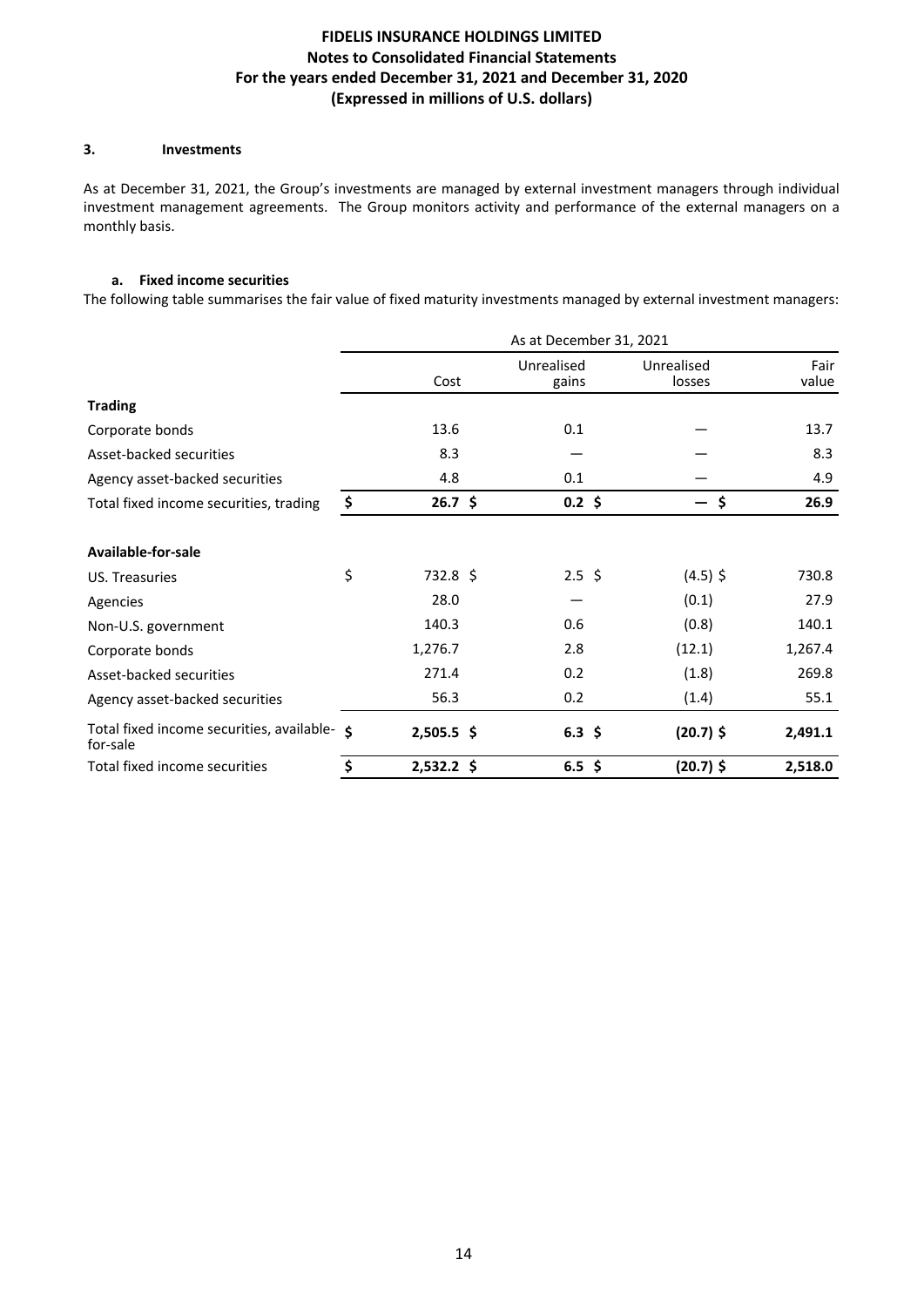|                                                          | As at December 31, 2020 |                    |                     |                      |               |  |
|----------------------------------------------------------|-------------------------|--------------------|---------------------|----------------------|---------------|--|
|                                                          |                         | Cost               | Unrealised<br>gains | Unrealised<br>losses | Fair<br>value |  |
| <b>Trading</b>                                           |                         |                    |                     |                      |               |  |
| US. Treasuries                                           | \$                      | $15.6 \; \text{S}$ | $0.2 \; \text{S}$   | \$<br>$-$            | 15.8          |  |
| Corporate bonds                                          |                         | 35.2               | 1.0                 |                      | 36.2          |  |
| Asset-backed securities                                  |                         | 24.2               |                     |                      | 24.2          |  |
| Agency asset-backed securities                           |                         | 7.6                | 0.2                 |                      | 7.8           |  |
| Total fixed income securities, trading                   | \$                      | $82.6$ \$          | $1.4 \; \text{S}$   | \$                   | 84.0          |  |
| Available-for-sale                                       |                         |                    |                     |                      |               |  |
| US. Treasuries                                           | \$                      | 398.4 \$           | $8.2 \; \text{S}$   | — \$                 | 406.6         |  |
| Agencies                                                 |                         | 23.2               | 0.1                 |                      | 23.3          |  |
| Non-U.S. government                                      |                         | 98.0               | 2.0                 |                      | 100.0         |  |
| Corporate bonds                                          |                         | 828.4              | 12.5                | (0.2)                | 840.7         |  |
| Asset-backed securities                                  |                         | 101.7              | 0.4                 | (0.1)                | 102.0         |  |
| Agency asset-backed securities                           |                         | 65.1               | 0.7                 | (0.1)                | 65.7          |  |
| Total fixed income securities, available- \$<br>for-sale |                         | $1,514.8$ \$       | 23.9 <sup>5</sup>   | $(0.4)$ \$           | 1,538.3       |  |
| Total fixed income securities                            | \$                      | $1,597.4$ \$       | $25.3$ \$           | $(0.4)$ \$           | 1,622.3       |  |

Review of the fixed income securities is performed on a regular basis to consider concentration, credit quality and compliance with established guidelines. For individual fixed income securities, nationally recognized statistical rating organizations ("NRSROs") are used and the lower of two, middle of three ratings is taken. The composition of the fair values of fixed income securities by credit rating is as follows:

|                                        |  | 2021       |            |  | 2020       |      |  |
|----------------------------------------|--|------------|------------|--|------------|------|--|
| <b>Trading</b>                         |  | Fair Value | %          |  | Fair Value | %    |  |
| AAA                                    |  | 14.4       | 54% \$     |  | 49.0       | 58%  |  |
| AA                                     |  | 1.6        | 6%         |  | 1.6        | 2%   |  |
| A                                      |  | 8.4        | 31%        |  | 25.1       | 30%  |  |
| <b>BBB</b>                             |  | 2.5        | 9%         |  | 8.3        | 10%  |  |
| Total fixed income securities, trading |  | 26.9       | $100\%$ \$ |  | 84.0       | 100% |  |

|                                                       | 2021 |            |            | 2020       |       |  |
|-------------------------------------------------------|------|------------|------------|------------|-------|--|
| Available-for-sale                                    |      | Fair Value | %          | Fair Value | %     |  |
| AAA                                                   |      | 1,100.2    | 44% \$     | 642.7      | 42%   |  |
| AA                                                    |      | 184.3      | 7%         | 139.9      | 9%    |  |
| A                                                     |      | 858.9      | 35%        | 506.8      | 33%   |  |
| <b>BBB</b>                                            |      | 346.7      | 14%        | 244.6      | 16%   |  |
| <b>BB</b>                                             |      | 1.0        | $-\%$      | 4.3        | $-$ % |  |
| Total fixed income securities, available-<br>for-sale |      | 2,491.1    | $100\%$ \$ | 1,538.3    | 100%  |  |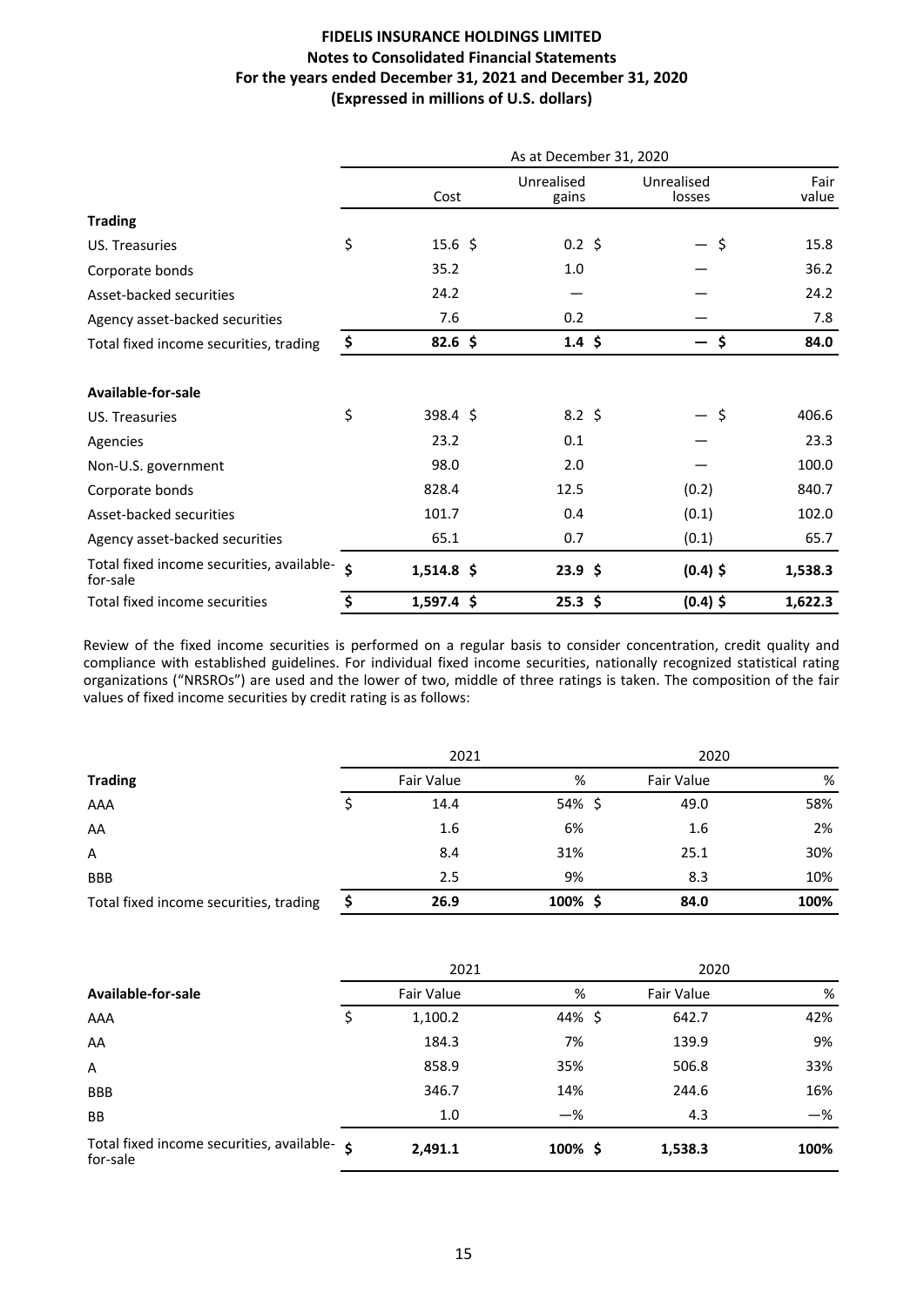The contractual maturities for fixed income securities are listed in the following table:

| <b>Trading</b>                         | 2021 |                    |                   | 2020              |            |  |
|----------------------------------------|------|--------------------|-------------------|-------------------|------------|--|
|                                        |      | Cost               | Fair Value        | Cost              | Fair Value |  |
| Due in one year or less                |      | $20.2 \; \text{S}$ | $20.3 \; \xi$     | $20.9 \;$ \$      | 21.2       |  |
| Due after one year through five years  |      | 0.1                | 0.1               | 36.7              | 37.6       |  |
| Due after five years through ten years |      |                    |                   | 15.2              | 15.2       |  |
| Due after ten years                    |      | 6.4                | 6.5               | 9.8               | 10.0       |  |
| Total fixed income securities, trading |      | 26.7 <sup>5</sup>  | 26.9 <sup>5</sup> | 82.6 <sup>5</sup> | 84.0       |  |

|                                                       | 2021                |                     | 2020              |            |
|-------------------------------------------------------|---------------------|---------------------|-------------------|------------|
| Available-for-sale                                    | Cost                | Fair Value          | Cost              | Fair Value |
| Due in one year or less                               | $191.3 \; \text{S}$ | $192.0 \; \text{S}$ | $263.3 \; \simeq$ | 265.4      |
| Due after one year through five years                 | 2,067.6             | 2,055.0             | 1,115.1           | 1,135.7    |
| Due after five years through ten years                | 102.5               | 102.3               | 57.6              | 57.8       |
| Due after ten years                                   | 144.1               | 141.8               | 78.8              | 79.4       |
| Total fixed income securities, available-<br>for-sale | $2,505.5$ \$        | $2,491.1$ \$        | $1,514.8$ \$      | 1,538.3    |

Expected maturities may differ from contractual maturities as borrowers may have the right to call or repay obligations with or without call or prepayment penalties. Additionally, lenders may have the right to put the securities back to the borrower. 

### **b.** Short-term investments

The following investments were included in short-term investments managed by external investment managers and are classified as available-for-sale:

|                              | As at December 31, 2021 |                 |                     |                          |               |
|------------------------------|-------------------------|-----------------|---------------------|--------------------------|---------------|
|                              |                         | Cost            | Unrealised<br>gains | Unrealised<br>losses     | Fair<br>value |
| U.S. Treasuries              |                         | $8.9 \; \zeta$  | $-$ 5               | $\overline{\phantom{0}}$ | 8.9           |
| Corporate bonds              |                         | 2.6             |                     | $\qquad \qquad -$        | 2.6           |
| Total short-term investments |                         | $11.5 \text{ }$ | $-$ s               | $\overline{\phantom{0}}$ | 11.5          |

|                              | As at December 31, 2020 |                     |                      |               |  |  |
|------------------------------|-------------------------|---------------------|----------------------|---------------|--|--|
|                              | Cost                    | Unrealised<br>gains | Unrealised<br>losses | Fair<br>value |  |  |
| Corporate bonds              | $15.3 \;$ \$            | $\hspace{0.05cm}$   | $(0.1)$ \$           | 15.2          |  |  |
| Total short-term investments | 15.3 <sup>5</sup>       | $-5$                | $(0.1)$ \$           | 15.2          |  |  |

The composition of the fair values of short-term investments by credit rating is as follows:

|                                                                 | 2021       |       |                   | 2020 |      |  |  |
|-----------------------------------------------------------------|------------|-------|-------------------|------|------|--|--|
| Available-for-sale                                              | Fair Value |       | <b>Fair Value</b> |      | %    |  |  |
| AAA                                                             | 8.9        | 77%   |                   |      | —%   |  |  |
| A                                                               |            | $-\%$ |                   | 14.0 | 92%  |  |  |
| <b>BBB</b>                                                      | 2.6        | 23%   |                   | 1.2  | 8%   |  |  |
| Total short-term fixed income<br>securities, available-for-sale | 11.5       | 100%  |                   | 15.2 | 100% |  |  |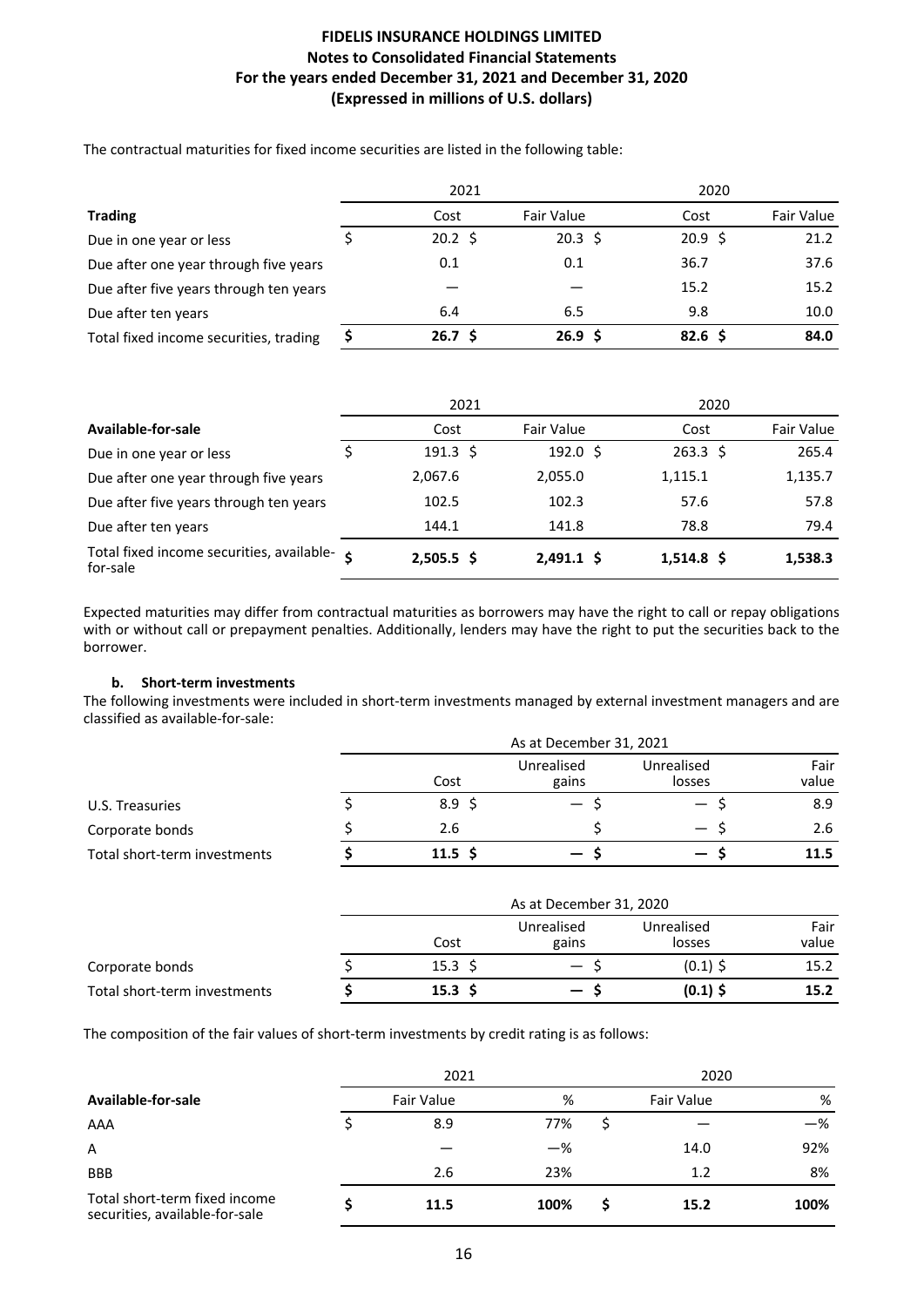### c. Available-for-sale - net loss position

The following table summarises, by type of security, the aggregate fair value and gross unrealised loss by length of time the security has been in an unrealised loss position for the Group's available-for-sale portfolio as at December 31, 2021:

|                                | As at December 31, 2021 |              |                                   |                                   |                         |  |
|--------------------------------|-------------------------|--------------|-----------------------------------|-----------------------------------|-------------------------|--|
|                                |                         |              | 0-12 months                       | > 12 months                       |                         |  |
|                                |                         | Fair value   | <b>Gross Unrealised</b><br>Losses | <b>Gross Unrealised</b><br>Losses | Number of<br>securities |  |
| Corporate bonds                | \$                      | $1,102.5$ \$ | $(11.9)$ \$                       | (0.2)                             | 631                     |  |
| Asset-backed securities        |                         | 216.2        | (1.8)                             |                                   | 92                      |  |
| Agency asset-backed securities |                         | 46.8         | (1.4)                             |                                   | 36                      |  |
| Agencies                       |                         | 26.9         | (0.1)                             |                                   | 12                      |  |
| U.S. Treasuries                |                         | 566.5        | (4.5)                             |                                   | 50                      |  |
| Non-US Government              |                         | 89.8         | (0.8)                             |                                   | 34                      |  |
| Total                          | \$                      | $2,048.7$ \$ | $(20.5)$ \$                       | (0.2)                             | 855                     |  |

|                                | As at December 31, 2020 |                   |                                   |                                   |                         |
|--------------------------------|-------------------------|-------------------|-----------------------------------|-----------------------------------|-------------------------|
|                                |                         |                   | 0-12 months                       | > 12 months                       |                         |
|                                |                         | Fair value        | <b>Gross Unrealised</b><br>Losses | <b>Gross Unrealised</b><br>losses | Number of<br>securities |
|                                |                         |                   |                                   |                                   |                         |
| Corporate bonds                | \$                      | $174.1 \;$ \$     | $(0.2)$ \$                        |                                   | 102                     |
| Asset-backed securities        |                         | 50.7              | (0.1)                             |                                   | 25                      |
| Agency asset-backed securities |                         | 21.0              | (0.1)                             |                                   | 6                       |
| Total                          |                         | $245.8 \; \simeq$ | $(0.4)$ \$                        |                                   | 133                     |

A security is potentially impaired when its fair value is below its cost or amortised cost. The Group analyses its available for sale fixed income portfolios on an individual security basis for potential OTTI each quarter based on criteria including issuer-specific circumstances, changes in credit ratings to below investment grade and general macroeconomic conditions. The total OTTI expense for the twelve months ended December 31, 2021 was \$nil (2020: \$nil).

## d. Other investments, at fair value

As at December 31, 2021, other investments consist of investments in an opportunistic fixed income UCITS fund managed by Wellington Investment Management, equity and commodity linked structured notes, and a residual balance invested in a credit hedge fund managed by York Capital Management ("York"). Redemptions in the credit hedge fund have been suspended while York liquidates the fund's underlying assets. The fair value of the investment in the credit hedge fund at December 31, 2021 was \$0.9 million (cost: \$1.3 million) compared to the prior year of \$2.1 million (cost: \$3.6 million) at December 31, 2020. The Group has recorded its investment in the York Fund at reported net asset value. There are currently no outstanding commitments to the York Fund. During 2021, the Group received \$1.3 million (2020: \$1.4 million) of distributions from the York Fund.

During 2020, the Group invested in two tranches of a two-year, equity index linked structured note. The ultimate return on the notes will be determined based on the relative level of the S&P 500 index on maturity of the notes compared to each individual notes' index entry points. The potential upside return on the notes is subject to a cap and the notes include a 'hard' buffer protecting them from principal loss for a certain level of negative index performance relative to the entry point. If the buffer is breached the notes will experience a principal loss only for the amount of negative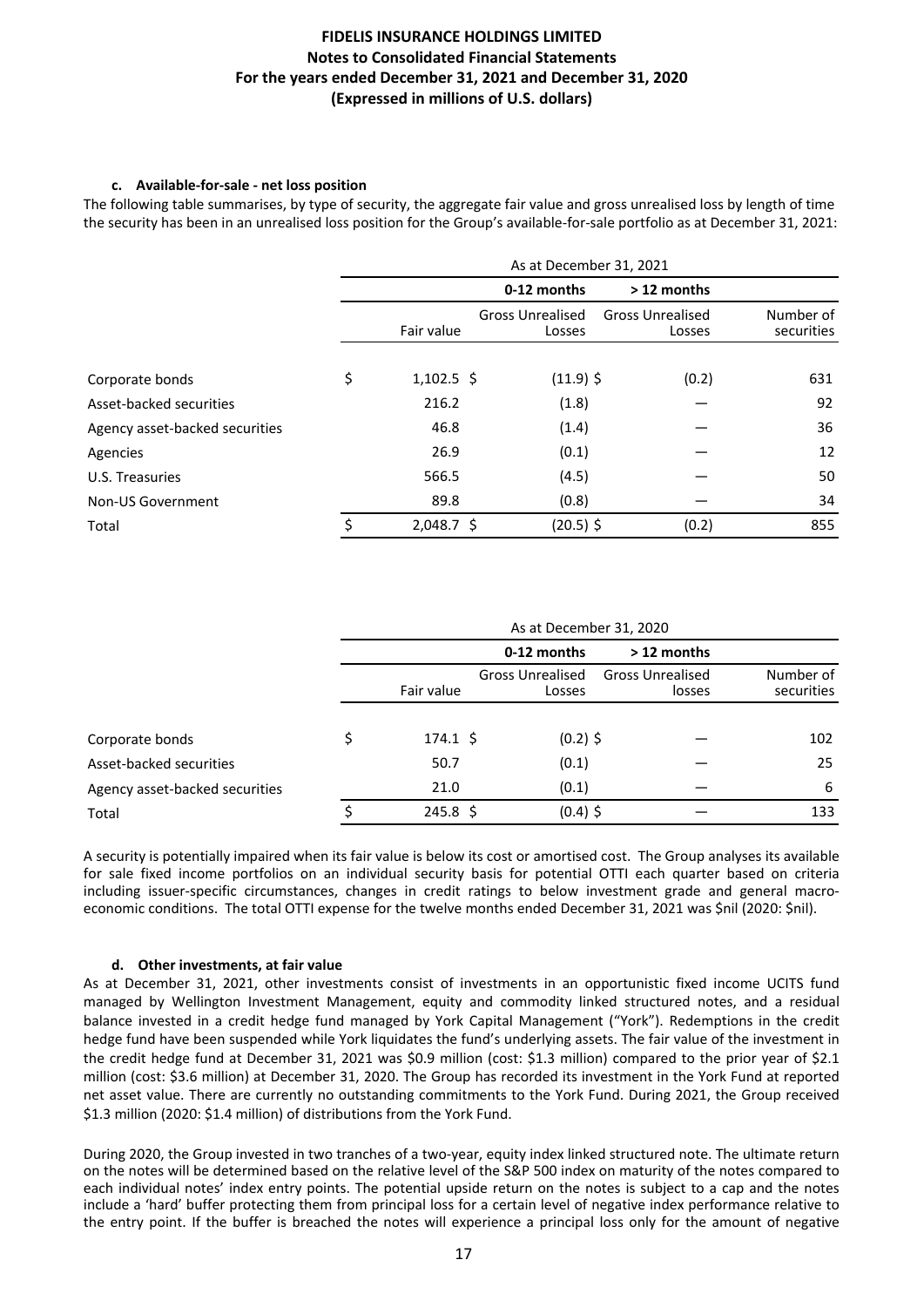performance which is in excess of the buffer. The fair value of the structured notes as at December 31, 2021 was \$118.0 million (cost: \$100 million) compared to the prior year fair value of \$113.0 million (cost: \$100.0 million) at December 31, 2020. The Group has recorded its investment in the structured notes at fair value using a market valuation approach.

During 2021, the Group invested in UCITS. The fair value of the investment in UCITS at December 31, 2021 was \$49.1 million (cost: \$50 million). During 2021, the Group also invested in five new structured notes, one equity markets linked structured note and four commodity linked structured notes. The ultimate return of the equity markets linked note will be determined based on the relative value of the underlying index on maturity of the note (the underlying index is a blended index which includes a basket of Infrastructure equities, Renewables equities and the S&P 400 Mid-Cap index). The potential upside return on the equity note is subject to a cap and the note includes a 'soft' buffer protecting it from principal loss for a certain level of negative index performance relative to the entry point. If the buffer is breached the note will experience a principal loss for the entire amount of negative performance. The ultimate return of the four commodity linked notes will be determined based on the spot price of the underlying commodity on maturity of the note (the underlying exposures are a mixture of industrial metals). The commodity notes are structured as 'delta-1' which track the performance of the underlying commodity and do not include any upside cap or downside protection. The fair value of the new equity and commodity linked structured notes as at December 31, 2021 was \$85.2 million (cost: \$75.2 million). The Group has recorded these investment at fair value using a market valuation approach.

### **e.** Net investment return

The components of net investment return are as follows:

|    | 2021            | 2020  |
|----|-----------------|-------|
| \$ | $24.0 \text{ }$ | 28.1  |
|    | 0.9             | 0.1   |
|    | 1.2             | 3.6   |
|    | (1.5)           | (0.2) |
|    | 1.0             | 2.3   |
|    | (1.1)           | 1.0   |
|    | 15.7            | 11.3  |
|    | (0.9)           | 0.2   |
|    | (3.4)           | (1.9) |
| ς  | 35.9 \$         | 44.5  |
|    |                 |       |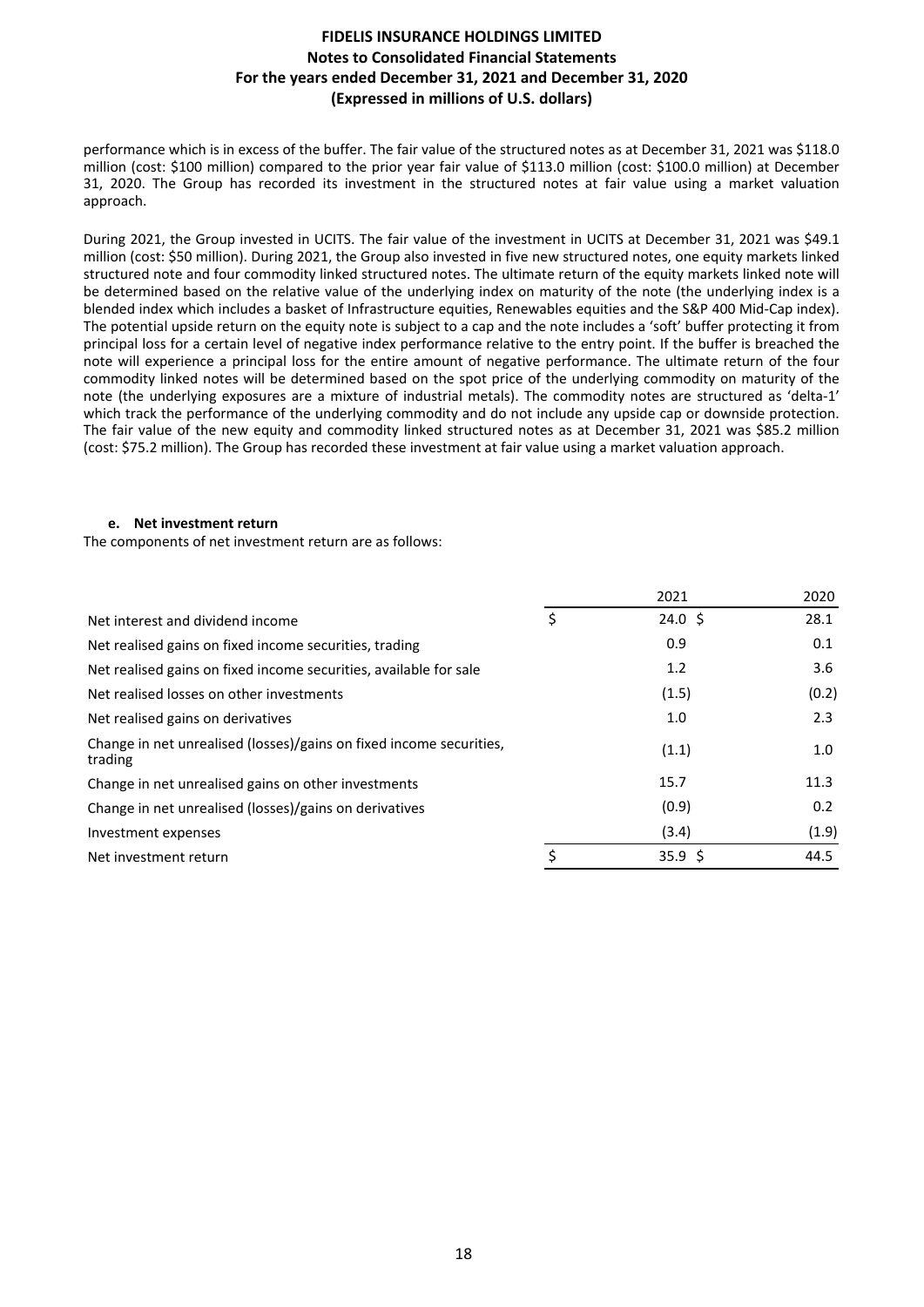### **4. Fair Value Measurements**

FASB ASC 820-10, Fair Value Measurements and Disclosures, defines fair value, establishes a consistent framework for measuring fair value and requires disclosures about fair value measurements. The standard requires the Group to maximise the use of observable inputs and minimise the use of unobservable inputs when measuring fair value.

### **Fair value hierarchy**

FASB ASC 820-10 specifies a hierarchy of inputs based on whether the inputs are observable or unobservable. Observable inputs are developed using market data and reflect market participant assumptions, while unobservable inputs reflect the Group's market assumptions. The fair value hierarchy is as follows:

- Level 1: Inputs to the valuation methodology are quoted prices (unadjusted) for identical assets or liabilities traded in active markets. The fair value is determined by multiplying the quoted price by the quantity held by the Group.
- Level 2: Inputs to the valuation methodology include quoted prices for similar assets or liabilities in active markets, quoted prices (e.g. interest rates, yield curves, prepayment spreads, default rate, etc.) for identical or similar assets or liabilities in markets that are not active, inputs other than quoted prices that are observable for the asset or liability or can be corroborated by observable market data.
- Level 3: Inputs to the valuation methodology are unobservable for the asset or liability and are significant to the fair value measurement. Significant management assumptions can be used to establish management's best estimate of the assumptions used by other market participants in determining the fair value of the asset or liability.

As required under the fair value hierarchy, the Group considers relevant and observable market inputs in its valuations where possible. The frequency of transactions, the size of the bid-ask spread and the amount of adjustment necessary when comparing similar transactions are all factors in determining the liquidity of markets and the relevance of observable prices in those markets.

The Group's policy with respect to transfer between levels of the fair value hierarchy is to recognise transfers into and out of each level as of the end of the reporting period.

#### **Determination of fair value**

The following section describes the valuation methodologies used by the Group to measure assets and liabilities at fair value, including an indication of the level within the fair value hierarchy in which each asset or liability is generally classified.

#### **Fixed income securities**

The Group's fixed income securities portfolio is managed by external investment managers with oversight from the Group's Chief Investment Officer, the Group's Chief Financial Officer, and the Group's Board of Directors. Fair values for all securities in the fixed income investments portfolio are independently provided by the investment administrator, investment custodians, and investment managers, each of which utilise internationally recognised independent pricing services. Refinitiv is, however, the main pricing service utilised to estimate the fair value measurements for the Group's fixed income securities for asset backed fixed income securities, and corporate and government bonds.

For determining the fair value of securities that are not actively traded, in general, pricing services use "matrix pricing" in which the independent pricing service uses observable market inputs including, but not limited to, reported trades, benchmark yields, broker-dealer quotes, interest rates, prepayment spreads, default rates and such other inputs as are available from market sources to determine a reasonable fair value.

The following describes the techniques generally used to determine the fair value of the Group's fixed income securities by asset class.

- U.S. Treasuries are bonds issued by the U.S. government. The significant inputs used to determine the fair value of these securities are based on quoted prices in active markets for identical assets and are therefore classified within Level 1.
- Agency securities consists of securities issued by U.S. and non-U.S. government sponsored agencies such as the Federal National Mortgage Association, the Federal Home Loan Mortgage Corporation, government development banks and other agencies which are not mortgage pass-through. The fair values of these securities are classified as Level 2.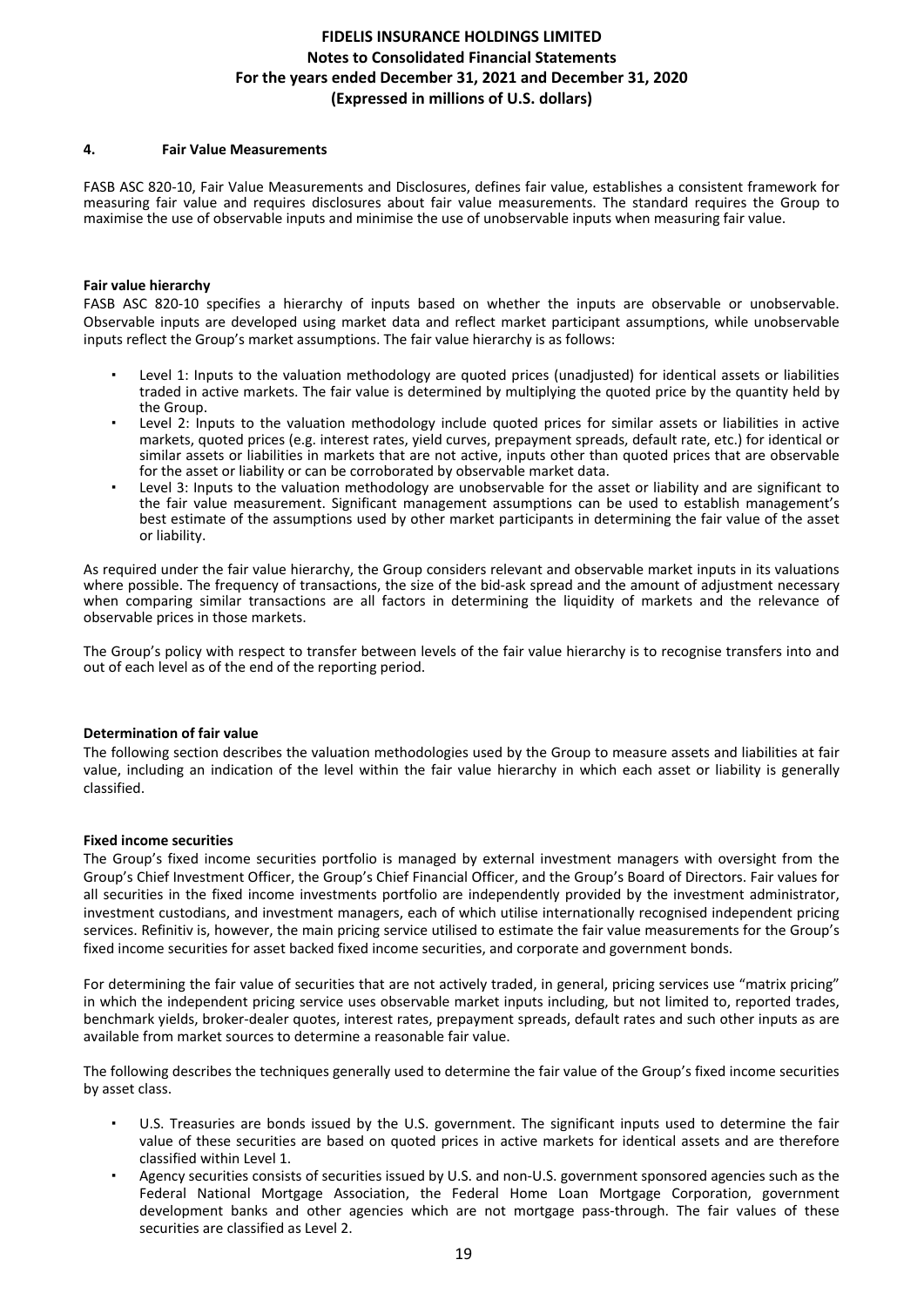- Non-U.S. government securities consist of bonds issued by non-U.S. governments and supranationals. The significant inputs used to determine the fair value of these securities include the spread above the risk-free yield curve, reported trades and broker-dealer quotes. These are considered to be observable market inputs and, therefore, the fair values of these securities are classified within Level 2.
- Corporate bonds consist primarily of investment-grade debt of a wide variety of corporate issuers and industries. When available, significant inputs are used to determine the fair value of these securities and are based on quoted prices in active markets for similar assets. When not available, the fair values of these securities are determined using the spread above the risk-free yield curve, reported trades, broker-dealer quotes, benchmark yields, and industry and market indicators. The fair values of these securities are classified as Level 2.
- Asset-backed securities consist of only investment-grade bonds backed by pools of loans with a variety of underlying collateral. This includes commercial mortgage-backed securities, collateralised loan obligations and other assets-backed securities with underlying cash flows linked to automobile loans, credit cards and student loans. The significant inputs used to determine the fair value of these securities include the spread above the risk-free vield curve, reported trades, benchmark yields, broker-dealer quotes, prepayment spreads and default rates. These are considered observable market inputs and, therefore, the fair values of these securities are classified within Level 2.
- Agency asset-backed securities consist of securities issued by mortgage pass-through agencies such as the Federal National Mortgage Association, the Federal Home Loan Mortgage Corporation and other agencies. These are considered to be observable market inputs and, therefore, the fair values of these securities are classified within Level 2.

### **Short-term investments**

The Group's short-term investments consist of commercial paper and bonds with maturities of less than one year at the time of purchase. The significant inputs used to determine the fair value of these securities include the spread above the risk-free vield curve, reported trades and broker-dealer quotes. These are considered to be observable market inputs and, therefore, the fair values of these securities are classified within Level 1 and Level 2.

### **Derivative financial instruments**

Exchange-traded derivatives, measured at fair value using quoted prices in active markets, where available are classified as Level 1 of the fair value hierarchy.

Derivatives without quoted prices in an active market and derivatives executed over the counter are valued using internal valuations techniques that consider the time value of money, volatility, the current market and contractual prices of underlying financial instruments. These derivative instruments are classified as either Level 2 or Level 3 depending upon the observability of the significant inputs to the model. The valuation techniques and key inputs depend on the type of derivative and the nature of the underlying instrument.

#### **Other investments**

The Group values its investment in the residual hedge fund at fair value, which is estimated based on the Group's share of the net asset value (NAV) as provided by the investment manager of the underlying investment fund. The Group has elected to use the practical expedient method to record the fair value of the investment at net asset value and has therefore not assigned levels to these investments in the fair value hierarchy.

The Group measures the fair value of its structured notes investments using a market valuation approach which is based entirely on observable inputs. The structured notes are comprised of a package of 'embedded derivatives' (call and put options) which will determine the note's redemption value at maturity, and a zero coupon bond (the 'host contract') which will mature at par. The Company has elected to account for the entire contract at fair value. The fair value of the note is a combination of the present value of the underlying options and the discounted present value of the zero-coupon bond. The present value of the embedded derivatives is calculated using an option valuation technique that incorporates the characteristics of the underlying options and current market conditions specifically; the current index level, the individual option strike prices, market volatility and the time left to maturity. The present value of the underlying options is provided by a third-party, market-leading financial system which adiusts daily for changes in the observable inputs. The zero-coupon bond is valued by discounting back the expected future cash flows associated with the note to present value using an observable discount rate. This discount rate is calculated by adding a risk premium (a spread) to the risk-free interest rate observable in publicly traded debt markets for a risk-free (US Government) debt security of an equivalent term to maturity as the structured notes. The risk premium is derived from yields currently observable in publicly traded debt markets for debt of similar terms to companies with a comparable credit risk to the issuer of the notes. The discount rate encompasses all the risks associated with the expected cash flows that are not considered in deriving the expected future cash flows themselves.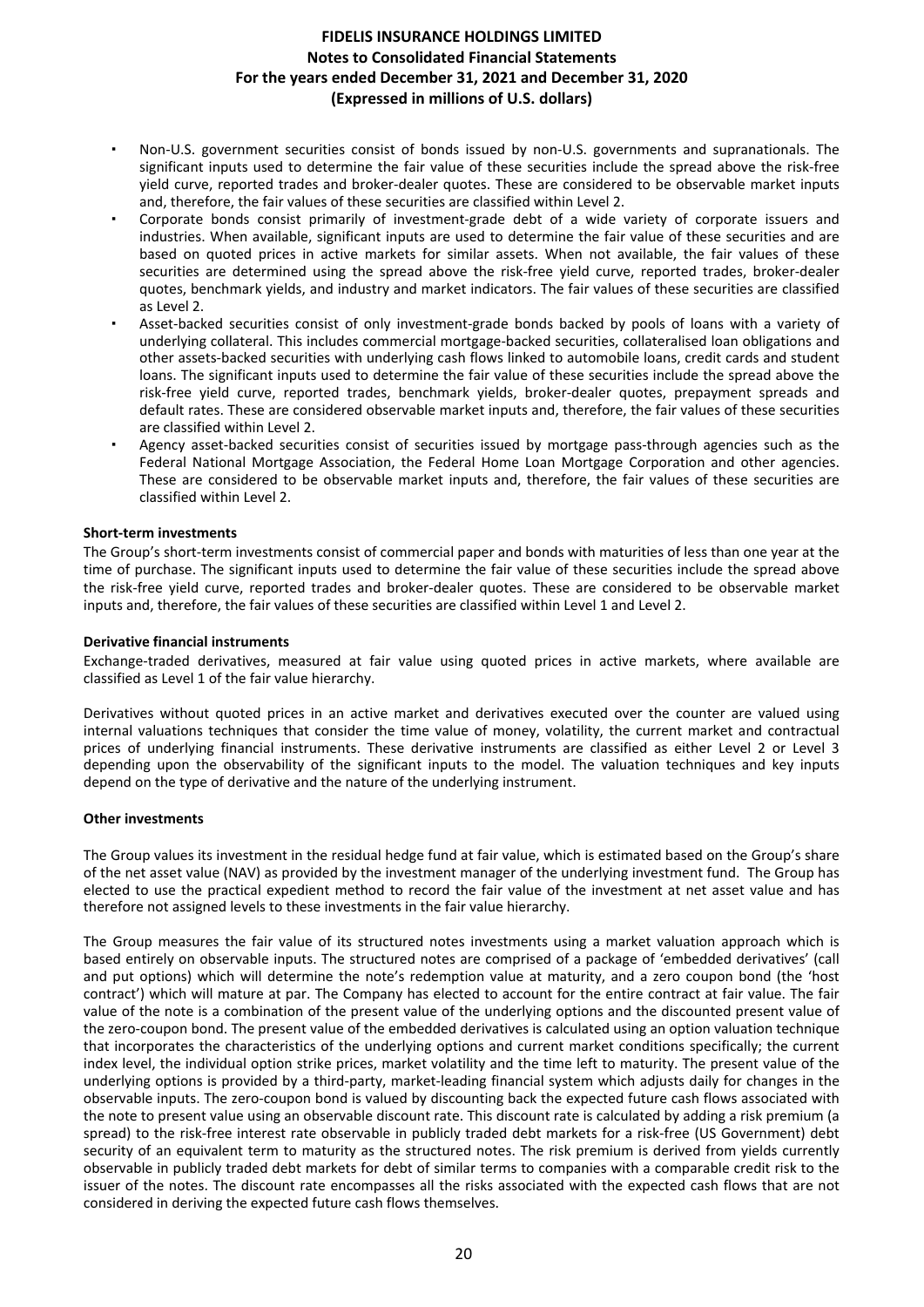The fair value of UCITS is based on unadjusted quoted market prices in active markets, therefore, the fair value of this security is classified as Level 1.

The following table presents the financial instruments measured at fair value on a recurring basis as at December 31, 2021 and 2020:

|                                | As at December 31,2021 |          |              |         |         |  |  |
|--------------------------------|------------------------|----------|--------------|---------|---------|--|--|
| <b>Assets</b>                  |                        | Level 1  | Level 2      | Level 3 | Total   |  |  |
| Cash equivalents               | \$                     | 154.8 \$ | - \$         | $\zeta$ | 154.8   |  |  |
| Investment pending settlement  |                        | 0.5      |              |         | 0.5     |  |  |
| Fixed income securities        |                        |          |              |         |         |  |  |
| U.S. Treasuries                |                        | 730.8    |              |         | 730.8   |  |  |
| Agencies                       |                        |          | 27.9         |         | 27.9    |  |  |
| Non-U.S.government             |                        |          | 140.1        |         | 140.1   |  |  |
| Corporate bonds                |                        |          | 1,281.1      |         | 1,281.1 |  |  |
| Asset-backed securities        |                        |          | 278.1        |         | 278.1   |  |  |
| Agency asset-backed securities |                        |          | 60.0         |         | 60.0    |  |  |
| Total fixed income securities  |                        | 730.8    | 1,787.2      |         | 2,518.0 |  |  |
| Short-term investments         |                        |          |              |         |         |  |  |
| Corporate bonds                |                        |          | 2.6          |         | 2.6     |  |  |
| U.S. Treasuries                |                        | 8.9      |              |         | 8.9     |  |  |
| Total short-term investments   |                        | 8.9      | 2.6          |         | 11.5    |  |  |
| Other investments              |                        | 49.1     | 203.1        |         | 252.2   |  |  |
| Derivative assets              |                        | 0.1      | 0.9          |         | 1.0     |  |  |
| <b>Total Assets</b>            | \$                     | 944.2 \$ | $1,993.8$ \$ | $-$ \$  | 2,938.0 |  |  |
|                                |                        |          |              |         |         |  |  |

|                                | As at December 31,2021 |            |                          |                          |       |  |  |
|--------------------------------|------------------------|------------|--------------------------|--------------------------|-------|--|--|
| <b>Liabilities</b>             |                        | Level 1    | Level 2                  | Level 3                  | Total |  |  |
| Derivative liabilities         |                        | $(0.8)$ \$ | — \$                     | — S                      | (0.8) |  |  |
| Investments pending settlement |                        |            |                          |                          |       |  |  |
| <b>Total Liabilities</b>       |                        | $(0.8)$ \$ | $\overline{\phantom{0}}$ | $\overline{\phantom{0}}$ | (0.8) |  |  |

There were no transfers into or out of Level 1 and Level 2 during 2021.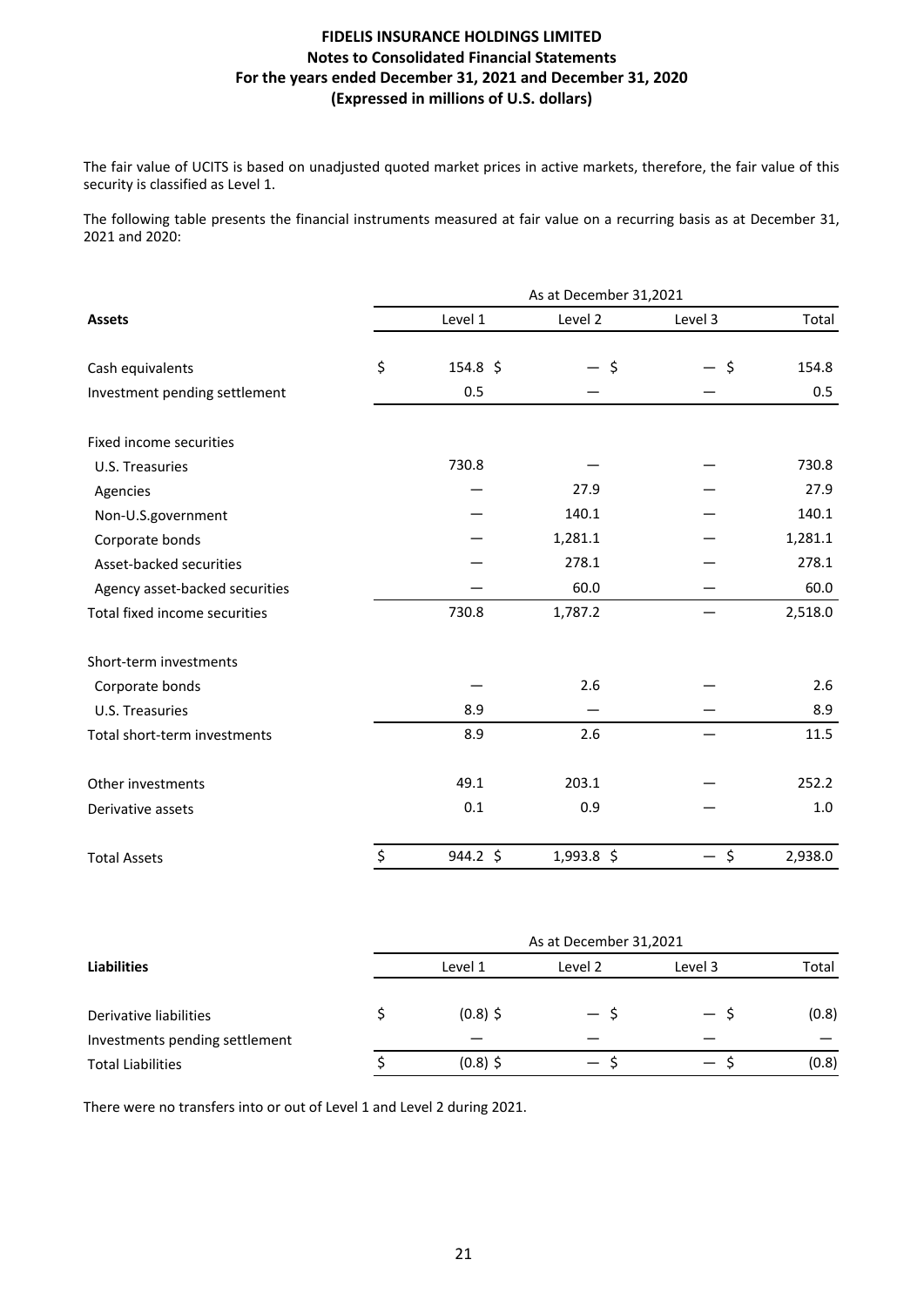|                                | As at December 31,2020 |              |         |               |  |  |  |
|--------------------------------|------------------------|--------------|---------|---------------|--|--|--|
| <b>Assets</b>                  | Level 1                | Level 2      | Level 3 | Total         |  |  |  |
| Cash equivalents               | $\zeta$<br>846.7 \$    | - \$         | - \$    | 846.7         |  |  |  |
| Investment pending settlement  | 0.5                    |              |         | 0.5           |  |  |  |
| Fixed income securities        |                        |              |         |               |  |  |  |
| U.S. Treasuries                | 422.4                  |              |         | 422.4         |  |  |  |
| Agencies                       |                        | 23.3         |         | 23.3          |  |  |  |
| Non-U.S.government             |                        | 100.0        |         | 100.0         |  |  |  |
| Corporate bonds                |                        | 876.9        |         | 876.9         |  |  |  |
| Asset-backed securities        |                        | 126.2        |         | 126.2         |  |  |  |
| Agency asset-backed securities |                        | 73.5         |         | 73.5          |  |  |  |
| Total fixed income securities  | 422.4                  | 1,199.9      |         | 1,622.3       |  |  |  |
| Short-term investments         |                        |              |         |               |  |  |  |
| Corporate bonds                |                        | 15.2         |         | 15.2          |  |  |  |
| Total short-term investments   |                        | 15.2         |         | 15.2          |  |  |  |
| Other investments              |                        | 113.0        |         | 113.0         |  |  |  |
| Derivative assets              | 0.2                    |              |         | 0.2           |  |  |  |
| <b>Total Assets</b>            | \$<br>$1,269.8$ \$     | $1,328.1$ \$ |         | \$<br>2,597.9 |  |  |  |

|                                | As at December 31,2020 |             |            |         |        |  |  |
|--------------------------------|------------------------|-------------|------------|---------|--------|--|--|
| <b>Liabilities</b>             |                        | Level 1     | Level 2    | Level 3 | Total  |  |  |
|                                |                        |             |            |         |        |  |  |
| Derivative liabilities         |                        | — S         | $(5.4)$ \$ | $-$ S   | (5.4)  |  |  |
| Investments pending settlement |                        | (21.9)      |            |         | (21.9) |  |  |
| <b>Total Liabilities</b>       |                        | $(21.9)$ \$ | $(5.4)$ \$ | — s     | (27.3) |  |  |

There were no transfers into or out of Level 1 and Level 2 during 2020.

### **5. Investments Pending Settlement**

The Group has receivables and payables from financials instruments sold and purchased from prime brokers and external managers which arise in the ordinary course of business. The Group is exposed to risk of loss from the inability of brokers to pay for purchases or to deliver the financial instruments pending transfer, in which case the Group would have to sell or purchase the financial instruments at prevailing market prices. Credit risk is reduced to the extent that an exchange or clearing organization acts as a counterparty to the transaction and replaces the prime broker. As of December 31, 2021, the Group recognised a receivable of \$0.5 million (2020: \$0.5 million) and a payable of \$nil (2020: \$21.9 million) for trades pending settlement.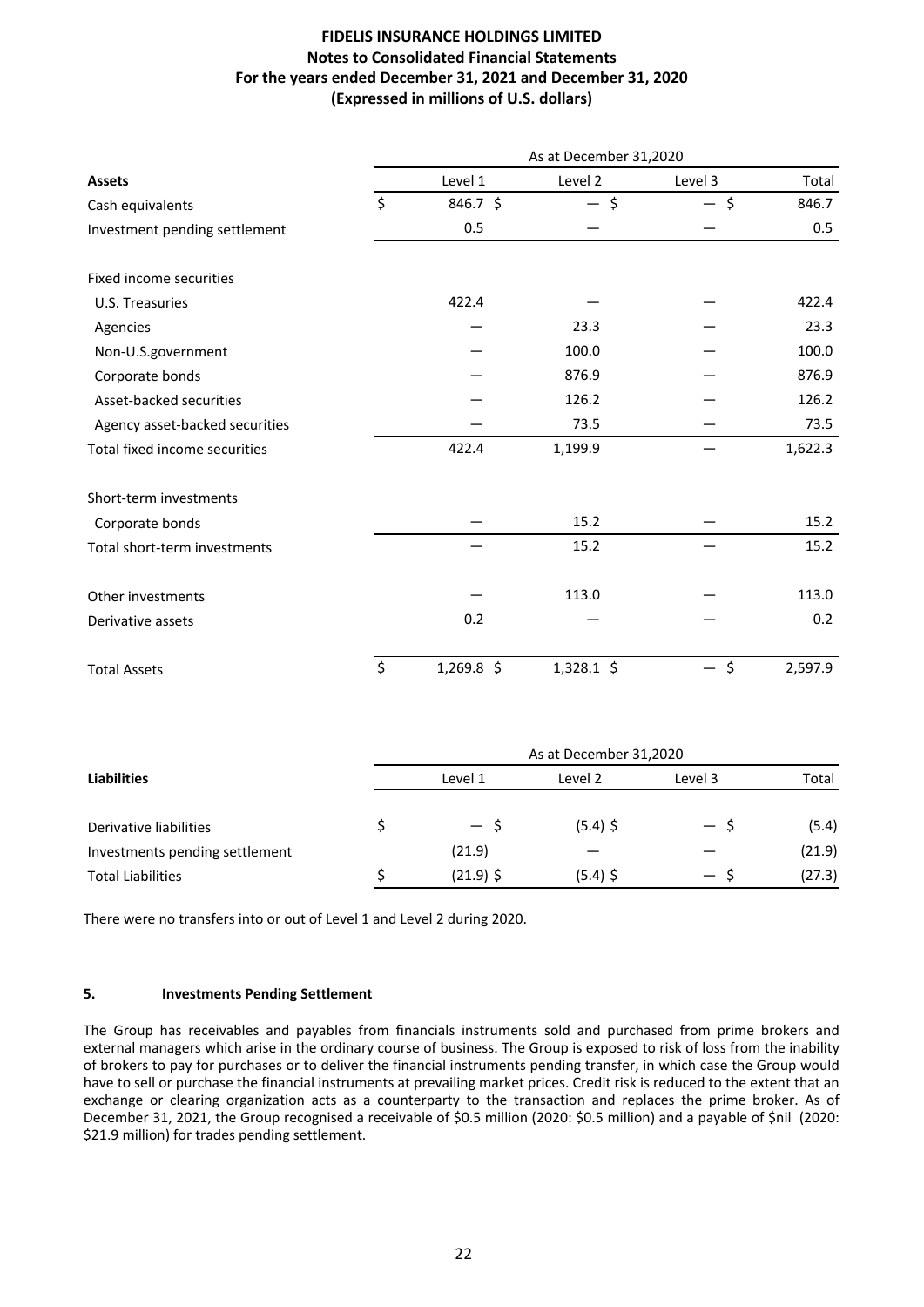## **6.** Cash and Cash Equivalents

|                                   | 2021               | 2020    |
|-----------------------------------|--------------------|---------|
| Cash at bank                      | $258.8\frac{1}{2}$ | 350.9   |
| Cash held with brokers/custodians | 62.4               | 40.9    |
| Cash held in money market funds   | 154.8              | 846.7   |
| Total cash and cash equivalents   | 476.0 \$           | 1,238.5 |

### **7.** Restricted Cash and Cash Equivalents

The Group is required to maintain certain levels of cash in segregated accounts with prime brokers and derivative counterparties. The amount of restricted cash held by derivative counterparties is cash collateral to support the current value of any amounts that may be due to the counterparty based on the value of the underlying financial instrument.

The Group has investments in segregated portfolios primarily to provide collateral for Letters of Credit, which support its (re)insurance business. In addition, the Group also has cash in trust funds which support the insurance business written on certain lines of business with reinsurers and insurers.

The Group is also required to hold cash as collateral for credit card limits which support general business activities.

The following table presents the restricted cash and cash equivalents as at December 31, 2021 and 2020:

|                                            | 2021                | 2020  |
|--------------------------------------------|---------------------|-------|
| Restricted cash held by prime brokers      | $2.0 \,$ \$         | 12.3  |
| Letters of Credit collateral               | 27.9                | 210.5 |
| Cash in trust funds                        | 120.9               | 48.4  |
| Credit card collateral                     | 0.1                 | 0.1   |
| Total restricted cash and cash equivalents | $150.9 \; \text{S}$ | 271.3 |

### **8.** Pledged Investments

At December 31, 2021, \$11.4 million (2020: \$37.3 million) of trading fixed income securities and \$806.2 million (2020: \$541.6 million) of available-for-sale fixed income securities were on deposit with a custodian in respect of the Group's letter of credit facilities and trust accounts.

### **9.** Derivative Financial Instruments

The Group enters into derivative instruments such as futures and forward contracts primarily for duration, interest rate and foreign currency exposure management. From time to time the Group also enters into insurance linked securities to manage its exposure to catastrophe risk. The Group's derivative instruments are generally traded under International Swaps and Derivatives Association master agreements, which establish the terms of the transactions entered into with the Group's derivative counterparties. In the event one party becomes insolvent or otherwise defaults on its obligations, a master agreement generally permits the non-defaulting party to accelerate and terminate all outstanding transactions and net the transactions' marked-to-market values so that a single sum in a single currency will be owed by, or owed to, the non-defaulting party. Effectively, this contractual close-out netting reduces credit exposure from gross to net exposure.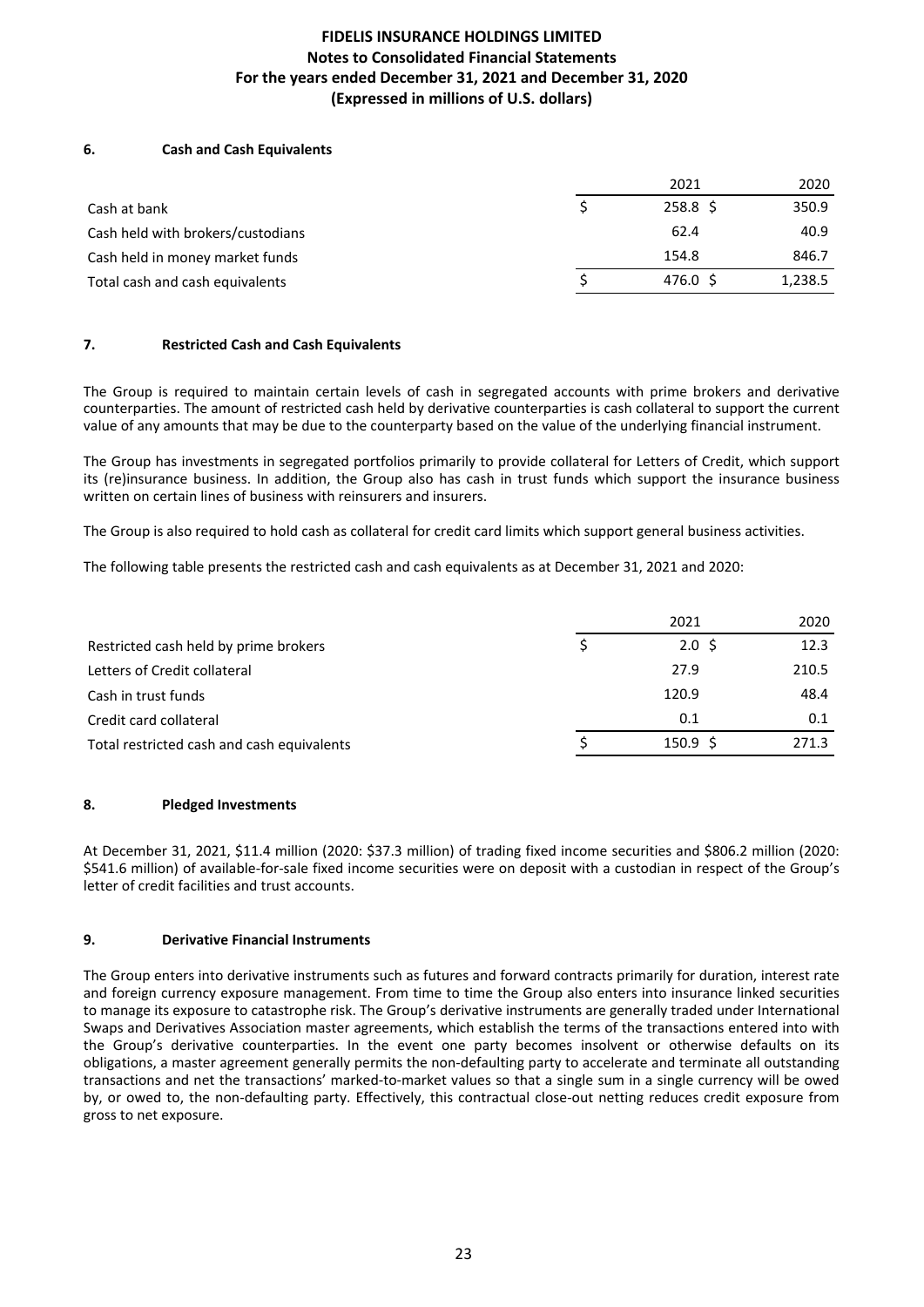The following tables identify the listing currency, fair value and notional amounts of derivative instruments included in the Consolidated Balance Sheets, categorised by primary underlying risk. Balances are presented on a gross basis:

|                                              | As at December 31,2021                                          |    |                   |                                                               |     |  |
|----------------------------------------------|-----------------------------------------------------------------|----|-------------------|---------------------------------------------------------------|-----|--|
|                                              | of underlying<br>Listing currency<br>instruments <sup>(2)</sup> |    |                   | Notional amount Fair Value of net<br>assets on<br>derivatives |     |  |
| Derivative assets by primary underlying risk |                                                                 |    |                   |                                                               |     |  |
| Interest rate contracts                      |                                                                 |    |                   |                                                               |     |  |
| <b>Futures</b>                               | <b>USD</b>                                                      | \$ | $1.3 \; \text{S}$ |                                                               | 0.1 |  |
| Foreign exchange contracts                   |                                                                 |    |                   |                                                               |     |  |
| Forwards <sup>(3)</sup>                      | AUD/CAD/EUR/GBP/JPY S                                           |    | 3.5 \$            |                                                               | 0.9 |  |
| Total derivatives assets                     |                                                                 |    | 4.8 \$            |                                                               | 1.0 |  |

|                                                   |                     | As at December 31,2021 |                                                                                  |             |                |  |  |  |  |  |  |
|---------------------------------------------------|---------------------|------------------------|----------------------------------------------------------------------------------|-------------|----------------|--|--|--|--|--|--|
|                                                   | Listing currency    |                        | Notional amount Fair Value of net<br>of underlying<br>instruments <sup>(2)</sup> | derivatives | liabilities on |  |  |  |  |  |  |
| Derivative liabilities by primary underlying risk |                     |                        |                                                                                  |             |                |  |  |  |  |  |  |
| Interest rate contracts                           |                     |                        |                                                                                  |             |                |  |  |  |  |  |  |
| <b>Futures</b>                                    | <b>USD</b>          | \$                     | $206.5 \; \;$ \$                                                                 |             | (0.7)          |  |  |  |  |  |  |
| Foreign exchange contracts                        |                     |                        |                                                                                  |             |                |  |  |  |  |  |  |
| Forwards <sup>(3)</sup>                           | AUD/CAD/EUR/GBP/JPY |                        | (7.0)                                                                            |             | (0.1)          |  |  |  |  |  |  |
| Total derivatives liabilities                     |                     |                        | $199.5 \text{ }$                                                                 |             | (0.8)          |  |  |  |  |  |  |

(1) AUD = Australian Dollar, CAD = Canadian Dollar, EUR = Euro, GBP = British Pound, JPY = Japanese Yen and USD = US Dollar

(2) The absolute notional exposure represents the Group's derivative activity as of December 31, 2021, which is representative of the volume of derivatives held during the period.

(3) Contracts used to manage foreign currency risks in underwriting and non-investment operations.

|                                              |                  | As at December 31,2020             |                     |                                                               |     |
|----------------------------------------------|------------------|------------------------------------|---------------------|---------------------------------------------------------------|-----|
|                                              | Listing currency | of underlying<br>instruments $(2)$ |                     | Notional amount Fair Value of net<br>assets on<br>derivatives |     |
| Derivative assets by primary underlying risk |                  |                                    |                     |                                                               |     |
| Interest rate contracts                      |                  |                                    |                     |                                                               |     |
| <b>Futures</b>                               | <b>USD</b>       |                                    | $162.0 \; \text{S}$ |                                                               | 0.2 |
| Total derivatives assets                     |                  |                                    | $162.0 \; \text{S}$ |                                                               | 0.2 |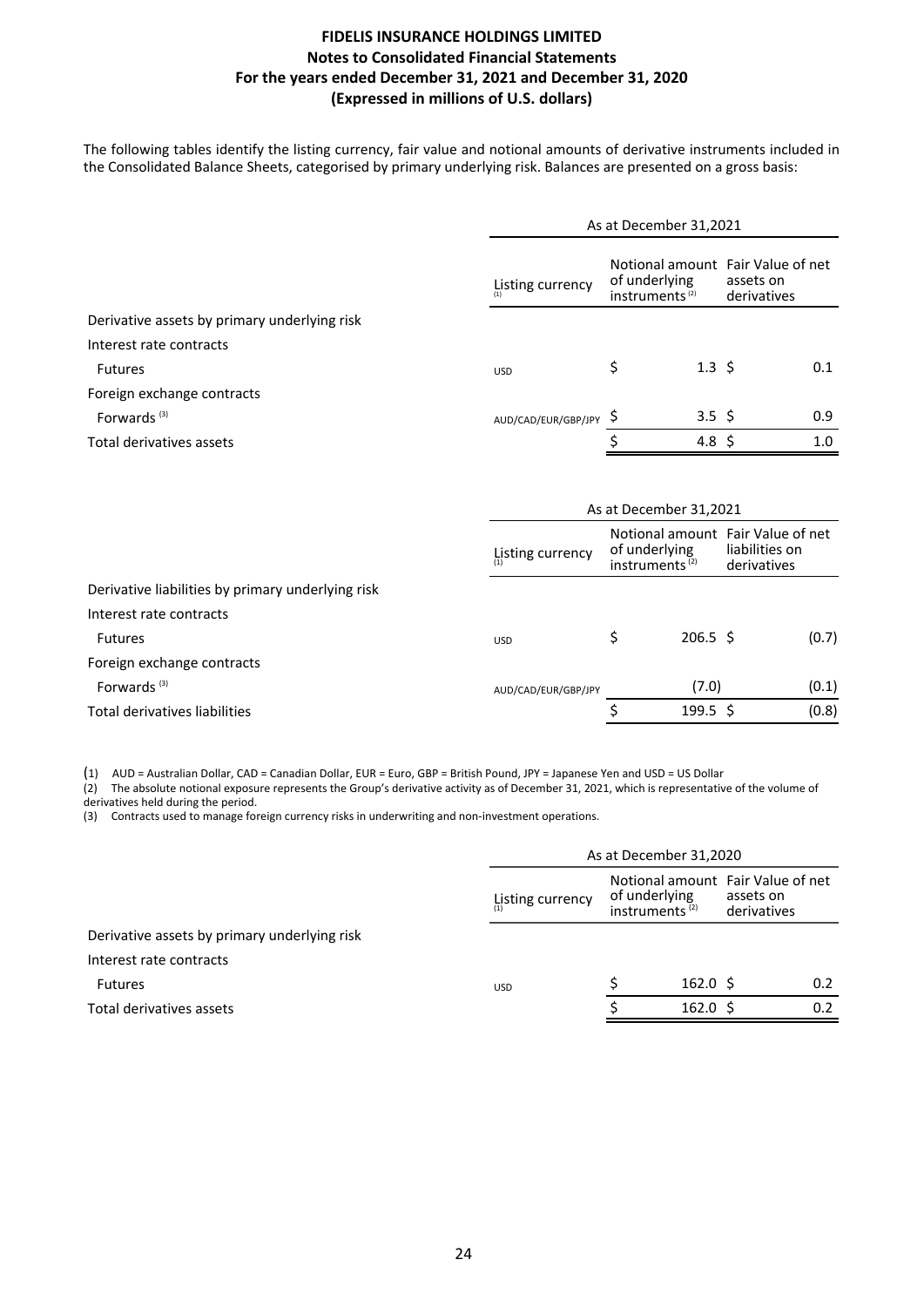|                                                   | As at December 31,2020<br>Notional amount Fair Value of net<br>of underlying<br>assets on<br>Listing currency<br>instruments <sup>(2)</sup><br>liabilities<br>$6.0 \;$ \$<br>\$<br><b>USD</b> |  |              |  |       |  |  |  |  |
|---------------------------------------------------|-----------------------------------------------------------------------------------------------------------------------------------------------------------------------------------------------|--|--------------|--|-------|--|--|--|--|
|                                                   |                                                                                                                                                                                               |  |              |  |       |  |  |  |  |
| Derivative liabilities by primary underlying risk |                                                                                                                                                                                               |  |              |  |       |  |  |  |  |
| Interest rate contracts                           |                                                                                                                                                                                               |  |              |  |       |  |  |  |  |
| <b>Futures</b>                                    |                                                                                                                                                                                               |  |              |  |       |  |  |  |  |
| Foreign exchange contracts                        |                                                                                                                                                                                               |  |              |  |       |  |  |  |  |
| Forwards <sup>(3)</sup>                           | AUD/CAD/EUR/GBP/JPY                                                                                                                                                                           |  | 79.4         |  | (5.4) |  |  |  |  |
| Total derivatives liabilities                     |                                                                                                                                                                                               |  | $85.4 \;$ \$ |  | (5.4) |  |  |  |  |

(1) AUD = Australian Dollar, CAD = Canadian Dollar, EUR = Euro, GBP = British Pound, JPY = Japanese Yen and USD = US Dollar

(2) The absolute notional exposure represents the Group's derivative activity as of December 31, 2020, which is representative of the volume of derivatives held during the period.

(3) Contracts used to manage foreign currency risks in underwriting and non-investment operations.

The following table presents derivative instruments by major risk type, the Group's net realised gains/(losses) and change in net unrealised gains/(losses) relating to derivative trading activities for the years ended December 31, 2021 and 2020. Net realised gains/(losses) and net unrealised gains/(losses) related to derivatives are included in net investment return and net foreign exchange gains and losses in the Consolidated Income Statements.

|                                  | 2021                           |                                               |                                | 2020                                           |
|----------------------------------|--------------------------------|-----------------------------------------------|--------------------------------|------------------------------------------------|
| Derivatives                      | Net realised<br>gains/(losses) | Change in net<br>unrealised<br>gains/(losses) | Net realised<br>gains/(losses) | Change in net<br>unrealised gains/<br>(losses) |
|                                  |                                |                                               |                                |                                                |
| Interest rate contracts          |                                |                                               |                                |                                                |
| Futures <sup>(1)</sup>           | \$<br>$1.0 \; \text{S}$        | $(0.9)$ \$                                    | $2.3 \; \zeta$                 | 0.2                                            |
| Total interest rate contracts    | 1.0                            | (0.9)                                         | 2.3                            | 0.2                                            |
| Foreign exchange contracts       |                                |                                               |                                |                                                |
| Forwards <sup>(2)</sup>          | (2.9)                          | 6.3                                           | (1.5)                          | (4.8)                                          |
| Total foreign exchange contracts | (2.9)                          | 6.3                                           | (1.5)                          | (4.8)                                          |
|                                  | \$<br>$(1.9)$ \$               | 5.4 \$                                        | $0.8 \; \zeta$                 | (4.6)                                          |

1. Contracts used to manage interest rate risks in investments operations.<br>2. Contracts used to manage foreign currency risks in underwriting and no

Contracts used to manage foreign currency risks in underwriting and non-investment operations.

The Group obtains/provides collateral from/to counterparties for OTC derivative financial instruments in accordance with bilateral credit facilities.

The Group does not offset its derivative instruments and presents all amounts in the Consolidated Balance Sheets on a gross basis. The Group has pledged cash collateral to counterparties to support the current value of amounts due to the counterparties based on the value of the underlying security.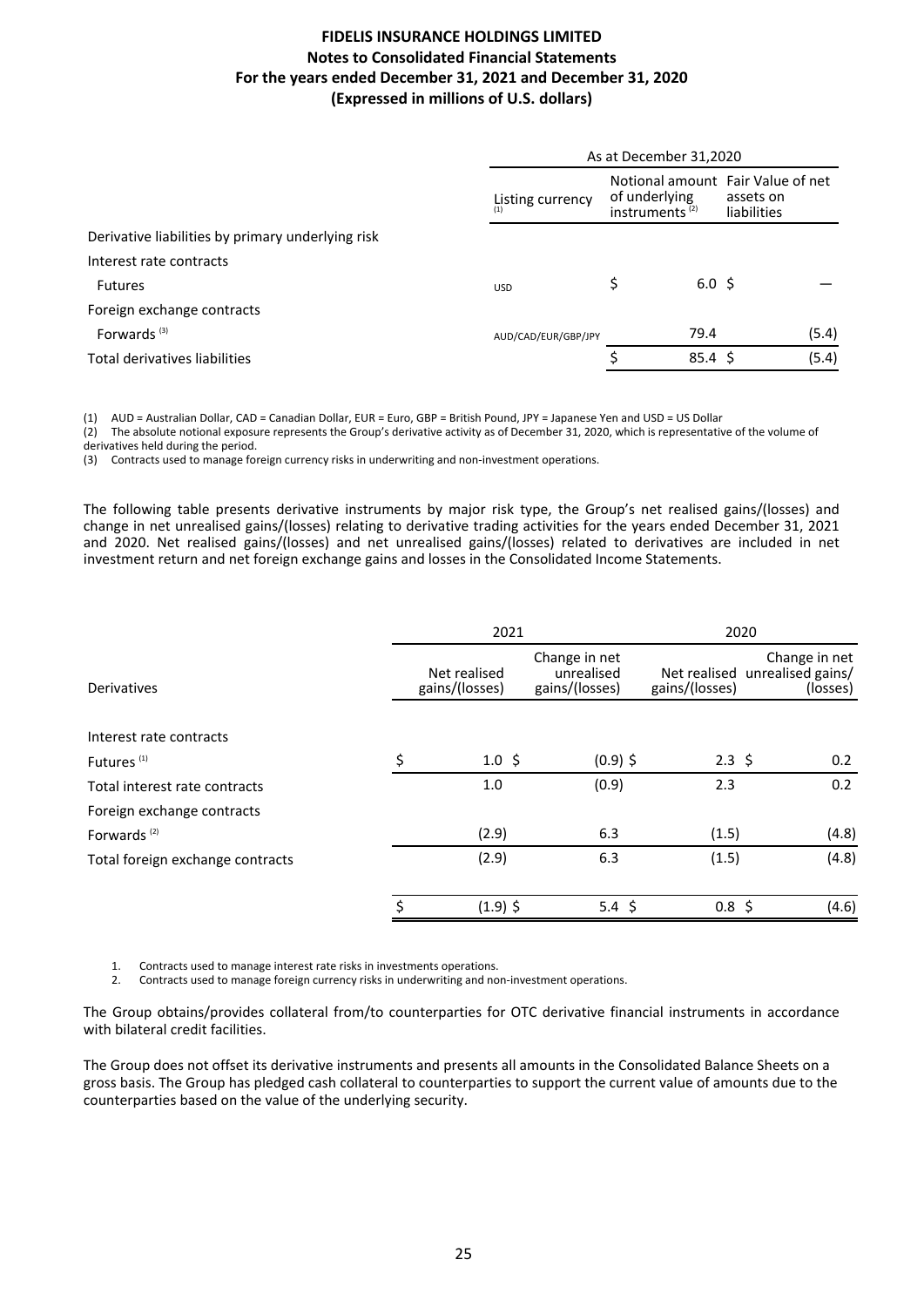### **10. Reserves for Losses and Loss Expenses**

The reserves for losses and loss expenses include an amount determined from reported claims and estimates based on historical loss experience and industry statistics for losses incurred but not reported using a variety of actuarial methods. 

The unpaid reported reserves for losses and loss expenses are established by management based on reports from brokers, ceding companies and insureds and represents the estimated ultimate cost of events or conditions that have been reported to, or specifically identified by the Group.

The reserves for IBNR losses and loss expenses are established by management based on actuarially determined estimates of ultimate losses and loss expenses. Inherent in the estimate of ultimate losses and loss expenses are expected trends in claim severity and frequency and other factors which may vary significantly as claims are settled. Accordingly, ultimate losses and loss expenses may differ materially from the amounts recorded in the consolidated financial statements.

These estimates are reviewed regularly and, as experience develops and new information becomes known, the reserves are adjusted as necessary. Such adjustments, if any, will be recorded in losses and loss expenses in the period in which they become known. IBNR reserves are calculated on a best estimate basis and are estimated by management using various actuarial methods as well as the Company's own growing loss experience, historical insurance industry loss experience, estimates of pricing adequacy trends and management's professional judgement. Due to the limited historical data available, reliance is placed upon industry data and a review of individual policies. Estimates are calculated at the lowest level line of business, separately for gross and ceded, and for attritional, extreme and catastrophic claims.

The reserve estimates contain an inherent level of uncertainty and actual results may vary, potentially significantly, from the estimates the Company has made. Reserves are reviewed on a quarterly basis and estimates are adjusted to reflect emerging claims experience.

The Group estimates reserves for unallocated claims adjustment expenses ("ULAE") based on a percentage of loss reserves as determined by management however this may be overridden in exceptional circumstances where this approach is not deemed appropriate. There were no material changes made to the Group's methodology for calculating reserves for unallocated claims adjustment expenses for the year ended December 31, 2021.

The principal actuarial methods, and associated key assumptions, used to perform the Company's loss reserve analysis include:

### *Initial expected loss ratio*

To estimate ultimate losses, the Company multiplies earned premiums by an expected loss ratio. The expected loss ratio is determined using a combination of benchmark data, the business plan, and expert judgement.

## *Paid and incurred chain ladder*

This method estimates ultimate losses by calculating past paid and incurred loss development factors and applying them to exposure periods with further expected paid loss development. The main underlying assumption of this method is that historical loss development patterns are indicative of future loss development patterns.

### *Paid and incurred Bornhuetter-Ferguson* **("BF")**

This method combines features of the chain ladder and initial expected loss ratio method by using both reported and paid losses as well as an a priori expected loss ratio to arrive at an ultimate loss estimate. The weighting between these two methods depends on the maturity of the business. This means that for more recent years a greater weight is placed on the initial expected loss ratio, while for more mature years a greater weight is placed on the loss development patterns. 

### *Benktander: Credible claims reserves*

The Benktander method is similar to the Bornhuetter-Ferguson but replaces the initial loss ratio used within the BF method with the loss estimate from the BF method. The credibility factor is increased as claims develop. It gives more weight to:

- Emerged losses than the BF; and
- Initial expected loss ratio rather than the chain ladder.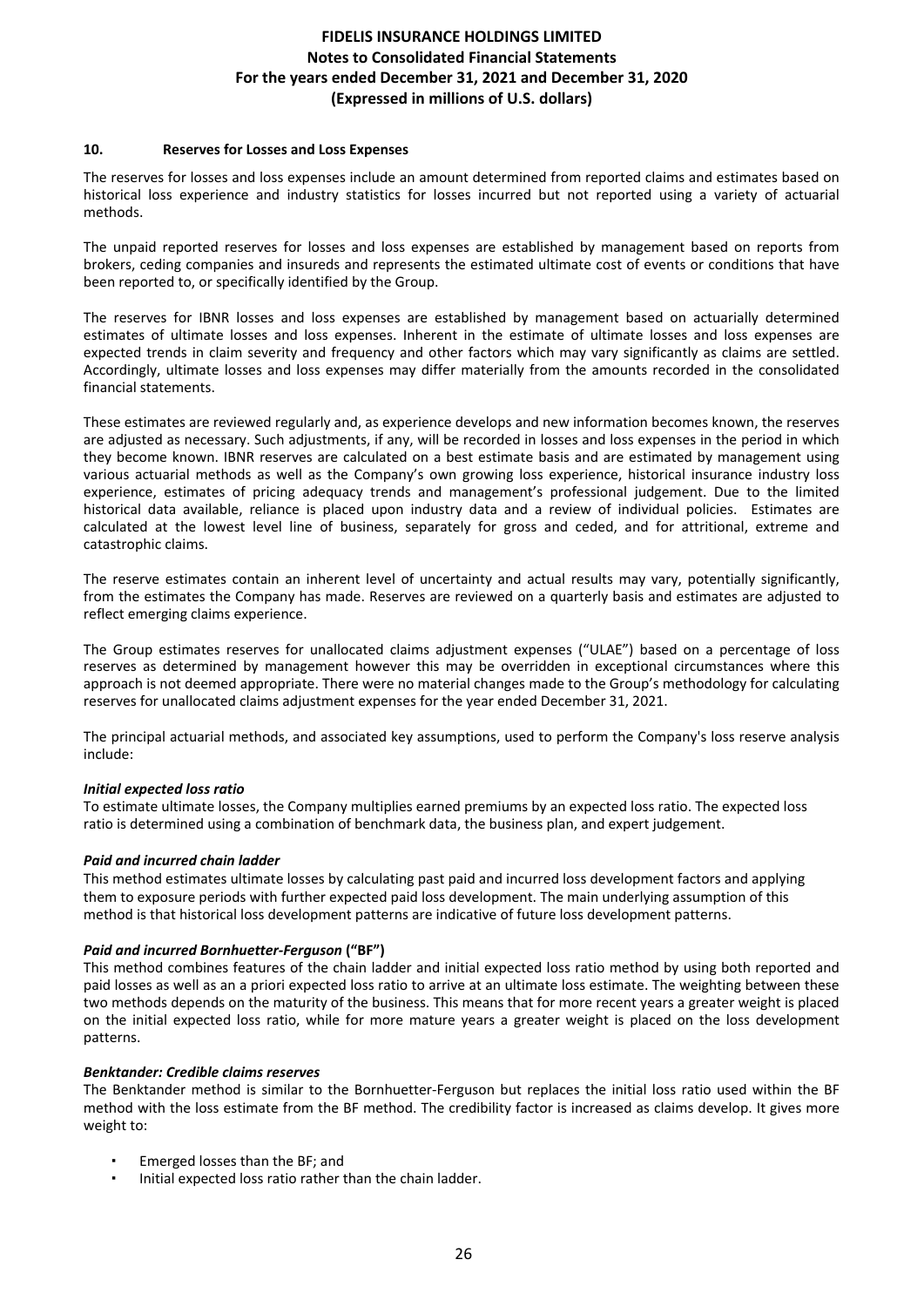### *Case-by case*

Given the nature of the business written, some of the lines of business may consist of a small number of policies. Where appropriate, the loss reserves will be calculated explicitly for a particular contract using expert judgement and documented appropriately. Salvage is recorded based on estimated realisable value and is deducted from the liability of unpaid losses and loss expenses. It is the responsibility of the actuarial function to apply the relevant actuarial methodologies and judgements to the calculation of loss reserves. The Group Actuary presents the recommendations of the actuarial review of the reserves to the Reserving Committee for review, challenge and recommendation, the results of which are included in the Group Actuary's Reserving Report for approval by the Audit Committee.

The following table presents a reconciliation of unpaid losses and loss expenses for the years ended December 31, 2021 and 2020. 

|                                                                          | 2021             | 2020    |
|--------------------------------------------------------------------------|------------------|---------|
| Gross unpaid losses and loss expenses, beginning of year                 | \$<br>818.0 \$   | 730.7   |
| Reinsurance recoverable on unpaid losses                                 | (382.6)          | (442.7) |
| Net unpaid losses and loss expenses, beginning of year                   | 435.4            | 288.0   |
| Net losses and loss expenses incurred in respect of losses occurring in: |                  |         |
| Current year                                                             | 706.4            | 362.9   |
| Prior years                                                              | (9.6)            | (38.4)  |
| <b>Total incurred</b>                                                    | 696.8            | 324.5   |
| Net losses and loss expenses paid in respect of losses occurring in:     |                  |         |
| Current year                                                             | (216.7)          | (80.6)  |
| Prior years                                                              | (311.9)          | (104.5) |
| <b>Total Paid</b>                                                        | (528.6)          | (185.1) |
| Foreign exchange                                                         | (12.8)           | 8.0     |
| Net unpaid losses and loss expenses, end of year                         | 590.8            | 435.4   |
| Reinsurance recoverable on unpaid losses                                 | 795.7            | 382.6   |
| Gross unpaid losses and loss expenses, end of year                       | \$<br>1,386.5 \$ | 818.0   |

As a result of the changes in estimates of insured events in prior years, the 2021 reserves for losses and loss expenses net of reinsurance recoveries decreased by \$9.6 million (2020: \$38.4 million). Reserve releases in 2021 have resulted from better than expected loss experience in the Bespoke and Specialty pillars, offset by deterioration on Hurricane Laura and the Mid-West Derecho in the Reinsurance pillar. The releases in 2020 have resulted from changes in reserving estimates across the Bespoke, Specialty and Reinsurance pillars.

### **a. Incurred and paid loss development tables by accident year**

The Company's loss reserve analysis is based primarily on underwriting year data. The preparation of the below accident year development tables required an allocation of underwriting year data to the corresponding accident year.

Allocations are performed using accident year loss payment and reporting patterns, which are derived from company specific loss data. Ultimate reserves are allocated based on reserve movement splits between prior and current year and reflects the movement in earned premium by underwriting year. The Company considers its allocations to be reasonable, based on the principal of proportionality.

The following tables present the Group's total loss and loss adjustment expenses incurred, net of reinsurance and paid losses and loss adjustment expenses by accident year, net of reinsurance. The information has been provided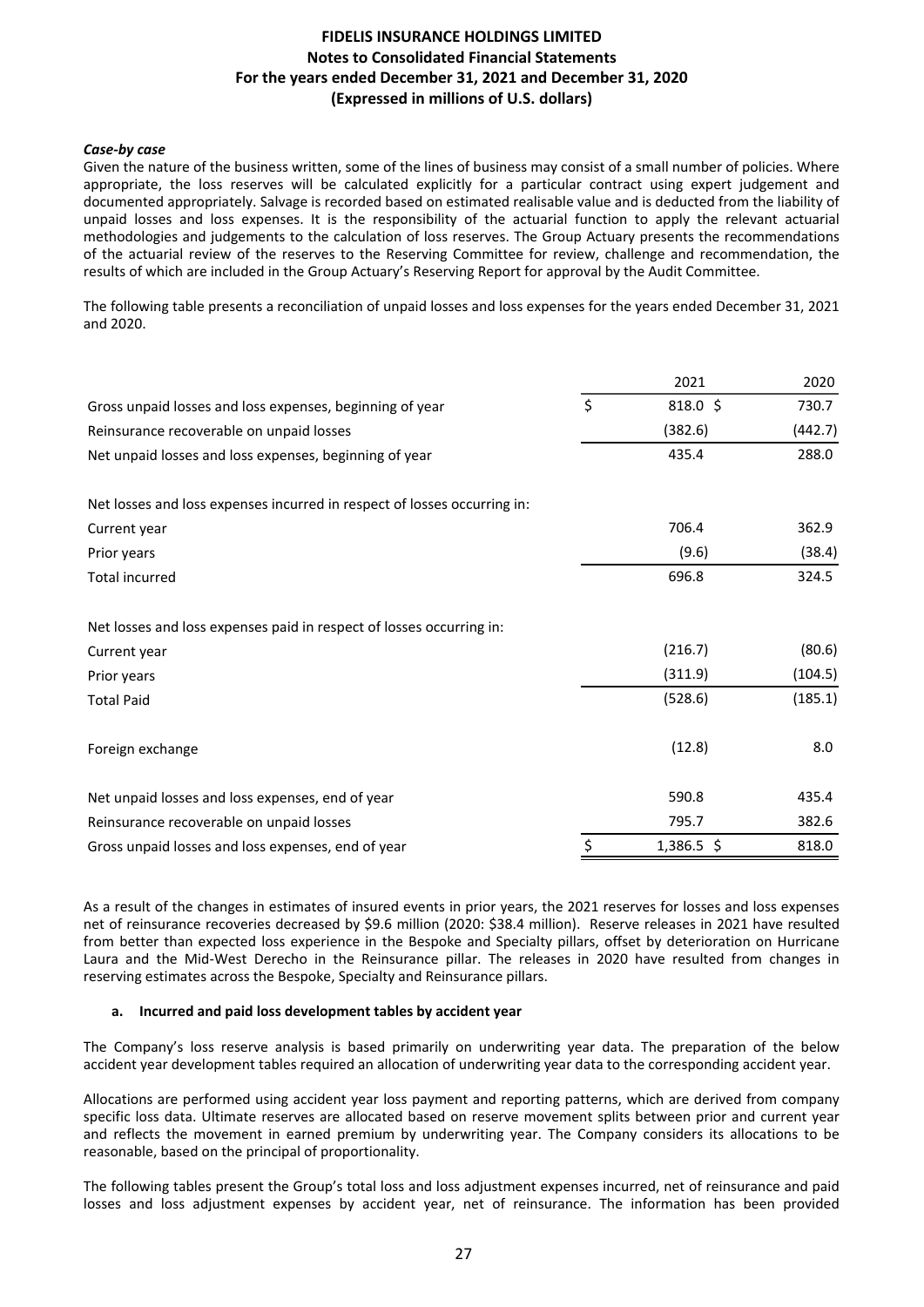separately for each of bespoke, specialty and reinsurance lines in line with how the Group manages the business. No data has been omitted in providing this information on a segment basis.

#### **Bespoke**

Incurred losses and loss adjustment expenses - net of reinsurance

|               |                   |                   |             | For the years ended December 31, 2021                       |             |             |             |                                                                                     | As of December 31, 2021                       |
|---------------|-------------------|-------------------|-------------|-------------------------------------------------------------|-------------|-------------|-------------|-------------------------------------------------------------------------------------|-----------------------------------------------|
|               |                   |                   |             |                                                             |             |             |             | Total of IBNR<br>plus expected<br>development<br>on reported<br>losses <sup>1</sup> | Cumulative<br>number of<br>reported<br>losses |
| Accident year | 2015              | 2016              | 2017        | 2018                                                        | 2019        | 2020        | 2021        |                                                                                     |                                               |
|               | (Unaudited)       |                   |             | (Unaudited) (Unaudited) (Unaudited) (Unaudited) (Unaudited) |             |             |             |                                                                                     |                                               |
| 2015          | \$<br>$0.4 \; \S$ | $0.4 \; \text{S}$ | $0.2 \; \S$ | $0.1 \; \S$                                                 | $0.1 \; \S$ | $0.1 \; \S$ | 0.1         | \$<br>0.1                                                                           |                                               |
| 2016          |                   | 9.3               | 5.8         | 5.1                                                         | 8.0         | 9.5         | 2.4         | 0.2                                                                                 | 23                                            |
| 2017          |                   |                   | 18.5        | 12.2                                                        | 10.2        | 9.6         | 9.2         | 1.8                                                                                 | 49                                            |
| 2018          |                   |                   |             | 35.3                                                        | 21.7        | 14.3        | 19.9        | 4.7                                                                                 | 85                                            |
| 2019          |                   |                   |             |                                                             | 39.9        | 26.4        | 34.5        | 14.4                                                                                | 734                                           |
| 2020          |                   |                   |             |                                                             |             | 90.0        | 62.6        | (169.5)                                                                             | 2,170                                         |
| 2021          |                   |                   |             |                                                             |             |             | 93.7        | 72.5                                                                                | 1,455                                         |
|               |                   |                   |             |                                                             |             |             |             |                                                                                     |                                               |
| Total         |                   |                   |             |                                                             |             |             | \$<br>222.4 | \$<br>(75.8)                                                                        |                                               |

Cumulative paid losses and loss adjustments expenses, net of reinsurance

|                                                                               |              |             | For the years ended December 31, 2021 |             |        |             |             |             |
|-------------------------------------------------------------------------------|--------------|-------------|---------------------------------------|-------------|--------|-------------|-------------|-------------|
| Accident year                                                                 | 2015         | 2016        | 2017                                  | 2018        |        | 2019        | 2020        | 2021        |
|                                                                               | (Unaudited)  | (Unaudited) | (Unaudited)                           | (Unaudited) |        | (Unaudited) | (Unaudited) |             |
| 2015                                                                          | \$<br>$-$ \$ | $-$ \$      | $-$ \$                                |             | $-$ \$ | $-$ \$      | $-$ \$      |             |
| 2016                                                                          |              |             | 1.3                                   | 2.6         |        | 2.8         | $2.6$       | 2.2         |
| 2017                                                                          |              |             | 1.7                                   | $2.0\,$     |        | 3.5         | $4.8\,$     | 6.1         |
| 2018                                                                          |              |             |                                       | 0.3         |        | 2.5         | 3.0         | 12.6        |
| 2019                                                                          |              |             |                                       |             |        | 1.9         | 6.5         | 12.4        |
| 2020                                                                          |              |             |                                       |             |        |             | 18.7        | 185.5       |
| 2021                                                                          |              |             |                                       |             |        |             |             | 12.5        |
|                                                                               |              |             |                                       |             |        |             |             | \$<br>231.3 |
|                                                                               |              |             |                                       |             |        |             |             |             |
| Reserve FX                                                                    |              |             |                                       |             |        |             |             | 1.2         |
| <b>ULAE</b>                                                                   |              |             |                                       |             |        |             |             | $0.1\,$     |
|                                                                               |              |             |                                       |             |        |             |             |             |
| Liabilities for losses and loss<br>adjustment expenses, net of<br>reinsurance |              |             |                                       |             |        |             |             | \$<br>(7.6) |

(1) The total of IBNR plus expected development on reported losses for the 2020 accident year in the Bespoke segment includes amounts for salvage totalling \$201.8m for which the Group has paid gross losses to the insured and expects to recover amounts paid via the sale of the repossessed property.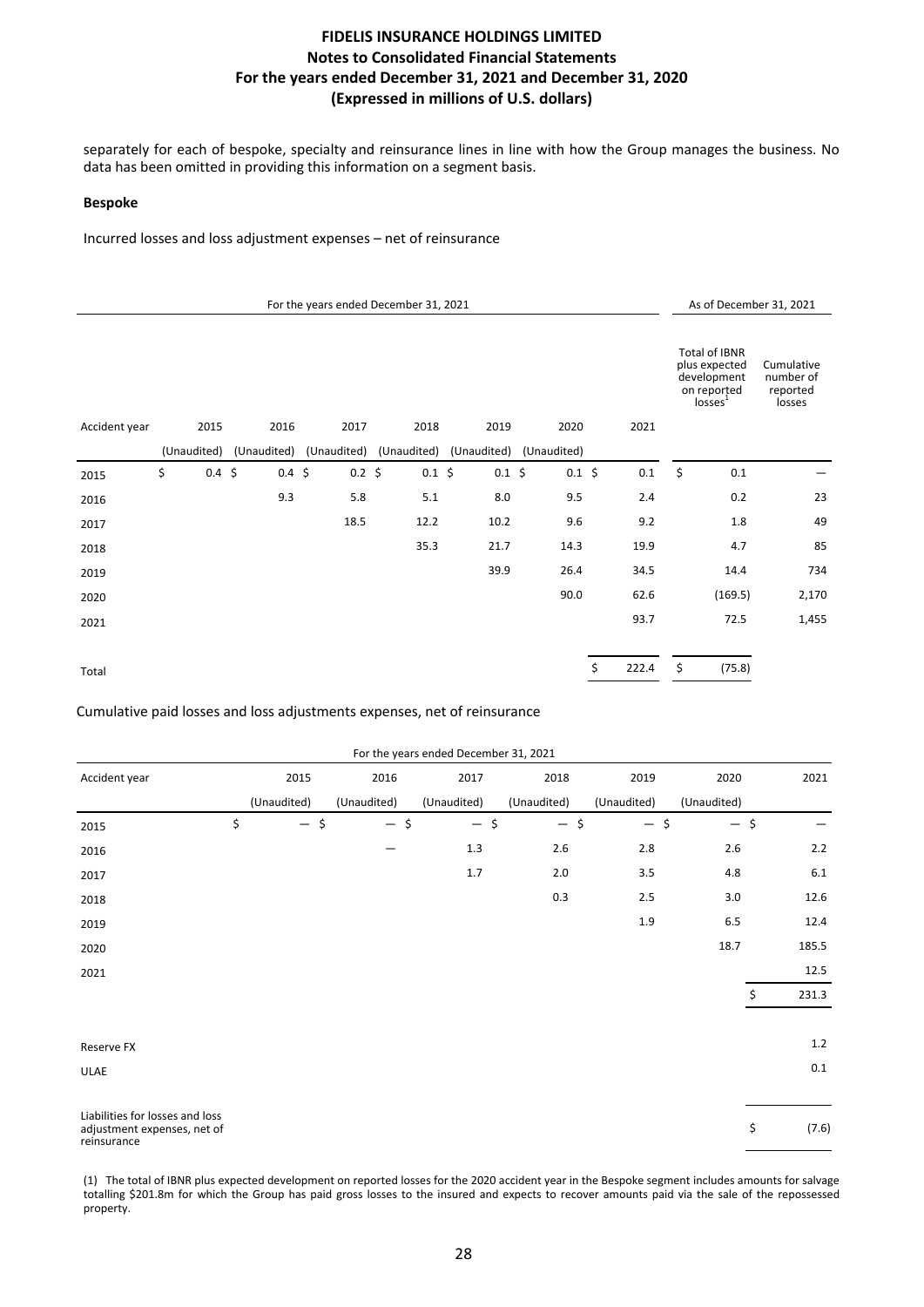## **Specialty**

|               |             |            |                   | For the years ended December 31, 2021 |             |             |             |        |       |                                                                        | As of December 31, 2021                    |
|---------------|-------------|------------|-------------------|---------------------------------------|-------------|-------------|-------------|--------|-------|------------------------------------------------------------------------|--------------------------------------------|
|               |             |            |                   |                                       |             |             |             |        |       | Total of IBNR<br>plus expected<br>development<br>on reported<br>losses | Cumulative<br>number of<br>reported losses |
| Accident year |             | 2015       | 2016              | 2017                                  | 2018        | 2019        | 2020        |        | 2021  |                                                                        |                                            |
|               | (Unaudited) |            | (Unaudited)       | (Unaudited)                           | (Unaudited) | (Unaudited) | (Unaudited) |        |       |                                                                        |                                            |
| 2015          | \$          | $2.2 \div$ | $1.0 \; \text{S}$ | $0.2 \; \S$                           | $-$ \$      | $-$ \$      |             | $-$ \$ |       | \$                                                                     | $\mathbf{1}$                               |
| 2016          |             |            | 10.2              | 4.6                                   | 3.5         | 3.3         | 2.1         |        | 2.2   | 0.3                                                                    | 33                                         |
| 2017          |             |            |                   | 8.8                                   | 5.7         | 2.3         | 2.1         |        | 1.1   | 0.3                                                                    | 45                                         |
| 2018          |             |            |                   |                                       | 10.3        | 13.8        | 11.6        |        | 13.0  | 0.6                                                                    | 75                                         |
| 2019          |             |            |                   |                                       |             | 28.8        | 23.8        |        | 26.1  | (2.6)                                                                  | 411                                        |
| 2020          |             |            |                   |                                       |             |             | 73.0        |        | 52.1  | 11.7                                                                   | 1,761                                      |
| 2021          |             |            |                   |                                       |             |             |             |        | 222.4 | 92.1                                                                   | 2,310                                      |
|               |             |            |                   |                                       |             |             |             |        |       |                                                                        |                                            |
| Total         |             |            |                   |                                       |             |             |             | \$     | 316.9 | \$<br>102.4                                                            |                                            |

Cumulative paid losses and loss adjustments expenses, net of reinsurance

| For the years ended December 31, 2021 |  |  |
|---------------------------------------|--|--|
|                                       |  |  |

| Accident year                                                                 | 2015         | 2016        | 2017        | 2018        | 2019        | 2020        | 2021        |
|-------------------------------------------------------------------------------|--------------|-------------|-------------|-------------|-------------|-------------|-------------|
|                                                                               | (Unaudited)  | (Unaudited) | (Unaudited) | (Unaudited) | (Unaudited) | (Unaudited) |             |
| 2015                                                                          | \$<br>$-$ \$ | $-$ \$      | $-$ \$      | $-$ \$      | $-$ \$      | $-$ \$      |             |
| 2016                                                                          |              |             | 0.1         | 1.7         | 1.8         | 1.9         | 2.1         |
| 2017                                                                          |              |             | —           | 0.4         | 0.6         | 1.5         | 2.2         |
| 2018                                                                          |              |             |             |             | 3.1         | 10.0        | 11.3        |
| 2019                                                                          |              |             |             |             | 5.2         | 17.1        | 16.0        |
| 2020                                                                          |              |             |             |             |             | 7.2         | 32.0        |
| 2021                                                                          |              |             |             |             |             |             | 36.7        |
|                                                                               |              |             |             |             |             |             | \$<br>100.3 |
|                                                                               |              |             |             |             |             |             |             |
| Reserve FX                                                                    |              |             |             |             |             |             | (0.6)       |
| <b>ULAE</b>                                                                   |              |             |             |             |             |             | 3.4         |
|                                                                               |              |             |             |             |             |             |             |
| Liabilities for losses and loss<br>adjustment expenses, net of<br>reinsurance |              |             |             |             |             |             | \$<br>219.4 |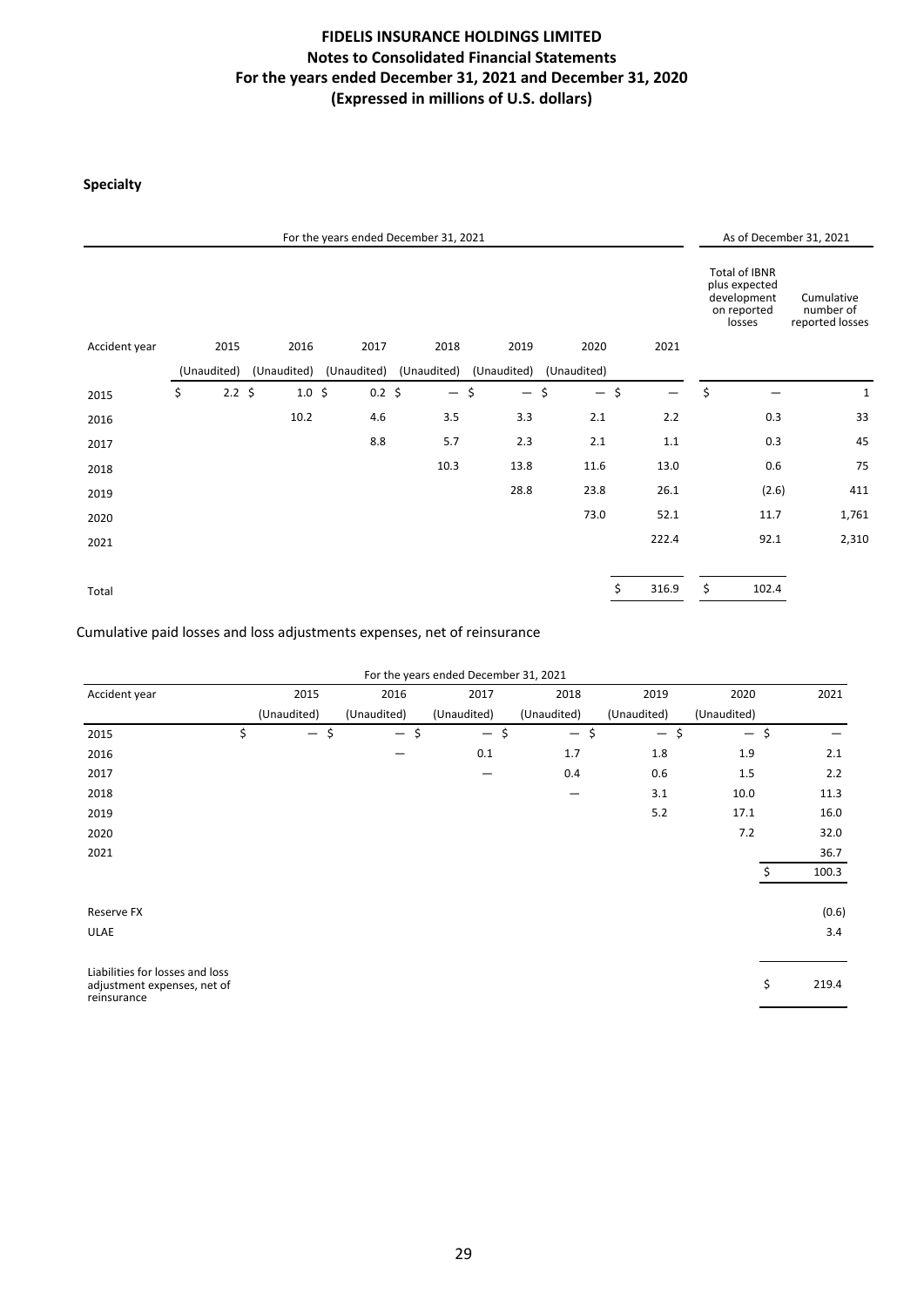### **Reinsurance**

|               |                         |             | For the years ended December 31, 2021 |        |                                     |       |        |       |                                                                        | As of December 31, 2021                    |
|---------------|-------------------------|-------------|---------------------------------------|--------|-------------------------------------|-------|--------|-------|------------------------------------------------------------------------|--------------------------------------------|
|               |                         |             |                                       |        |                                     |       |        |       | Total of IBNR<br>plus expected<br>development<br>on reported<br>losses | Cumulative<br>number of<br>reported losses |
| Accident year | 2015                    | 2016        | 2017                                  | 2018   | 2019                                | 2020  |        | 2021  |                                                                        |                                            |
|               | (Unaudited)             | (Unaudited) | (Unaudited)                           |        | (Unaudited) (Unaudited) (Unaudited) |       |        |       |                                                                        |                                            |
| 2015          | \$<br>$9.0 \; \text{S}$ | $7.3 \;$ \$ | $6.4 \;$ \$                           | 4.3 \$ | 4.2 \$                              |       | 4.2 \$ | 4.2   | \$<br>1.4                                                              | $\overline{2}$                             |
| 2016          |                         | 74.0        | 60.8                                  | 52.8   | 49.9                                | 46.7  |        | 42.9  | 20.1                                                                   | 110                                        |
| 2017          |                         |             | 86.8                                  | 59.0   | 56.2                                | 59.9  |        | 64.6  | 10.8                                                                   | 502                                        |
| 2018          |                         |             |                                       | 96.2   | 103.9                               | 101.0 |        | 100.6 | 12.2                                                                   | 553                                        |
| 2019          |                         |             |                                       |        | 71.3                                | 64.1  |        | 62.9  | 5.0                                                                    | 357                                        |
| 2020          |                         |             |                                       |        |                                     | 198.1 |        | 228.5 | 45.2                                                                   | 643                                        |
| 2021          |                         |             |                                       |        |                                     |       |        | 384.5 | 132.4                                                                  | 519                                        |
| Total         |                         |             |                                       |        |                                     |       | \$     | 888.2 | \$<br>227.1                                                            |                                            |

### Cumulative paid losses and loss adjustments expenses, net of reinsurance

| For the years ended December 31, 2021 |  |  |
|---------------------------------------|--|--|
|---------------------------------------|--|--|

| Accident year                                   | 2015                           | 2016              | 2017              | 2018            | 2019            | 2020        | 2021        |
|-------------------------------------------------|--------------------------------|-------------------|-------------------|-----------------|-----------------|-------------|-------------|
|                                                 | (Unaudited)                    | (Unaudited)       | (Unaudited)       | (Unaudited)     | (Unaudited)     | (Unaudited) |             |
| 2015                                            | \$<br>$\overline{\phantom{m}}$ | \$<br>$0.5 \;$ \$ | $2.7 \; \text{S}$ | $2.8 \; \simeq$ | $2.8 \; \simeq$ | $2.7 \;$ \$ | 2.8         |
| 2016                                            |                                | 2.4               | 11.9              | 20.0            | 21.4            | 21.4        | 22.6        |
| 2017                                            |                                |                   | 26.5              | 45.2            | 47.5            | 51.4        | 53.7        |
| 2018                                            |                                |                   |                   | 25.1            | 37.4            | 66.1        | 74.4        |
| 2019                                            |                                |                   |                   |                 | 3.0             | 49.0        | 51.7        |
| 2020                                            |                                |                   |                   |                 |                 | 54.7        | 142.9       |
| 2021                                            |                                |                   |                   |                 |                 |             | 167.5       |
|                                                 |                                |                   |                   |                 |                 |             | \$<br>515.6 |
| Reserve FX                                      |                                |                   |                   |                 |                 |             | (4.0)       |
| <b>ULAE</b>                                     |                                |                   |                   |                 |                 |             | 10.4        |
| Liabilities for losses and                      |                                |                   |                   |                 |                 |             |             |
| loss adjustment expenses,<br>net of reinsurance |                                |                   |                   |                 |                 |             | \$<br>379.0 |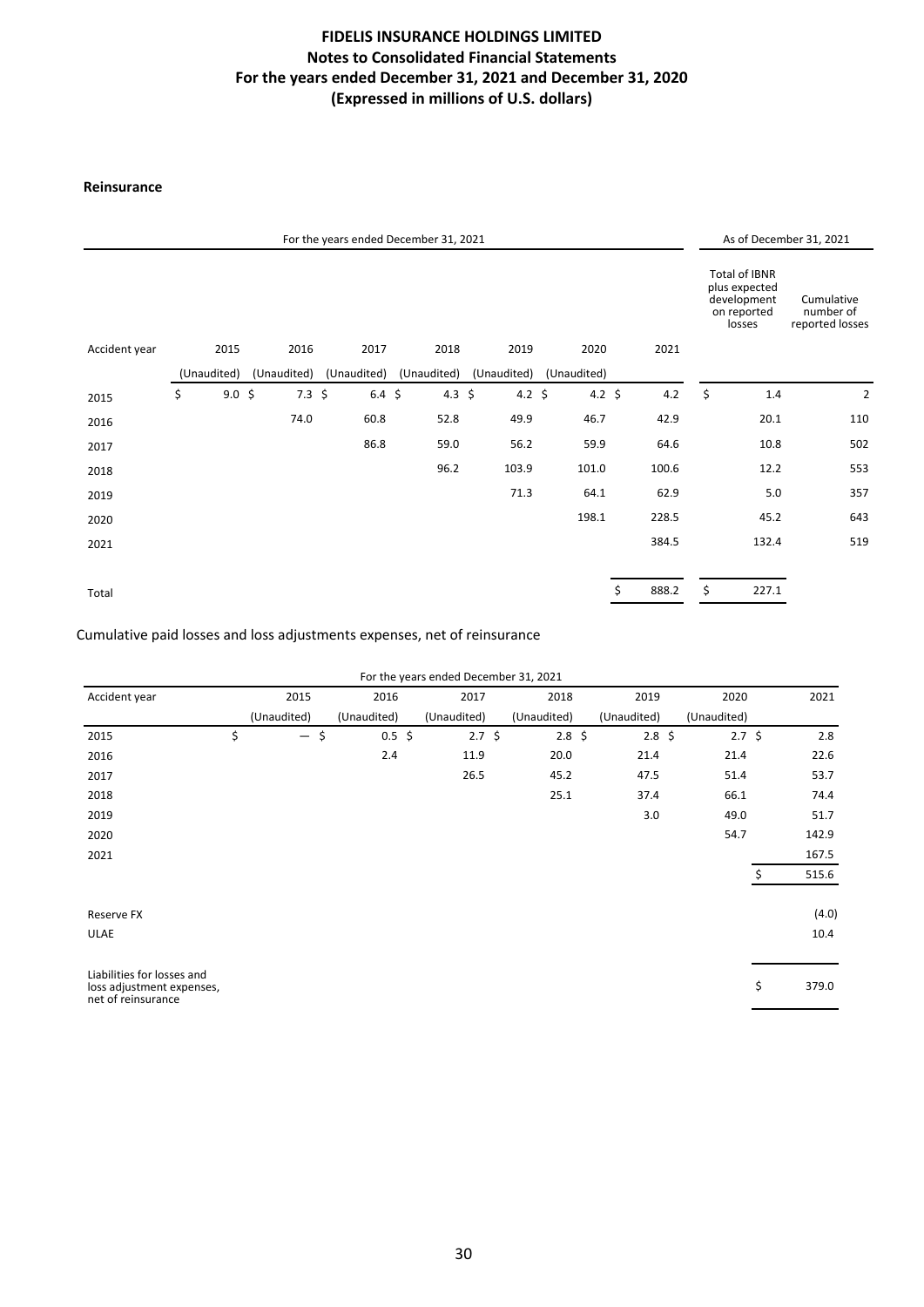### **b.** Reconciliation of loss development information to the reserves for losses and loss expenses

The table below reconciles the loss development information to the Group's reserves for losses and loss expenses as at December 31, 2021 and 2020:

|                                                                      |    | 2021               | 2020  |
|----------------------------------------------------------------------|----|--------------------|-------|
| Reserves for losses and loss expenses, net of reinsurance            |    |                    |       |
| Bespoke                                                              | \$ | $(7.7)$ \$         | 118.4 |
| Specialty                                                            |    | 216.0              | 75.3  |
| Reinsurance                                                          |    | 368.6              | 233.6 |
| Total reserves for losses and loss expenses, net of reinsurance      |    | $576.9$ \$         | 427.3 |
| Reinsurance recoverable on unpaid losses                             |    |                    |       |
| Bespoke                                                              | \$ | $12.6 \; \text{S}$ | 11.3  |
| Specialty                                                            |    | 111.9              | 67.3  |
| Reinsurance                                                          |    | 671.2              | 304.0 |
| Total reserves for losses and loss expenses, net of reinsurance      | Ś  | 795.7 \$           | 382.6 |
| Unallocated loss adjustment expenses                                 |    | 13.9               | 8.1   |
| Total gross liability for unpaid losses and loss adjustment expenses | Ś  | $1,386.5$ \$       | 818.0 |

### **c. Historical loss duration**

The following table presents the Group's historical average annual percentage payout of losses and loss adjustment expenses incurred, net of reinsurance by age as of December 31, 2021.

The Group was incorporated on August 22, 2014 and commenced underwriting in 2015. As a result, the Group has limited historical data and is unable to present a full cycle of loss payments.

| December 31, 2021<br>(Unaudited) |      |      |      |      |     |     |     |  |  |
|----------------------------------|------|------|------|------|-----|-----|-----|--|--|
| Years                            |      |      |      | 4    |     | h   |     |  |  |
| All lines                        | 25 % | 42 % | 16 % | 10 % | 3 % | 2 % | 2 % |  |  |

### **11. Reinsurance**

The Group uses reinsurance and retrocessional reinsurance from time to time to manage its net retention on individual risks as well as overall exposure to losses while providing it with the ability to offer policies with sufficient limits to meet policyholder needs. In a reinsurance transaction, an insurance company transfers, or cedes, all or part of its exposure in return for a portion of the premium. In a retrocessional reinsurance transaction, a reinsurance company transfers, or cedes, all or part of its exposure in return for a portion of the premium. The ceding of insurance does not legally discharge the Group from its primary liability for the full amount of the policies, and the Group will be required to pay the loss and bear collection risk if the reinsurer fails to meet its obligations under the reinsurance or retrocessional agreement.

A credit risk exists with ceded reinsurance to the extent that any reinsurer is unable to meet the obligations assumed under the reinsurance or retrocessional contracts. Allowances are established for amounts deemed uncollectible. No allowances have been made at December 31, 2021 (2020: \$nil).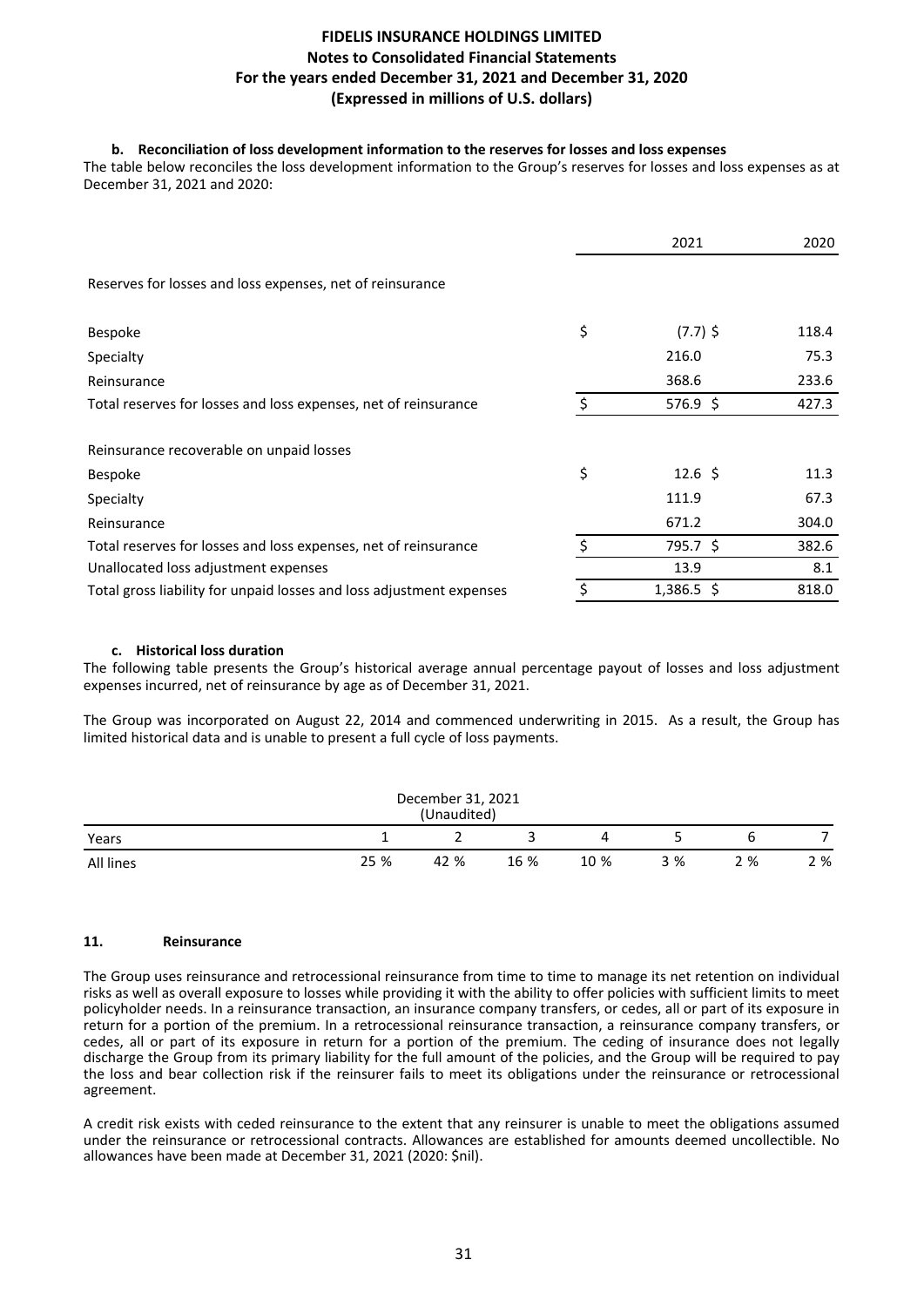The following table summarises the effect of reinsurance and retrocessional reinsurance on premiums written and earned and on net loss and loss expenses for the years ended December 31, 2021 and 2020:

|            |                    | 2021               |                             |
|------------|--------------------|--------------------|-----------------------------|
|            | Premiums           | Premiums<br>earned | Losses<br>and loss expenses |
| Direct     | \$<br>$1,498.7$ \$ | $851.7$ \$         | 338.6                       |
| Assumed    | 1,289.0            | 1,227.8            | 1,140.5                     |
| Ceded      | (1, 186.6)         | (925.3)            | (782.3)                     |
| Net        | \$<br>$1,601.1$ \$ | $1,154.2$ \$       | 696.8                       |
|            |                    | 2020               |                             |
|            | Premiums           | Premiums<br>earned | Losses<br>and loss expenses |
| Direct     | \$<br>$721.5$ \$   | 372.8 \$           | 106.4                       |
| Assumed    | 855.0              | 752.7              | 385.0                       |
| Ceded      | (670.9)            | (396.9)            | (166.9)                     |
| <b>Net</b> | \$<br>$905.6$ \$   | 728.6 \$           | 324.5                       |

The Group evaluates the financial condition of its reinsurers on a regular basis and monitors concentrations of credit risk with reinsurers. As at December 31, 2021, the reinsurance balance recoverable on unpaid losses and loss expenses was \$795.7 million (2020: \$382.6 million) and the reinsurance balance recoverable on paid losses was \$256.7 million (2020: \$220.1 million). All reinsurance premiums ceded and reinsurance recoverables are either fully collateralised or placed with reinsurers that are rated A- or greater by A.M. Best, other than two reinsurers which are rated B++.

#### 12. Debt

On June 18, 2020, the Group issued \$300.0 million and on July 2, 2020 the Group issued a further \$30.0 million of its 4.875% Senior Notes due June 30, 2030, with interest payable on June 30 and December 30 of each year, commencing on December 30, 2020. The notes are redeemable at the applicable redemption price, subject to the terms described in the indenture for the notes. However, the notes may not be redeemed prior to December 31, 2023 without approval from the Bermuda Monetary Authority (the "BMA") and may not be redeemed at any time prior to their maturity if enhanced capital requirements, as established by the BMA, would be breached immediately before or after giving effect to the redemption of such notes, unless, in each case, the Company replaces the capital represented by the notes to be redeemed with capital having equal or better capital treatment as the notes under applicable BMA rules. The Notes contain covenants, including limitations on liens on the stock of certain designated subsidiaries, limitations on consolidations, mergers, amalgamations and sales of substantially all assets and certain reporting obligations.

On October 16, 2020, the Group issued \$105.0 million, and on October 20, 2020, the Group issued a further \$20.0 million of its 6.625% Fixed-Rate Reset Junior Subordinated Notes due April 1, 2041 with interest payable on April 1 and October 1 of each year, commencing on April 1, 2021. The interest rate is reset on April 1, 2026 at the US five-year treasury rate on the reset interest determination date plus a 6.323%, and every five years thereafter. The notes are redeemable at par value for six months after each interest rate reset date. Notes contain covenants, including limitations on liens on the stock of certain designated subsidiaries, limitations on consolidations, mergers, amalgamations and sales of substantially all assets and certain reporting obligations.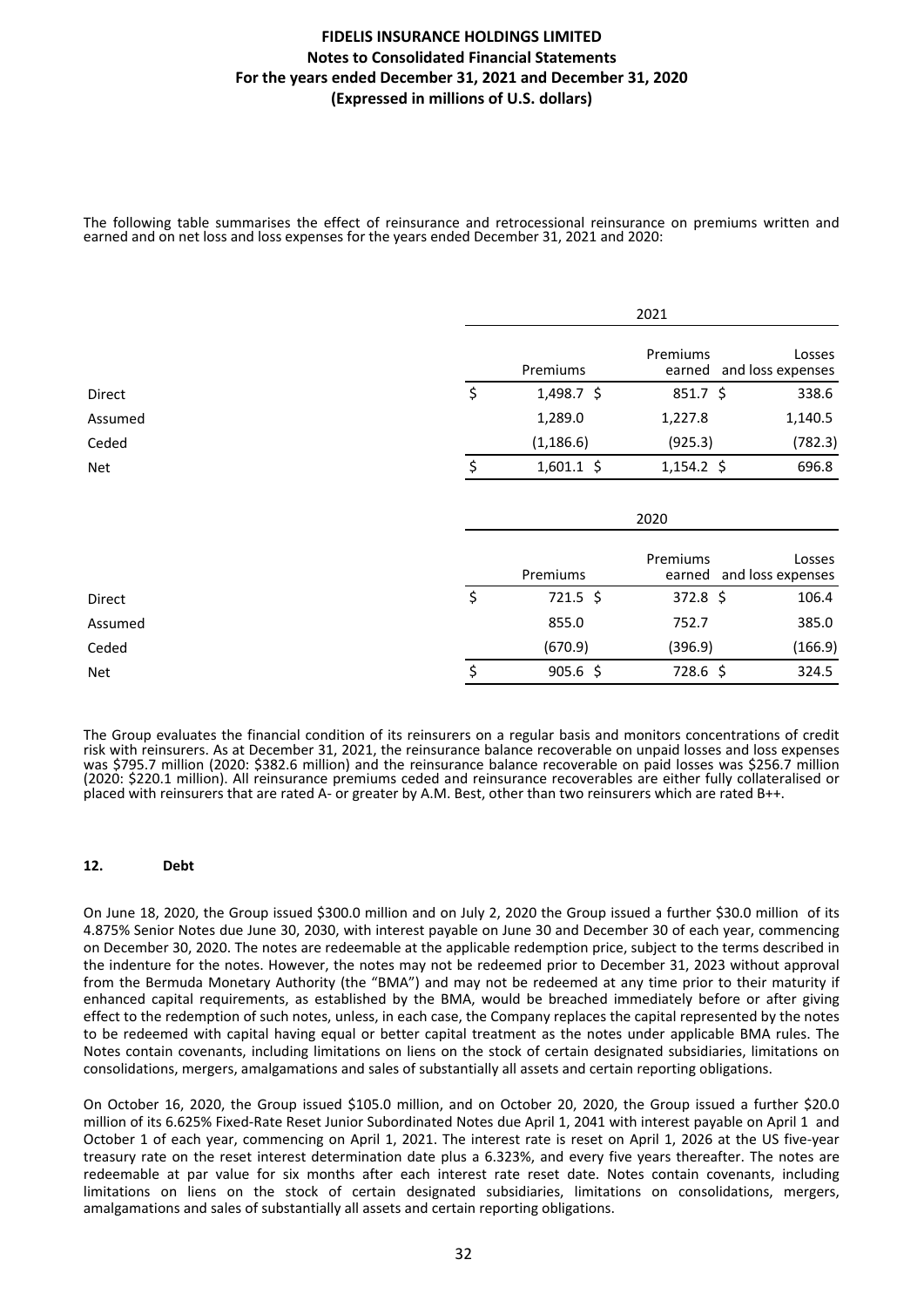The following table sets forth the principal amount of the debt issued as well as the unamortized discount and debt issuance costs as at December 31, 2021 and 2020:

|                                                            | 2021 |                   |                               | 2020          |  |                               |
|------------------------------------------------------------|------|-------------------|-------------------------------|---------------|--|-------------------------------|
|                                                            |      |                   | Unamortized                   |               |  |                               |
|                                                            |      |                   | discount and<br>debt issuance |               |  | discount and<br>debt issuance |
|                                                            |      | Principal         | costs                         | Principal     |  | costs                         |
| 4.875% Senior notes due 2030                               |      | $330.0 \text{ S}$ | $(6.2)$ \$                    | 330.0 \$      |  | (6.8)                         |
| 6.625% Fixed Rate Reset Junior Subordinated notes due 2041 |      | 125.0             | (1.9)                         | 125.0         |  | (2.2)                         |
| Total                                                      |      | $455.0 \;$ \$     | $(8.1)$ \$                    | $455.0 \;$ \$ |  | (9.0)                         |

### **13. Variable Interest Entities**

At times, the Group has utilised variable interest entities ("VIEs") both indirectly and directly in the ordinary course of the Group's business.

During 2017, the Group, along with another investor, formed Pine Walk Capital Limited ("Pine Walk") to provide administrative support to managing general agents. Pine Walk is deemed to be a variable interest entity as the equity is insufficient to finance operations and additional subordinated support in the form of a loan of \$1.2 million has been provided. Fidelis holds a majority interest in Pine Walk and has a majority of the board of director seats. Accordingly, the financial statements of Pine Walk have been included in the consolidated financial statements of the Group. Refer to note 14 for a summary of the non-controlling interests held in Pine Walk and other subsidiaries.

During 2017, Pine Walk, along with another investor, formed Firestone Surety Limited, which was renamed Oakside Surety Limited during 2018 ("Oakside"), a managing general agent that writes on FUL and FIID's balance sheets, focusing on surety bonds predominantly in the United Kingdom. Oakside is deemed to be a variable interest entity as the equity is insufficient to finance operations and additional subordinated support in the form of a loan of \$0.3 million has been provided. Fidelis holds a minority interest in Oakside through Pine Walk however, due to a de facto agent relationship the Group is considered to be the primary beneficiary, the financial statements of Oakside have been included in the consolidated financial statements of the Group.

Effective May 2018, Socium Re Limited ("Socium"), a Bermuda domiciled special purpose insurer, was formed to provide additional collateralised capacity to support the Group's business through retrocession agreements which are collateralised and funded by Socium. Socium meets the definition of a VIE, as it does not have sufficient equity capital to finance its own activities. The Group concluded that it is not the primary beneficiary of the segregated account of Socium and therefore the Group does not consolidate Socium and records its investment at reported net asset value within other assets in the Consolidated Balance Sheets. At December 31, 2021, the carrying value of the Group's investment in Socium is \$0.8 million (2020: \$0.7 million), which is the maximum loss exposure to the Group.

During 2019, Pine Walk, along with another investor, formed Perigon Product Recall Limited ("Perigon"), a managing general agent that writes on FUL and FIID's balance sheets focusing on product recall and product contamination. Perigon is deemed to be a variable interest entity as the equity is insufficient to finance operations and additional subordinated support in the form of a loan of \$0.6 million has been provided. Due to a de facto agent relationship with Perigon, Fidelis is considered to be the primary beneficiary and as such the financial statements of Perigon have been included in the consolidated financial statements of the Group.

During 2020, Pine Walk formed Pine Walk Europe S.R.L. ("PWE"), a managing general agent that writes EEA business on behalf of Kersey, Oakside, Perigon and Navium . Through Pine Walk, Fidelis has a majority interest in PWE and can appoint the Directors. PWE meets the definition of a VIE as the companies that it writes business on behalf of have a right to profits from the entity but have no voting rights. As Fidelis either controls or is the primary beneficiary or the entities that have an interest in PWE, Fidelis is deemed to be the primary beneficiary of PWE and as such the financial statements of PWE have been included in the consolidated financial statements of the Group.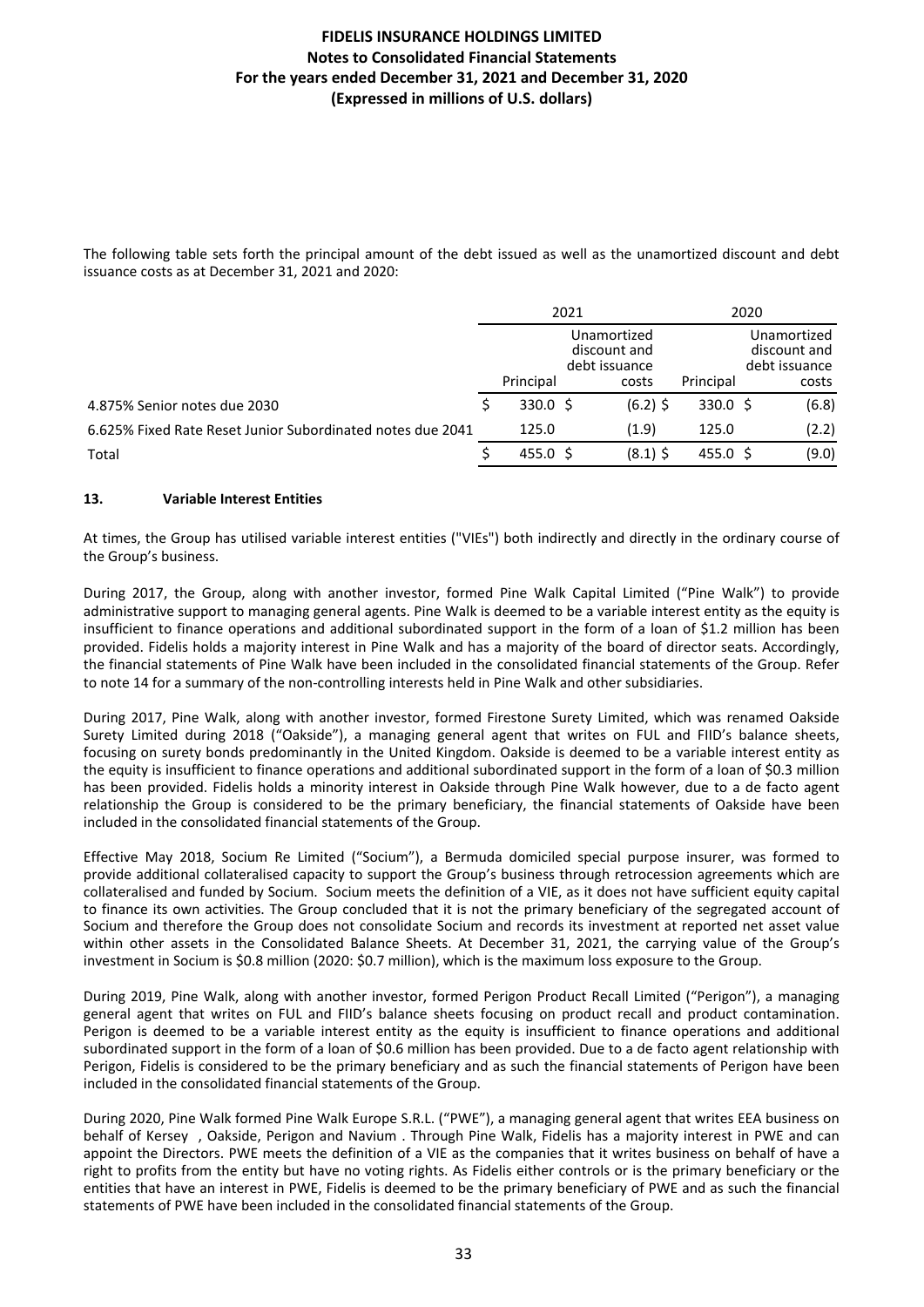During 2021, Pine Walk, along with another investor, formed Navium Marine Limited ("Navium"), a managing general agent that writes on FIID and FUL's balance sheets focusing on Marine insurance. Navium is deemed to be a variable interest entity as the equity is insufficient to finance operations and additional subordinated support in the form of a loan of \$1.3 million has been provided. Due to a de facto agent relationship with Navium, Fidelis is considered to be the primary beneficiary and as such the financial statements of Navium have been included in the consolidated financial statements of the Group.

During 2021, Pine Walk, along with another investor, formed OPEnergy Limited ("OPEnergy"), a managing general agent that writes on FUL's balance sheet focusing on Energy Liability insurance. OPEnergy is deemed to be a variable interest entity as the equity is insufficient to finance operations and additional subordinated support in the form of a loan of \$0.7 million has been provided. Due to a de facto agent relationship with OPEnergy, the Group is considered to be the primary beneficiary and as such the financial statements of OPEnergy have been included in the consolidated financial statements of the Group.

### 14. **Non-controlling Interests**

A summary of the Group's non-controlling interests, and the impact upon its Consolidated Balance Sheets & Consolidated Income Statements is summarised below:

|                                          | Non-Controlling Interest (%) | Balance Sheet (\$ million) |    |                   |       |    |                          | Income Statement (\$ million) |  |
|------------------------------------------|------------------------------|----------------------------|----|-------------------|-------|----|--------------------------|-------------------------------|--|
|                                          | 2021                         | 2020                       |    | 2021              | 2020  |    | 2021                     | 2020                          |  |
| Pine Walk Capital Limited                | 13 %                         | 13 %                       | \$ | $0.5$ \$          | (0.5) | \$ | $1.1 \; \text{S}$        | 0.1                           |  |
| Radius Specialty Limited                 | 31 %                         | 43 %                       |    | 1.3               | (2.0) |    | 4.8                      | (0.6)                         |  |
| Oakside Surety Limited                   | 65 %                         | 65 %                       |    | 0.5               | (0.1) |    | 0.8                      | 0.2                           |  |
| Kersey Specialty Limited                 | 35 %                         | 35 %                       |    | 0.9               |       |    | 1.3                      |                               |  |
| Perigon Product Recall Limited           | 35 %                         | 35 %                       |    | 0.3               |       |    | 0.3                      | 0.1                           |  |
| Pine Walk Europe S.R.L.                  | 13 %                         | 13 %                       |    |                   |       |    |                          |                               |  |
| Navium Marine Limited                    | 39 %                         | $-$ %                      |    | 1.7               |       |    | 1.7                      |                               |  |
| <b>OPEnergy Limited</b>                  | 35 %                         | $-$ %                      |    |                   |       |    |                          |                               |  |
| Omega National Title Agency Ventures LLC | - %                          | 50 %                       |    |                   | 2.6   |    |                          | 0.3                           |  |
| Total non-controlling interest           |                              |                            | \$ | $5.2 \; \text{S}$ |       | \$ | $10.0 \text{ } \text{S}$ | 0.1                           |  |

During 2021, the Group sold its' interest in Omega National Title Agency Ventures, LLC for \$2.0 million. A loss on disposal of \$0.2 million was recognised.

During 2021, the Group purchased additional shares in Radius Specialty Limited.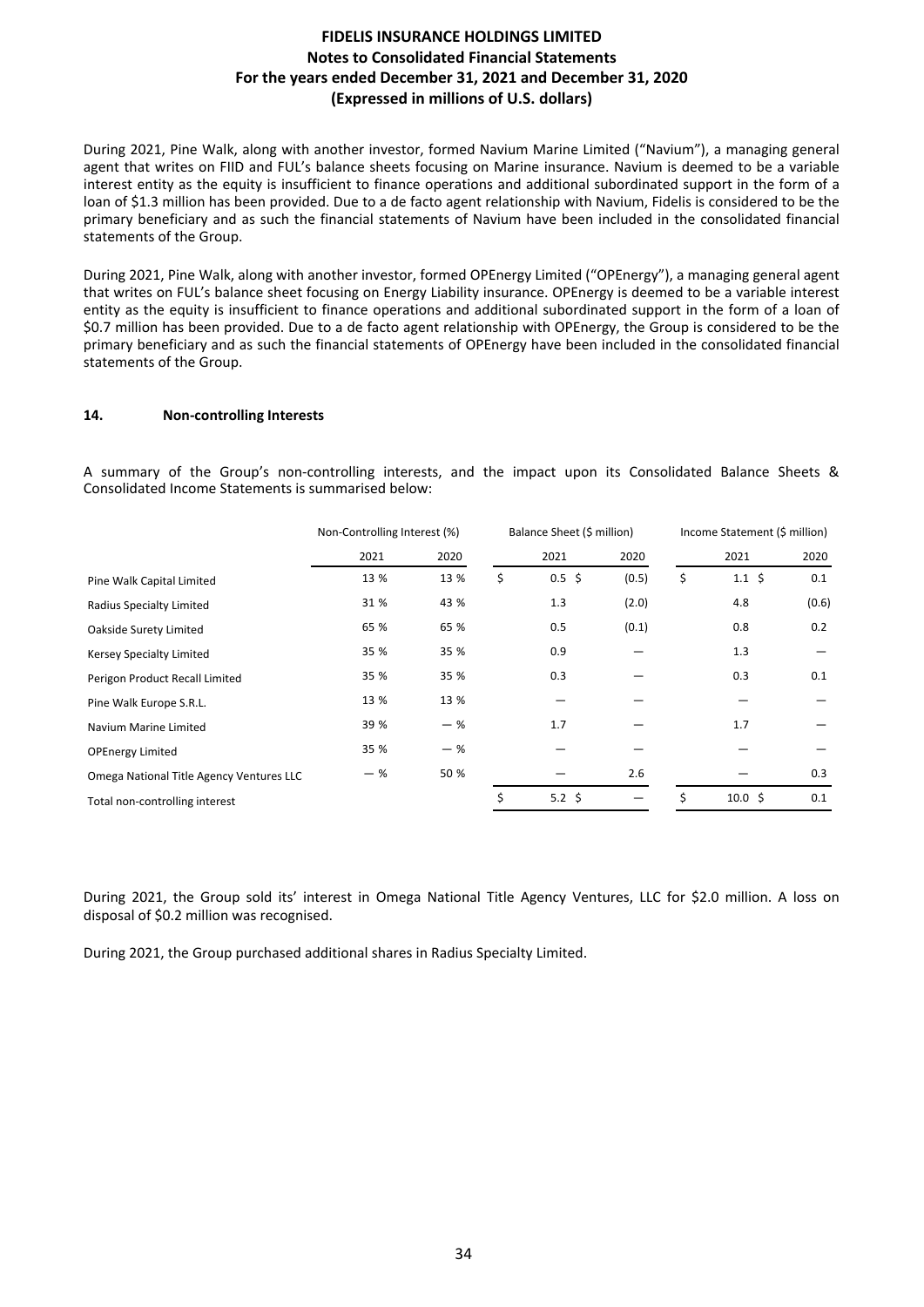### **15. Commitments and Contingencies**

#### **a. Lease commitments**

The following table presents the Group's future minimum annual lease commitments under various non-cancellable operating leases for the Group's facilities:

Years Ended December 31,

| 2022       | \$ | 2.3  |
|------------|----|------|
| 2023       |    | 2.7  |
| 2024       |    | 5.8  |
| 2025       |    | 5.1  |
| 2026       |    | 4.9  |
| Thereafter |    | 24.8 |
| Total      | Ś  | 45.6 |

Operating lease expense was \$7.4 million for the year ended December 31, 2021 (2020: \$3.8 million).

### **b. Letter of credit facilities**

As at December 31, 2021, the Group had the following letter of credit facilities:

- A Standby Letter of Credit Facility Agreement with Lloyds Bank plc ("Lloyds"), under which Lloyds committed to make available to the Group a letter of credit facility in the amount of \$175.0 million, was renewed on September 21, 2021 for a 24 month term. The renewal was amended to reduce the unsecured tranche to \$25.0 million and retain the secured tranche of \$150.0 million. An additional secured accordion of \$25.0 million was entered into on December 16, 2021. Letters of credit can be issued under the facility for the purposes of: 1) the provision of Funds at Lloyd's; and 2) supporting insurance and reinsurance obligations. As of December 31, 2021, there were letters of credit outstanding under this facility totalling \$162.7 million (2020: \$122.4 million), secured by collateral in the amount of \$157.3 million (2020: \$96.2 million).
- A Master Agreement for the Issuance of Payment Instruments with Citibank NA London Branch ("Citibank"), under which Citibank committed to make available a letter of credit facility in the amount of \$250.0 million. The letter of credit facility was renewed on December 23, 2021, and the facility is available until December 31, 2023. An additional uncommitted facility was also agreed on October 6, 2021, for \$200 million. As of December 31, 2021, there were letters of credit outstanding under this facility totalling \$208.9 million (2020: \$141.8 million), secured by collateral in the amount of \$236.4 million (2020: \$185.1 million).
- On September 17, 2021, the Letter of Credit Facility with Barclays Bank plc was renewed until September 15, 2023. The secured facility was amended to \$60.0 million as was the unsecured tranche amended to \$60.0 million. The borrowers of the facility continue to be Fidelis Insurance Bermuda Limited and Fidelis Underwriting Limited, with the guarantor continuing to be Fidelis Insurance Holdings Limited. A secured accordion of \$100.0 million was entered into on December 16, 2021. As at December 31, 2021 there were letters of credit outstanding under this facility totalling \$23.4 million (2020: \$99.4 million), secured by collateral in the amount of \$nil (2020: \$55.0 million).
- On September 17, 2021 the letter of credit facility with Bank of Montreal was renewed as a \$120.0 million facility, with a \$60.0 million secured tranche and a \$60.0 million unsecured tranche expiring on September 17, 2023. Fidelis Insurance Bermuda Limited is the borrower and Fidelis Insurance Holdings Limited is the guarantor. A secured accordion of \$40.0 million and an unsecured accordion on \$40.0 million was entered into on December 16, 2021. As at December 31, 2021 there were letters of credit outstanding under this facility totalling \$45.0 million (2020: \$13.5 million), secured by collateral in the amount of \$16.0 million (2020: \$nil).
- A \$50.0 million Standby Letter of Credit Facility Agreement with Lloyds, dated December 10, 2021 was made available to Fidelis Insurance Holdings Limited as parent, account party and guarantor, for a 4 year period to provide regulatory capital in respect of Ancillary Own Funds ("AOF") for the benefit of Fidelis Underwriting Limited.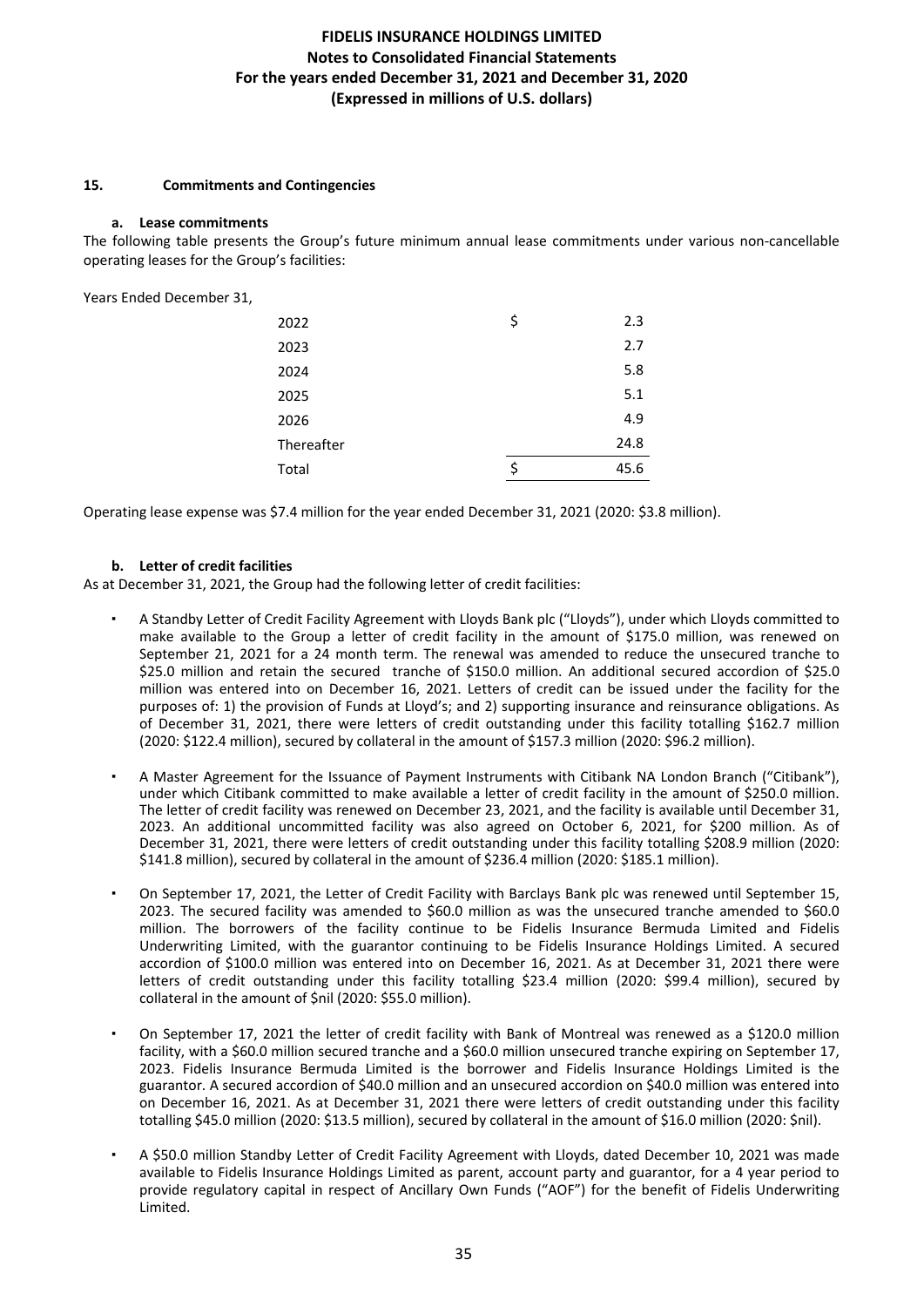### **c. Legal proceedings**

From time to time in the normal course of business, the Group may be involved in formal and informal dispute resolution procedures, which may include arbitration or litigation, the outcomes of which determine the rights and obligations of the Group under the Group's (re)insurance contracts, and other contractual agreements, or other matters as the case may be. In some disputes, the Group may seek to enforce its rights under an agreement or to collect funds owing to it. In other matters, the Group may resist attempts by others to collect funds or enforce alleged rights. While the final outcome of legal disputes that may arise cannot be predicted with certainty, the Group do not believe that the eventual outcome of any specific litigation, arbitration or alternative dispute resolution proceedings to which the Group are currently a party will have a material adverse effect on the financial condition of the Group's business as a whole.

### **d. Concentration of credit risk**

Credit risk arises out of the failure of a counterparty to perform according to the terms of the contract. The Group underwrites all of its (re)insurance business through brokers and as a result credit risk exists should any of these brokers be unable to fulfil their contractual obligations with respect to the payments of premium or failure to pass on claims, if there is risk transfer, to the Group. During the years ended December 31, 2021 and December 31, 2020, gross premiums written generated from or placed by the below companies individually accounted for more than 10% of the Group's consolidated gross premiums written, as follows:

|                                 | 2021 | 2020 |
|---------------------------------|------|------|
| Aon plc                         | 22%  | 31%  |
| Marsh & McLennan Companies, Inc | 24%  | 19%  |
| <b>Others</b>                   | 54%  | 50%  |

The Group has policies and standards in place to manage and monitor the credit risk of intermediaries with a focus on day-to-day monitoring of the largest positions. Note 11 describes the credit risk related to the Group's reinsurance recoverables.

### **e. Intragroup guarantees**

The Company has unconditionally and irrevocably guaranteed all of the financial obligations of FUL and FIID. The Company has guaranteed Fidelis Marketing Limited's lease obligations.

### **16. Related Party Transactions**

For the year ended December 31, 2021, the Group ceded reinsurance premiums of \$0.2 million (2020: \$2.8 million), of which \$0.7 million was earned in the year (2020: \$7.4 million) and ceded losses of minus \$0.4 million (2020: \$7.7 million) to Socium. In addition, Socium paid commissions of \$nil (2020: \$0.4 million) to the Group during 2021. At December 31, 2021, the amount of reinsurance recoverable on unpaid and paid losses from Socium was \$10.5 million (2020: \$14.7 million) and the amount of ceded reinsurance payable included in insurance and reinsurance balances payable to Socium was \$0.6 million (2020: \$0.4 million) in the Consolidated Balance Sheets.

During 2019, the Group made interest free loans to management of \$4.5 million and is recorded within other assets in the Consolidated Balance Sheets. At December 31, 2021, the outstanding balance is \$4.5 million (2020: \$4.5 million).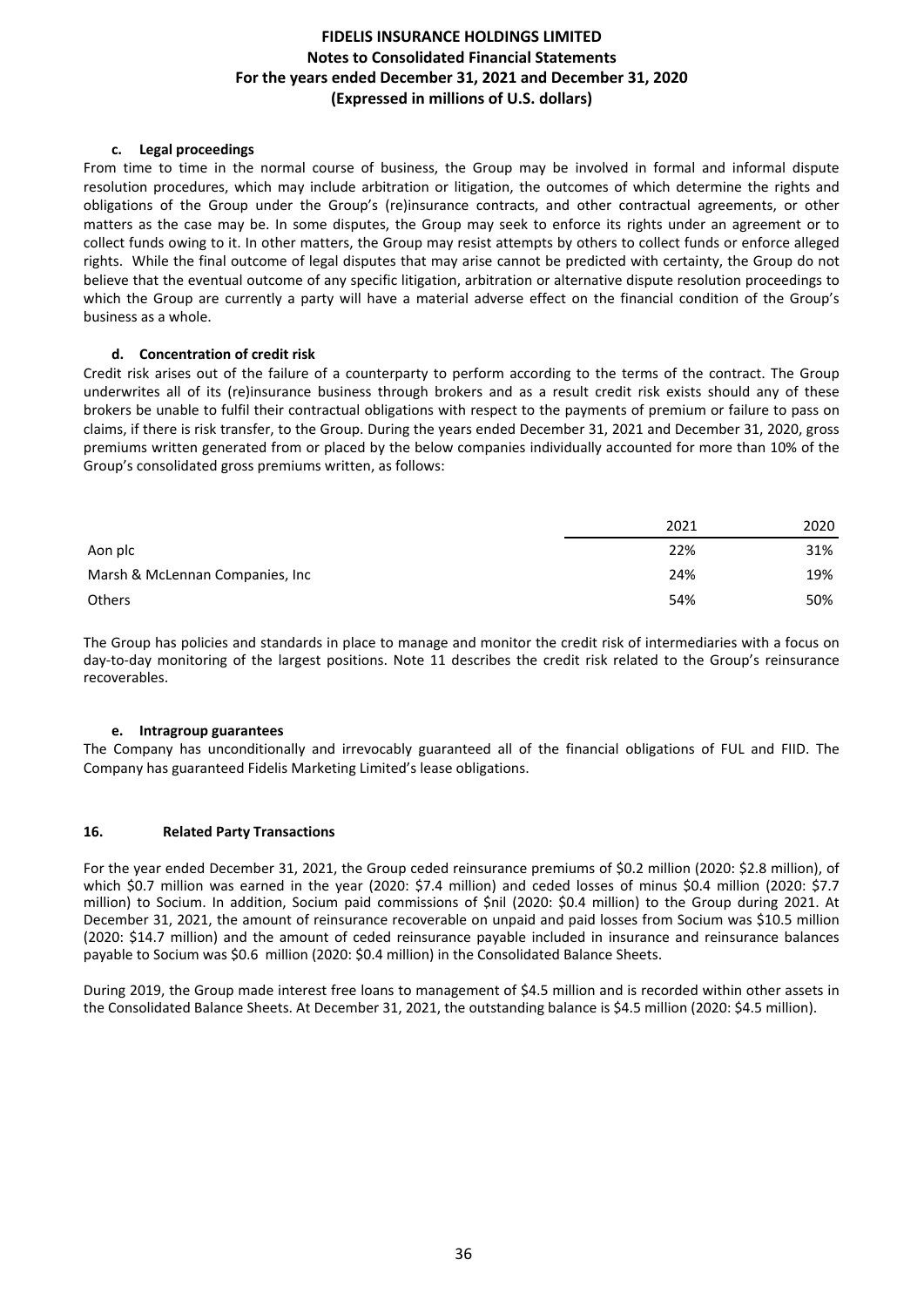### **17.** Statutory Requirements and Dividend Restrictions

The Group's ability to pay dividends is subject to certain regulatory restrictions on the payment of dividends by its subsidiaries. The payment of such dividends is limited by applicable laws and statutory requirements of the jurisdictions in which the Group and its subsidiaries operate, detailed further below. The minimum required statutory capital and surplus is the amount of statutory capital and surplus necessary to satisfy regulatory requirements based on the Group's current operations.

The estimated statutory capital and surplus and minimum required statutory capital and surplus for the Group's regulatory iurisdictions is as follows:

|                                       | December 31, 2021 |                        |  |                         |             |
|---------------------------------------|-------------------|------------------------|--|-------------------------|-------------|
|                                       |                   | Bermuda <sup>(1)</sup> |  | United<br>Kingdom $(2)$ | $ROI^{(2)}$ |
| Minimum statutory capital and surplus |                   | 660.0 \$               |  | $500.0 \; \text{S}$     | 65.0        |
| Statutory capital and surplus         |                   | 1,765.0                |  | 750.0                   | 115.0       |

|                                       | December 31, 2020      |                         |                    |  |  |
|---------------------------------------|------------------------|-------------------------|--------------------|--|--|
|                                       | Bermuda <sup>(1)</sup> | United<br>Kingdom $(2)$ | ROI <sup>(2)</sup> |  |  |
| Minimum statutory capital and surplus | 445.0 \$               | $385.0 \; \simeq$       | 45.0               |  |  |
| Statutory capital and surplus         | 1,880.0                | 590.0                   | 100.0              |  |  |

(1) Required statutory capital and surplus represents the Enhanced Capital Requirement ("ECR").

(2) Required statutory capital and surplus represents the Solvency II Solvency Capital Requirement ("SCR").

### *Bermuda operations*

Under the Insurance Act 1978, amendments thereto and Related Regulations of Bermuda (the Insurance Act), FIBL is required to prepare and submit annual audited GAAP financial statements and statutory financial statements and to file with the Bermuda Monetary Authority ("BMA") a statutory financial return ("SFR"), capital and solvency return ("CSR") and audited GAAP financial statements. The BMA acts as group supervisor of the Group and has designated FIBL as the 'designated insurer' of the Group. In accordance with the Group supervision and insurance group solvency rules, the Group is required to prepare and submit audited Group GAAP financial statements, , a Group SFR, a Group CSR and a Group Quarterly Financial Return ("QFR").

As a Class 4 (re)insurer, FIBL is required to maintain available statutory economic capital and surplus at a level equal to or greater than the ECR. The ECR the higher of the prescribed minimum solvency margin ("MSM") or the required capital calculated by reference to the Bermuda Solvency Capital Requirement ("BSCR") model. The BSCR model is a riskbased capital model that provides a method for determining a (re)insurer's capital requirements (statutory capital and surplus) by taking into account the risk characteristics of different aspects of the (re)insurer's business. In addition, the Group is required to maintain available statutory economic capital and surplus at a level equal to or in excess of the group ECR which is established by reference to the Group BSCR model.

Under the Insurance Act, FIBL is prohibited from declaring or paying a dividend if it is in breach of its minimum solvency margin, ECR or minimum liquidity ratio or if the declaration or payment of such dividend would cause such a breach. In addition, FIBL is prohibited from declaring or paying in any financial year dividends of more than 25% of its total statutory capital and surplus (as shown on its previous financial year's statutory balance sheet) unless it files with the BMA an affidavit stating that it will continue to meet the relevant solvency and liquidity margins. Without the approval of the BMA, FIBL is prohibited from reducing by 15% or more its total statutory capital as set out in its previous year's financial statements and any application for such approval must include an affidavit stating that it will continue to meet the required solvency and liquidity margins. In addition, under the Companies Act 1981, FIBL would be prohibited from making a distribution out of contributed surplus if there are reasonable grounds for believing that (a) FIBL is, or would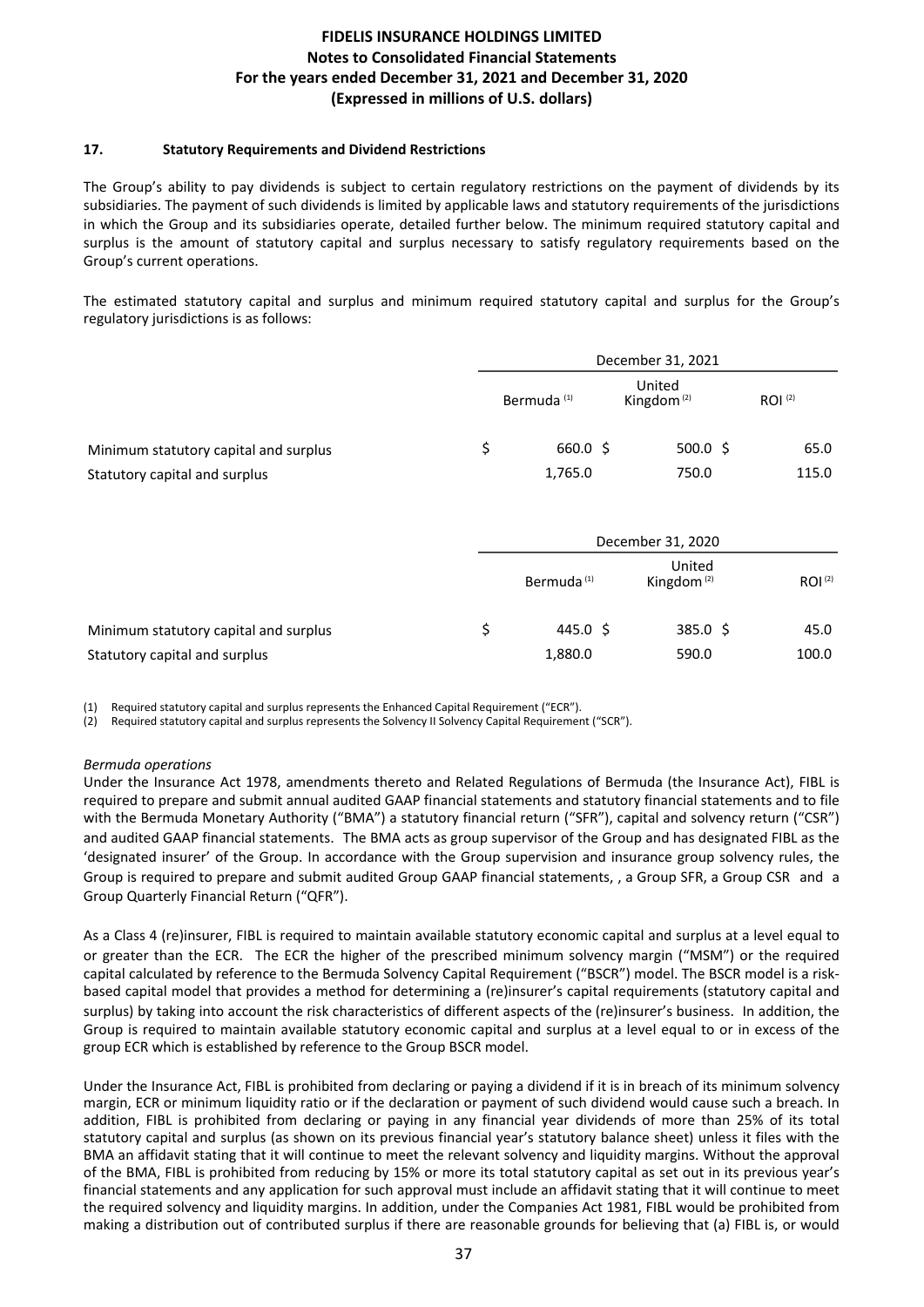after the payment be, unable to pay its liabilities as they become due or (b) the realisable value of FIBL's assets would thereby be less than its liabilities.

### *United Kingdom Operations*

The PRA regulatory requirements impose no explicit restrictions on the U.K. subsidiaries' ability to pay a dividend, but FUL would have to notify the PRA 28 days prior to any proposed dividend payment. Under the UK Companies Act (2006) dividends may only be distributed from profits available for distribution.

### *Ireland operations*

The CBI regulatory requirements impose no explicit restrictions on FIID's ability to pay a dividend, but FIID would have to notify the CBI prior to any proposed dividend payment. Under Irish Company law dividends may only be distributed from profits available for distribution, which consist of accumulated realised profits less accumulated realised losses.

### **18. Share Capital**

### **Authorised and issued**

The following sets out the number and par value of shares authorised, issued and outstanding at December 31, 2021 and 2020:

| <b>Consolidated Balance sheet</b>           | 2021      | 2020      |
|---------------------------------------------|-----------|-----------|
| Common shares, par value \$0.01             |           |           |
| Authorised (thousands)                      | 600,000.0 | 600,000.0 |
|                                             |           |           |
| Issued and outstanding                      |           |           |
| Common shares (thousands)                   | 210,895.0 | 209,851.2 |
|                                             |           |           |
|                                             |           |           |
|                                             | 2021      | 2020      |
| Preferred shares, par value \$0.01          |           |           |
| Authorised (thousands)                      | 1,000.0   | 1,000.0   |
|                                             |           |           |
| Issued and outstanding:                     |           |           |
| 9% cumulative preference shares (thousands) | 5.8       | 5.8       |
|                                             | 5.8       | 5.8       |

#### **Common shares**

On July 15, 2021, the Group issued 21,602,305 shares for \$318.2 million, net of issuance costs. On August 26, 2021, the Group repurchased 21,593,391 shares for \$318.5 million, including costs of \$4.4 million.

On February 10, 2020 the Group issued 15,115,722 common shares for a total of \$142.3 million, net of issuance costs. On June 10, 2020, the Group issued 37,536,911 common shares for a total of \$355.0 million, net of issuance costs. On July 23, 2020 the Group issued 14,764,344 common shares for a total of \$139.0 million. On December 1, 2020 the Group issued 4,517,750 common shares for a total of \$60.6 million, net of issuance costs.

#### **Preferred shares**

In 2015, the Group issued 30,400 cumulative 9% preference shares with a redemption price equal to \$10,000 per share, plus all declared and unpaid dividends. Holders of preferred shares are entitled to receive dividend payments only when, and if, declared by the Group's Board of Directors. To the extent declared, these dividends will accumulate, with respect to each dividend period, in the amount per share equal to 9% of the \$10,000 liquidation preference per annum. Currently the holders of all preferred shares do not have any voting rights.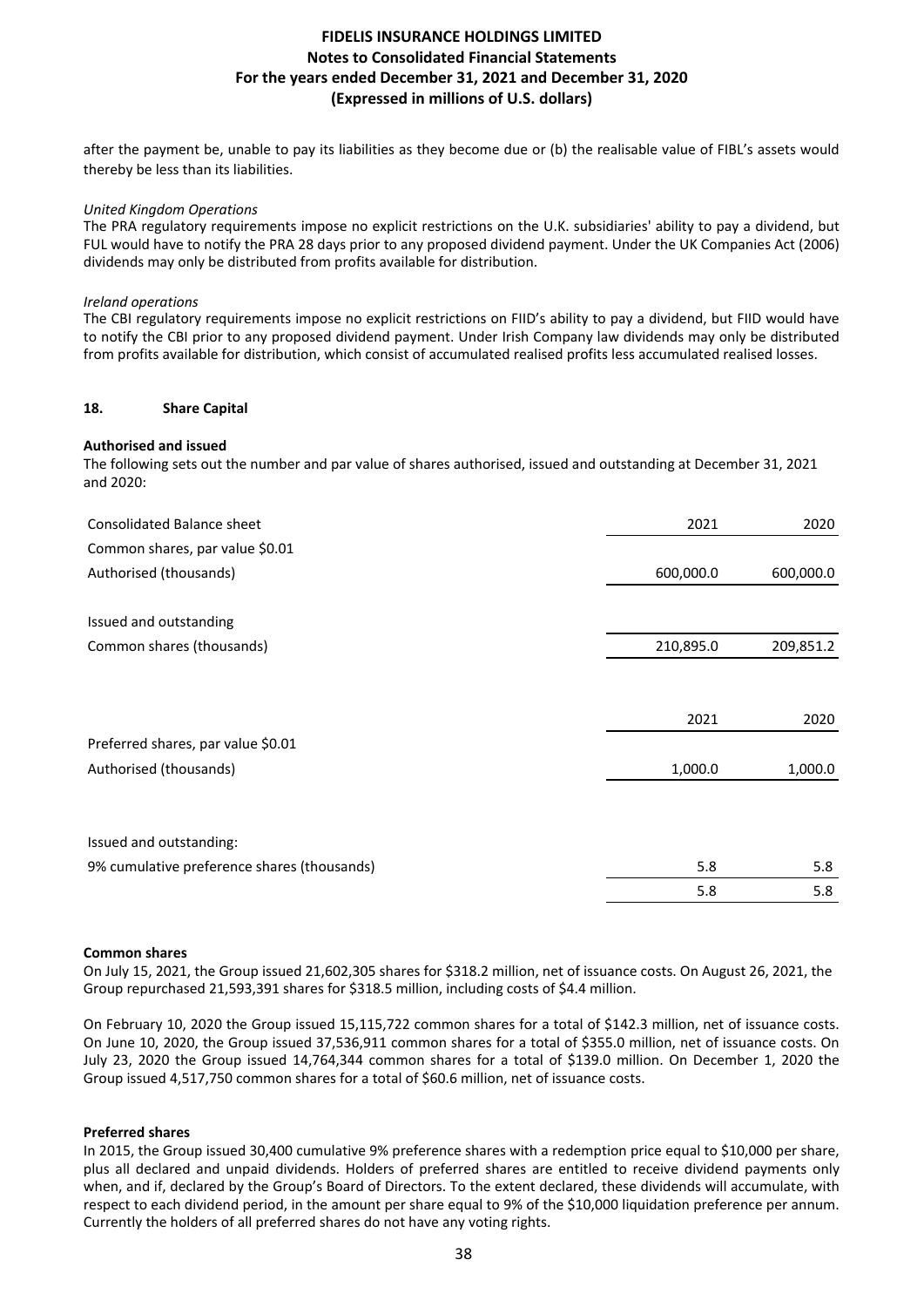During the year, the Group paid quarterly preferred dividends totaling \$5.3 million (2020: \$14.4 million) to holders of the Group's preferred shares. At December 31, 2021, dividends payable of \$0.2 million (2020: \$0.2 million) are included in other liabilities.

During 2020, the Group repurchased 18,388 shares for a total of \$209.1 million. No preferred shares were repurchased in 2021.

### **19.** Share Compensation

### **Warrants**

In 2015, the Group reserved for issuance of warrants to purchase common shares, in the aggregate, up to 16.5% of the diluted shares: Founder's warrants, Basic warrants, and Ratchet warrants. Warrants expire ten years from date of grant.

Warrants are valued using the Black Scholes option-pricing model. Share price volatility estimates of 17.1% and 17.8% were used based on ten-year volatility lookback of a peer group of (re)insurers as the Group has only been in operation for six years, therefore it was not practicable to estimate the Group's share price volatility. The other assumptions used in the Black Scholes option-pricing model were as follows; risk free rates ranging from 0.59% - 1.56%, expected life of 10 years, and a 0.0% dividend yield.

Warrant exercises are satisfied through the issue of new shares.

### **Founders' warrants**

The Founders' warrants require certain performance conditions and as at December 31, 2021, these conditions were not met. Since the initial grant in 2015, additional grants have occurred due to the anti-dilution clauses contained in the warrant agreements. Founder warrants have an exercise price of \$10.

The Founders' warrant activity for the years ended December 31, 2021 and 2020 were as follows:

|                                  | Number of<br>warrants | Weighted<br>average grant | Weighted<br>average<br>remaining<br>date fair value contractual term |
|----------------------------------|-----------------------|---------------------------|----------------------------------------------------------------------|
| Outstanding at December 31, 2019 | 17,607,971 \$         | 2.95                      | 5.4 years                                                            |
| Granted                          | 5,039,981             | 2.41                      |                                                                      |
| Outstanding at December 31, 2020 | 22,647,952 \$         | 2.83                      | 5.9 years                                                            |
| Granted                          | 265,528               | 5.61                      |                                                                      |
| Outstanding at December 31, 2021 | 22,913,480 \$         | 2.86                      | 4.9 years                                                            |

### **Basic warrants**

Management were issued basic warrants subject to a service condition only. The service condition is met with a portion vesting and becoming exercisable immediately, on grant, and the remainder vesting and becoming exercisable on each of the first five anniversary dates following the original grant date of the warrants. The vesting percentages range from 12.5% to 25.0% annually. All warrants have now vested.

For the vear ended December 31, 2021, total compensation expense of \$2.5 million (2020; \$18.0 million) related to basic warrants was included in general and administrative expenses. At December 31, 2021, the Group had Snil (2020: Snil million) of unamortised share compensation expense related to the basic warrants.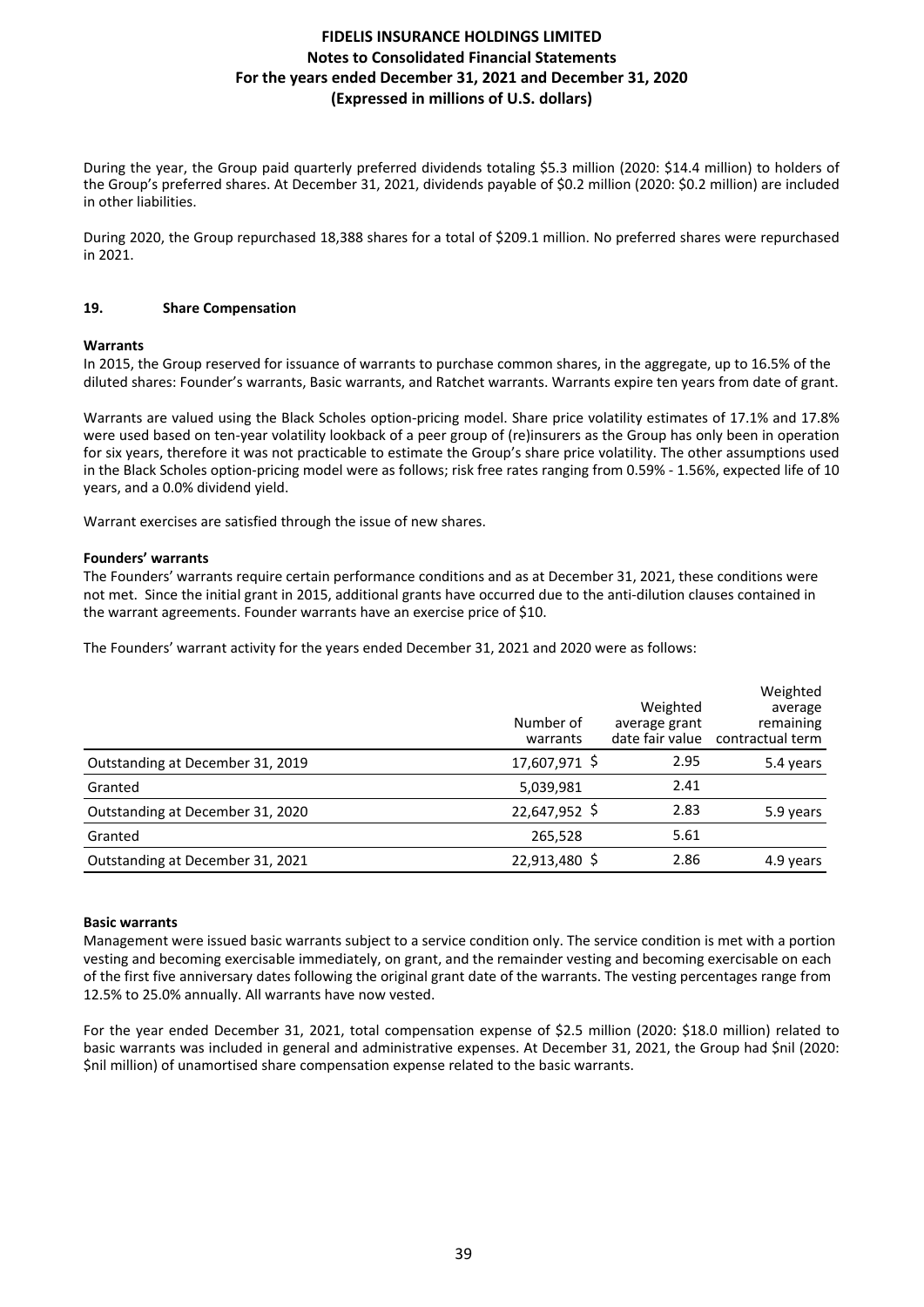The basic warrant activity for the years ended December 31, 2021 and 2020 were as follows:

|                                  | Number of<br>warrants | Weighted<br>average grant<br>date fair value | Weighted<br>average<br>remaining<br>contractual term |
|----------------------------------|-----------------------|----------------------------------------------|------------------------------------------------------|
| Outstanding at December 31, 2019 | 7,095,507 \$          | 1.96                                         | 5.4 years                                            |
| Exercisable at December 31, 2019 | 6,147,890 \$          | 1.96                                         | 5.4 years                                            |
| Granted                          | 10,938,741            | 1.75                                         |                                                      |
| Exercised                        | (128, 190)            | 0.96                                         |                                                      |
| Forfeited                        | (299,185)             | 1.44                                         |                                                      |
| Outstanding at December 31, 2020 | 17,606,873 \$         | 1.83                                         | 8.0 years                                            |
| Exercisable at December 31, 2020 | 17,606,873 \$         | 1.83                                         | 8.0 years                                            |
| Granted                          | 568,141               | 4.40                                         |                                                      |
| Exercised                        | (307, 277)            | 2.61                                         |                                                      |
| Forfeited                        | (364,180)             | 1.72                                         |                                                      |
| Outstanding at December 31, 2021 | 17,503,557 \$         | 1.90                                         | 7.1 years                                            |
| Exercisable at December 31, 2021 | 17,503,557 \$         | 1.90                                         | 7.1 years                                            |

### **Ratchet warrants**

Management were issued ratchet warrants subject to a service and performance condition. No ratchet warrants were exercisable as of December 31, 2021 (2020: \$nil).

The performance condition will be met with respect to ratchet warrants upon meeting Group performance goals, including achieving specific target internal rate of return thresholds. Upon meeting all required performance conditions, the ratchet warrants will vest on the fifth anniversary following the grant date. For the year ended December 31, 2021, total compensation expense of \$nil (2020: \$nil) related to ratchet warrants was included in general and administrative expenses. At December 31, 2021, the Group had \$nil (2020: \$nil) of unamortised share compensation expense related to the ratchet warrants.

Ratchet warrant activity for the years ended December 31, 2021 and 2020 were as follows:

|                                  | Number of<br>warrants | Weighted<br>average grant | Weighted<br>average<br>remaining<br>date fair value contractual term |
|----------------------------------|-----------------------|---------------------------|----------------------------------------------------------------------|
| Outstanding at December 31, 2019 | 1,327,609 \$          | 2.95                      | 6.0 years                                                            |
| Granted                          | 891,327               | 3.09                      |                                                                      |
| Forfeited                        | (108, 771)            | 2.95                      |                                                                      |
| Outstanding at December 31, 2020 | $2,110,165$ \$        | 3.00                      | 6.5 years                                                            |
| Granted                          | 37,309                | 6.58                      |                                                                      |
| Forfeited                        | (355, 135)            | 3.00                      |                                                                      |
| Outstanding at December 31, 2021 | 1,792,339 \$          | 3.07                      | 5.6 years                                                            |

### **Restricted stock units**

On February 17, 2016, the 2015 Non-Qualified Share Option Plan (the "2015 Plan") was approved by the Board of Directors. The Group reserved up to 2% of the diluted shares to the issuance of Restricted Stock Units ("RSUs") to purchase common shares. The RSUs are granted with a \$0.01 exercise price and expire 10 years from the date of issuance.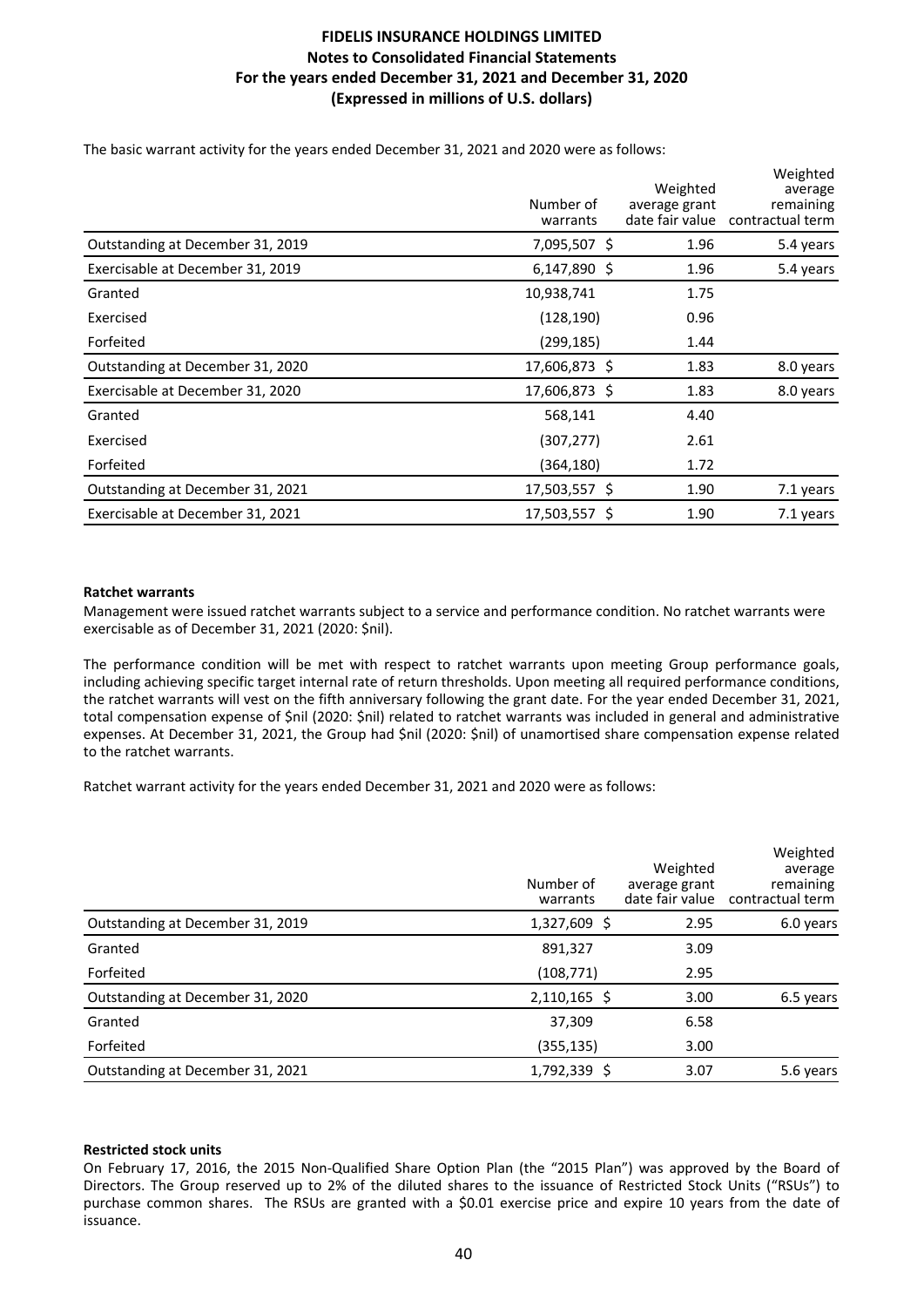On November 8, 2018, the 2018 Non-Qualified Share Option Plan (the "2018 Plan") was approved by the Board of Directors. The Group reserved up to 3% of the diluted shares to the issuance of Restricted Stock Units ("RSUs") to purchase common shares. The RSUs are granted with a \$0.01 exercise price and expire 10 years from the date of issuance. RSU exercises are satisfied through the issue of new shares.

The RSUs contain both service and performance conditions. The RSUs vest after a three-year period and a portion are subject to the satisfaction of certain performance conditions based on achievement of pre-established targets for return on equity for the Group as well as a relative performance metric compared to peers. The fair value of the RSUs is estimated at the latest price at which the Group raised capital. Where no recent capital transaction has occurred, the fair value is determined by the Board.

The following table provides RSU activity for the years ended December 31, 2021 and 2020:

|                                  | Number of<br>restricted stock<br>units | Weighted<br>average grant | Weighted<br>average<br>remaining<br>date fair value contractual term |
|----------------------------------|----------------------------------------|---------------------------|----------------------------------------------------------------------|
| Outstanding at December 31, 2019 | 3,010,632 \$                           | 8.18                      | 1.3 years                                                            |
| Exercisable at December 31, 2019 | $19,613$ \$                            | 8.60                      |                                                                      |
| Granted                          | 1,663,412                              | 9.55                      |                                                                      |
| Exercised                        | (404, 708)                             | 8.33                      |                                                                      |
| Forfeited                        | (358, 159)                             | 8.38                      |                                                                      |
| Cancelled                        | (4, 745)                               | 8.14                      |                                                                      |
| Outstanding at December 31, 2020 | 3,906,432 \$                           | 8.73                      | 1.3 years                                                            |
| Exercisable at December 31, 2020 | $111,610$ \$                           | 8.35                      |                                                                      |
| Granted                          | 1,767,032                              | 13.10                     |                                                                      |
| Exercised                        | (1, 113, 625)                          | 8.38                      |                                                                      |
| Forfeited                        | (107, 720)                             | 10.49                     |                                                                      |
| Cancelled                        |                                        |                           |                                                                      |
| Outstanding at December 31, 2021 | 4,452,119 \$                           | 10.45                     | 1.2 years                                                            |
| Exercisable at December 31, 2021 | 194,535 \$                             | 8.38                      |                                                                      |

The number of RSUs included in the above table are based upon target vesting of 100%, but actual vesting will differ. Within the granted line for 2021 are 110,575 RSUs that relate to additional RSUs granted as a result of the performance targets for the 2018 RSU grant being exceeded..

As at December 31, 2021, total compensation expense of \$7.3 million (2020: \$14.6 million) relating to the RSUs was included in general and administrative expenses. As of December 31, 2021, there was a remaining unamortised balance of \$18.3 million (2020: \$20.1 million), which will be recognised over the remaining service period.

### 20. **Taxation**

#### **United Kingdom**

The Company and all its subsidiaries, with the exception of FIBL, FIID and FUSH are tax resident in the United Kingdom and are subject to relevant taxes in that jurisdiction. In the Spring Budget 2020, the UK Government announced that from April 1, 2020 the corporation tax rate would remain at 19% (rather than reducing to 17%, as previously enacted). The Government made a number of budget announcements on March 3, 2021. These include confirming that the rate of corporation tax will increase to 25% from April 1, 2023. This new law was substantively enacted on May 24, 2021. Deferred taxes at the balance sheet date have been measured using these enacted tax rates and reflected in these financial statements. This means that the 25% main rate of corporation tax will be relevant for any timing differences expected to reverse on or after April 1, 2023. Corporation tax receivable/payable has not been relieved at full value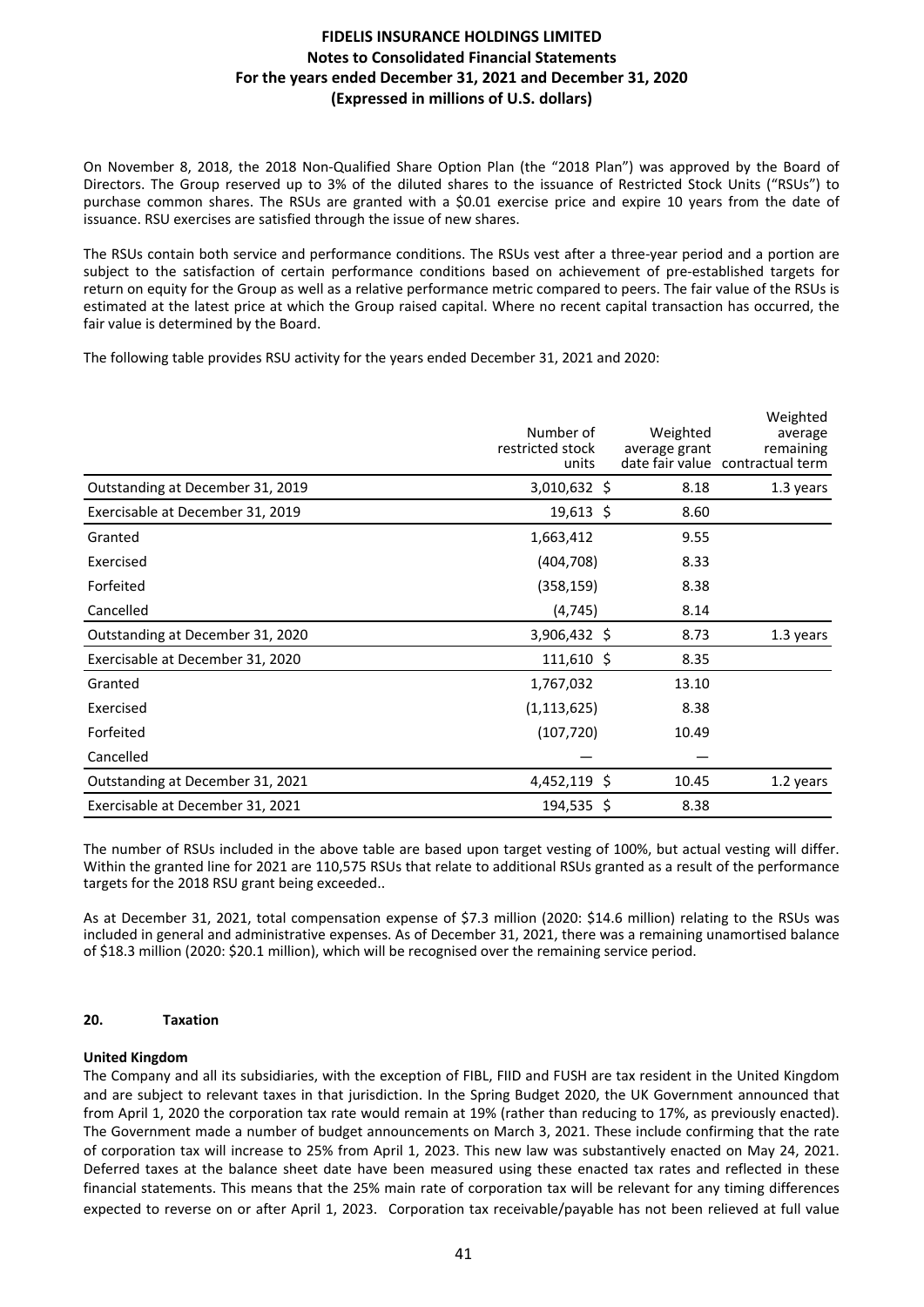and losses will be carried forward and the deferred tax asset at December 31, 2021 has been revalued at 25% (2020: 19%).

2020 to 2021 are open tax years in the United Kingdom for those relevant entities that are either within the statutory time for examination or subject to open examinations by local tax authorities. The Group continues to believe that it has made adequate provision for the liabilities likely to arise from these periods. The ultimate liability for such matters may vary from the amounts provided and is dependent upon the outcome of agreements with relevant tax authorities. Fidelis has developed its process to review and measure uncertain tax positions using internal expertise, experience and judgment, together with assistance and opinions from professional advisors. Original estimates are always refined as additional information becomes known.

### **Bermuda**

Under current Bermuda law, the Company's Bermudian subsidiary, FIBL, is not required to pay any taxes in Bermuda on its income or capital gains. The subsidiary has received undertakings from the Minister of Finance in Bermuda that, in the event of any taxes being imposed, they will be exempt from taxation in Bermuda until March 2035 under the Tax Assurance Certificates issued to such entities pursuant to the Bermuda Exempted Undertakings Tax Protection Act of 1966, as amended. The impact of this is included within income/losses not subject to income taxes in the reconciliation of taxes below.

### **Ireland**

FIID is tax resident in the ROI. In addition, FML has elected for CTA 2009 section 18A to have effect in relation to its Irish branch. As such both FIID and the Irish branch of FML are subject to Irish corporation tax, and not UK corporation tax, on their trading profits at a rate of 12.5%.

2020 to 2021 are open tax years in the ROI for those relevant entities that are either within the statutory time for examination or subject to open examinations by local tax authorities.

### **United States**

FUSH is tax resident in the United States and is subject to relevant taxes in that jurisdiction.

The Group income tax charge/(benefit) for the years ended December 31, 2021 and 2020, is as follows:

|                             | 2021   | 2020  |
|-----------------------------|--------|-------|
| Corporate tax charge        | 26.8   | 2.9   |
| Deferred tax benefit        | (17.8) | (4.7) |
| Rate change on deferred tax | (8.6)  | (1.3) |
| Income tax charge/(benefit) | 0.4    | (3.1) |

The effective tax rate for the Group is 0.5% (2020: negative 1.9%).

A reconciliation of the difference between the charge for income taxes and the expected tax charge at the average UK tax rate for the years ended December 31, 2021 and tax benefit for the year ended December 31, 2020 is provided below. The average tax charge/benefit has been calculated using pre-tax accounting loss multiplied by the applicable statutory tax rate.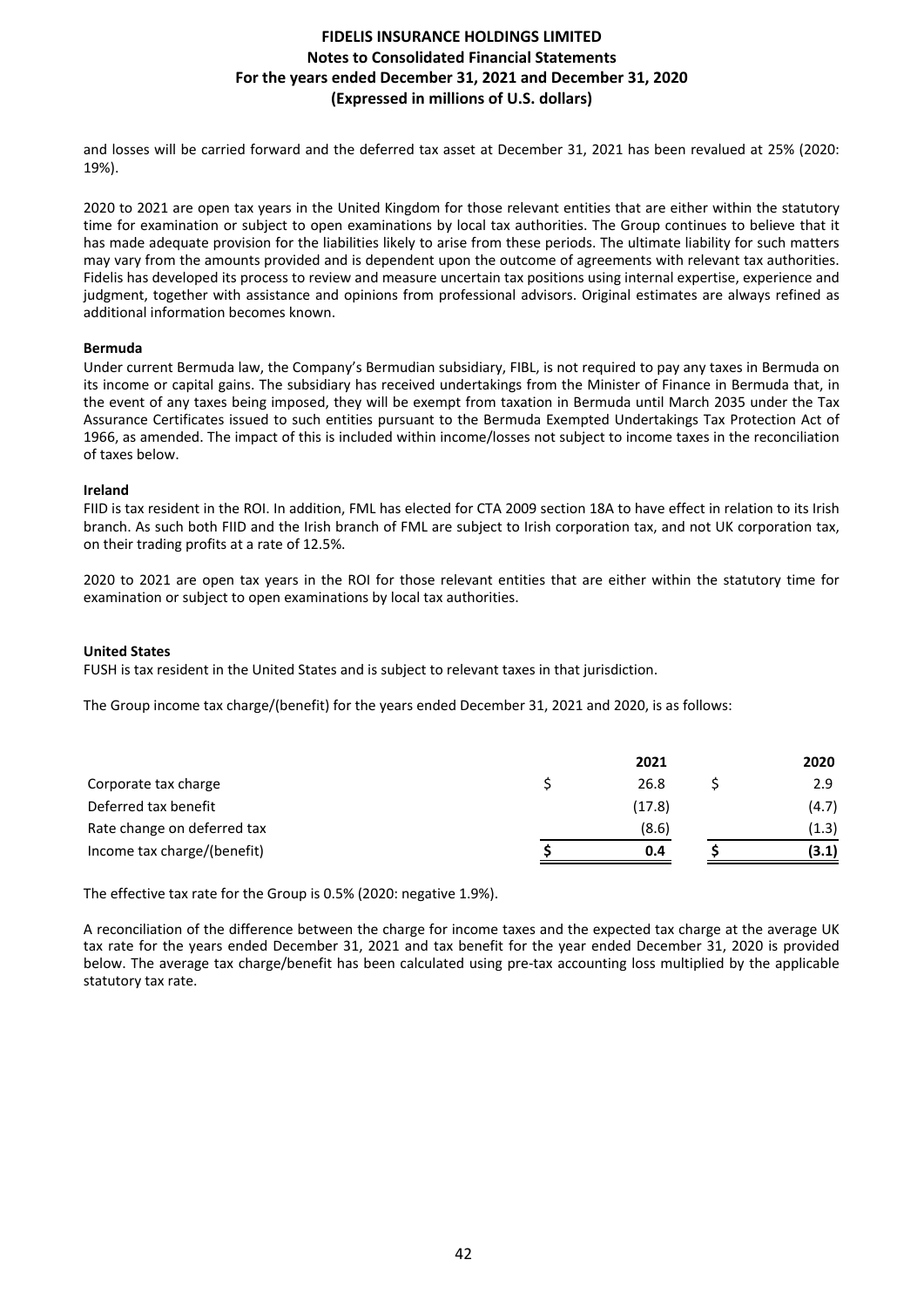|                                             | 2021       |   | 2020   |
|---------------------------------------------|------------|---|--------|
| Expected tax cost at UK tax rate of 19%     | \$<br>16.4 | S | 31.0   |
| Permanent differences:                      |            |   |        |
| Disallowable expenses                       | 1.2        |   | 0.2    |
| Income not subject to income taxes          | (0.1)      |   | (0.3)  |
| Adjustments in respect of prior year        | (0.1)      |   | (2.9)  |
| Effects of changes to UK tax rates          | (8.6)      |   | (1.3)  |
| Impact of differences in overseas tax rates | (8.1)      |   | (30.0) |
| Valuation allowance                         | 0.5        |   | 0.1    |
| Foreign exchange                            | (0.8)      |   | 0.1    |
| Income tax charge/(benefit)                 | 0.4        |   | (3.1)  |

The components of the Group's net non-current deferred tax asset as at December 31, 2021 and 2020 are as follows:

|                             | 2021       |    | 2020  |
|-----------------------------|------------|----|-------|
| Net operating losses        | \$<br>31.2 | \$ | 5.6   |
| Valuation allowance         | (2.2)      |    | (1.7) |
| Other temporary differences | 0.8        |    | (0.2) |
| Fixed assets                | 0.7        |    | 0.8   |
| Available-for-sale assets   | 1.1        |    |       |
| Share based payments        | 8.7        |    | 8.1   |
| Deferred tax asset          | 40.3       |    | 12.6  |
|                             |            |    |       |
|                             | 2021       |    | 2020  |
| Available-for sale assets   | \$         | Ś  | 1.2   |

The valuation allowance of \$2.2 million (2020: \$1.7 million) has been made against certain loss carryforwards as the Group considers that it is more likely than not that these will not be recovered against future income.

Deferred tax liability **b**  $\begin{array}{ccc} 1.2 \end{array}$  **h**  $\begin{array}{ccc} 5 \end{array}$  **1.2** 

The net operating losses on which the deferred tax asset has been provided consist of \$125.0 million (2020: \$24.4 million) arising in the UK and \$2.2 million (2020: \$7.3 million) arising in the ROI. There is no expiry date for the losses.

The Group paid and accrued interest payments to HMRC totalling \$0.2 million, for the years ended December 31, 2021 (2020: \$nil).

### **21. COVID-19**

Since the start of 2020, many countries have experienced an outbreak of the COVID-19 virus and on March 11, 2020, the World Health Organization declared the disease to be a global pandemic. The situation continues to develop, and the long-term impact of this pandemic is unclear at this time. Management is monitoring the developments closely and has recognised the impacts in these financial statements as appropriate. Areas within the financial statements that have a potential to be impacted include valuation of the Company's investment portfolio and net reserves for losses and loss expenses. The potential for losses arising from COVID-19 have been and will continue to be monitored and discussed by management.

In June 2020, the FCA issued proceedings against a group of insurers in a test case designed to clarify the interpretation and application of commonly used insurance coverage extensions under business interruption insurance policy wordings, in the context of losses arising from the COVID-19 pandemic, and in September 2020, the High Court delivered judgment in this case. The test case was not intended to encompass all possible disputes, but to resolve some